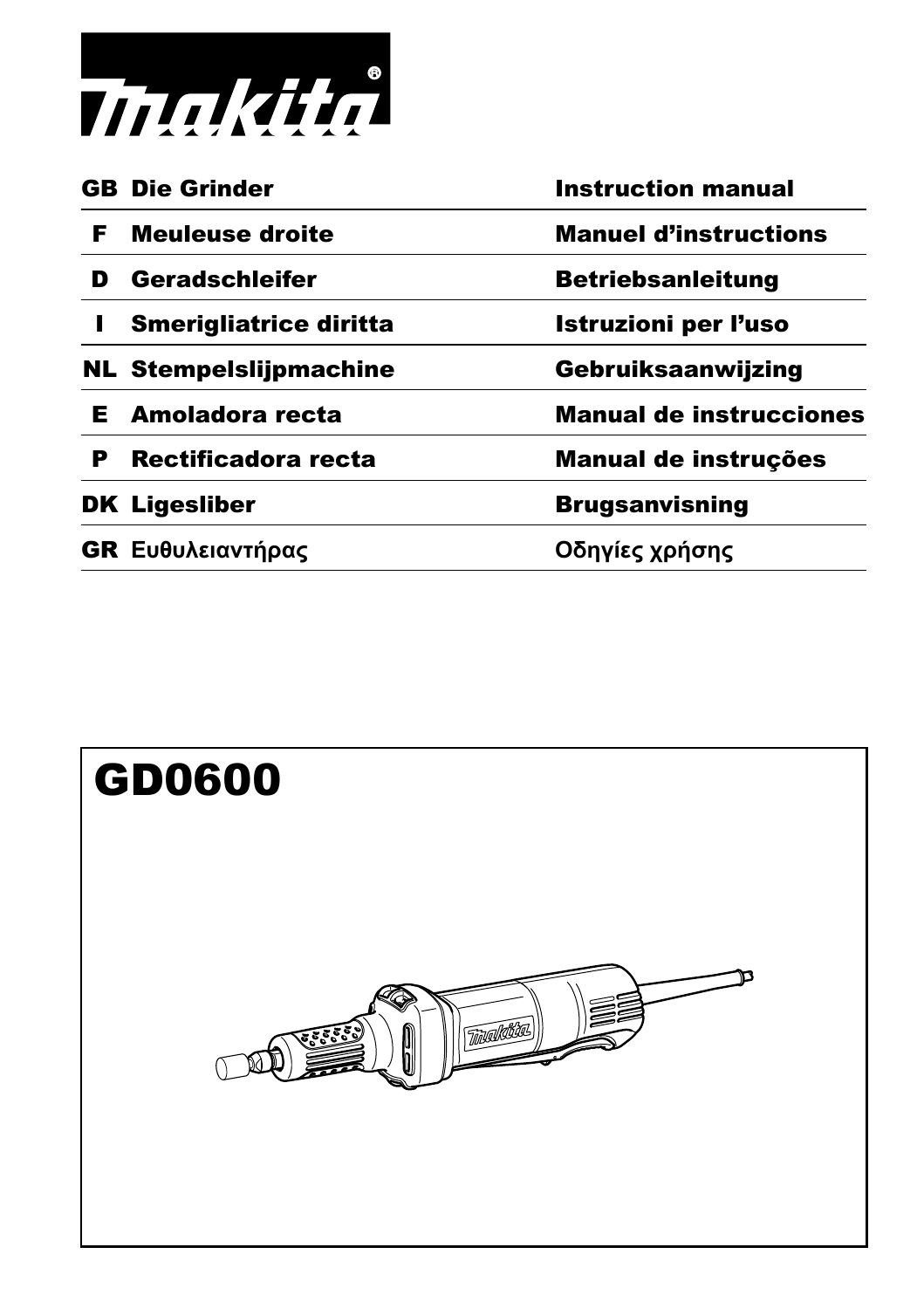



**3 4**





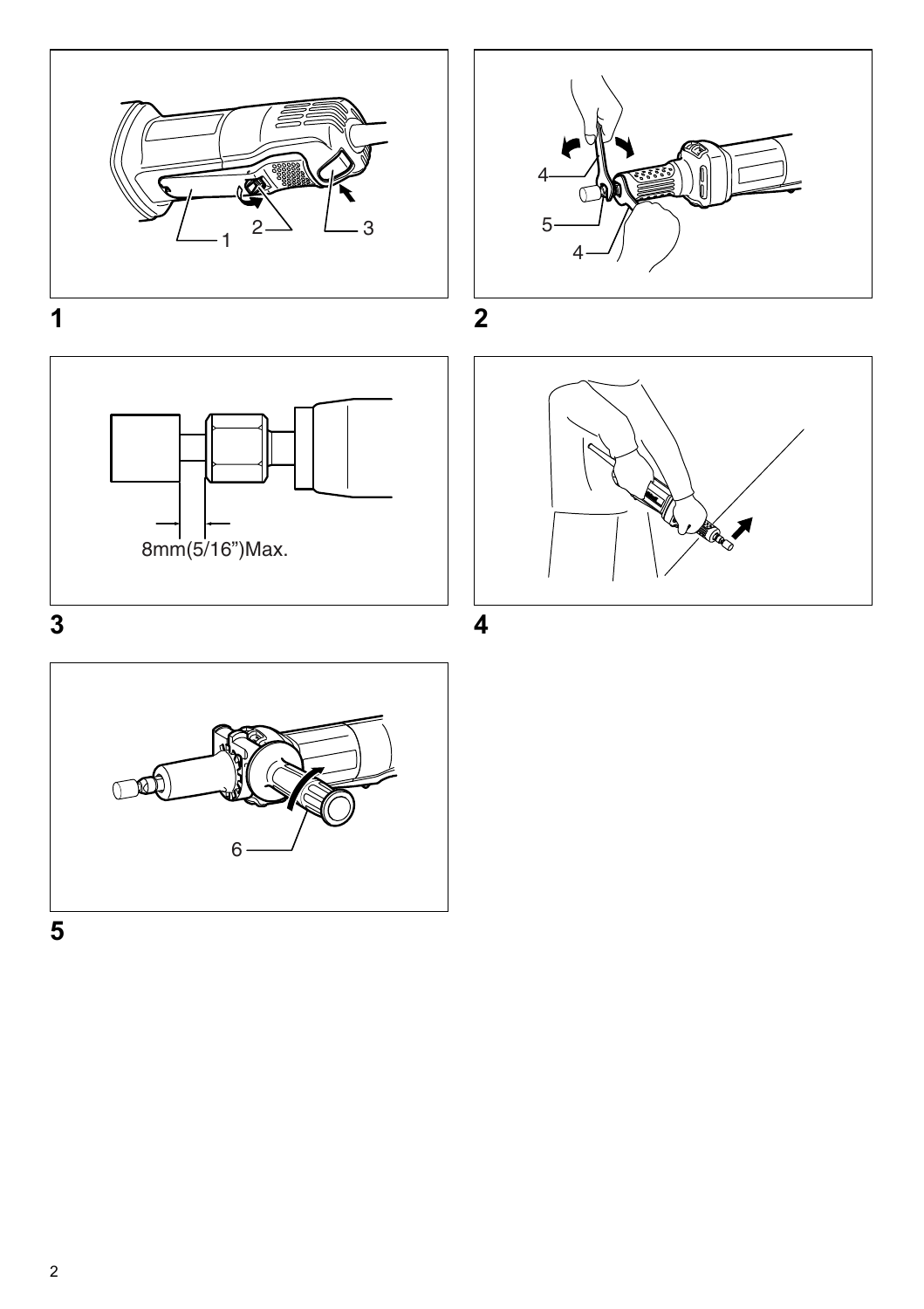### **Explanation of general view**

1. Switch lever

- 3. Lock button 4. Wrench 13
	-
- 5. Collet nut

2. Lock-off lever

- 
- 
- 6. Side handle

# **SPECIFICATIONS**

| Model                                     | GD0600                 |
|-------------------------------------------|------------------------|
| Max. collet capacity                      | 6 mm or 6.35 mm (1/4") |
| Max. wheel point diameter                 | 38 mm                  |
| Rated speed (n) / No load speed ( $n_0$ ) | 25,000 min-1           |
| Overall length                            | 358 mm                 |
| Net weight                                | 1.7 kg                 |
| Safety class                              | 回/11                   |

• Due to our continuing program of research and development, the specifications herein are subject to change without notice.

- Specifications may differ from country to country.
- Weight according to EPTA-Procedure 01/2003

#### **Intended use** ENE050-1

The tool is intended for grinding ferrous materials or deburring castings.

#### **Power supply** ENF002-1

The tool should be connected only to a power supply of the same voltage as indicated on the nameplate, and can only be operated on single-phase AC supply. They are double-insulated in accordance with European Standard and can, therefore, also be used from sockets without earth wire.

# **SPECIFIC SAFETY RULES** GEB034-2

**DO NOT let comfort or familiarity with product (gained** 

**from repeated use) replace strict adherence to grinder safety rules. If you use this tool unsafely or incorrectly, you can suffer serious personal injury. Safety Warnings Common for Grinding Operation:** 

- 1. **This power tool is intended to function as a grinder. Read all safety warnings, instructions, illustrations and specifications provided with this power tool.** Failure to follow all instructions listed below may result in electric shock, fire and/or serious injury.
- 2. **Operations such as sanding, wire brushing, polishing or cutting-off are not recommended to be performed with this power tool.** Operations for which the power tool was not designed may create a hazard and cause personal injury.
- 3. **Do not use accessories which are not specifically designed and recommended by the tool manufacturer.** Just because the accessory can be attached to your power tool, it does not assure safe operation.
- 4. **The rated speed of the accessory must be at least equal to the maximum speed marked on the power tool.** Accessories running faster than their rated speed can break and fly apart.
- 5. **The outside diameter and the thickness of your accessory must be within the capacity rating of your power tool.** Incorrectly sized accessories cannot be adequately guarded or controlled.
- 6. **Do not use a damaged accessory. Before each use inspect the accessory such as abrasive wheels for chips and cracks. If power tool or accessory is dropped, inspect for damage or install an undamaged accessory. After inspecting and installing an accessory, position yourself and bystanders away from the plane of the rotating accessory and run the power tool at maximum noload speed for one minute.** Damaged accessories will normally break apart during this test time.
- 7. **Wear personal protective equipment. Depending on application, use face shield, safety goggles or safety glasses. As appropriate, wear dust mask, hearing protectors, gloves and workshop apron capable of stopping small abrasive or workpiece fragments.** The eye protection must be capable of stopping flying debris generated by various operations. The dust mask or respirator must be capable of filtrating particles generated by your operation. Prolonged exposure to high intensity noise may cause hearing loss.
- 8. **Keep bystanders a safe distance away from work area. Anyone entering the work area must wear personal protective equipment.** Fragments of workpiece or of a broken accessory may fly away and cause injury beyond immediate area of operation.
- 9. **Hold power tool by insulated gripping surfaces only, when performing an operation where the cutting accessory may contact hidden wiring or its own cord.** Cutting accessory contacting a "live" wire may make exposed metal parts of the power tool "live" and shock the operator.
- 10. **Position the cord clear of the spinning accessory.** If you lose control, the cord may be cut or snagged and your hand or arm may be pulled into the spinning accessory.
- 11. **Never lay the power tool down until the accessory has come to a complete stop.** The spinning accessory may grab the surface and pull the power tool out of your control.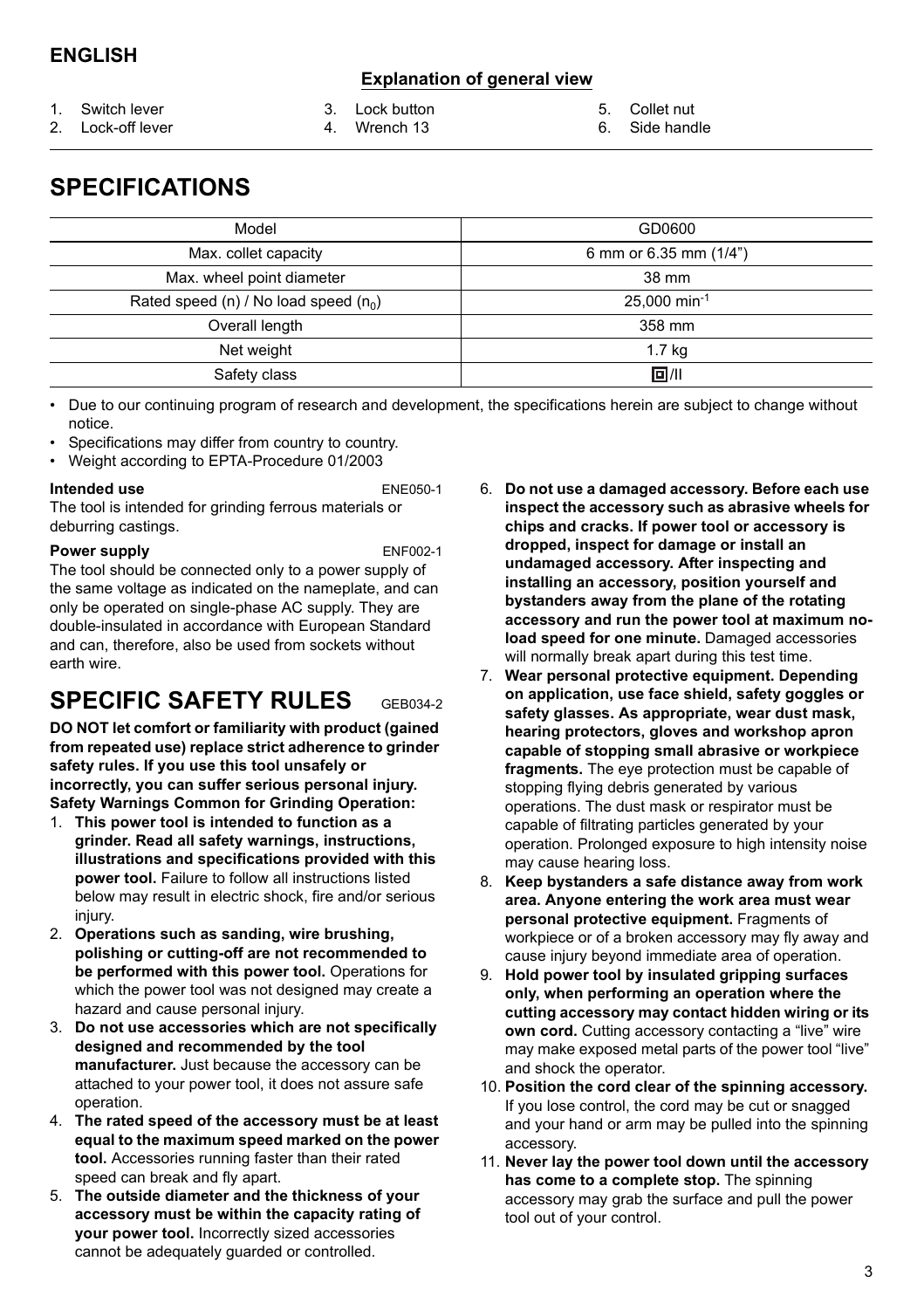- 12. **Do not run the power tool while carrying it at your side.** Accidental contact with the spinning accessory could snag your clothing, pulling the accessory into your body.
- 13. **Regularly clean the power tool's air vents.** The motor's fan will draw the dust inside the housing and excessive accumulation of powdered metal may cause electrical hazards.
- 14. **Do not operate the power tool near flammable materials.** Sparks could ignite these materials.
- 15. **Do not use accessories that require liquid coolants.** Using water or other liquid coolants may result in electrocution or shock.

#### **Kickback and Related Warnings**

Kickback is a sudden reaction to a pinched or snagged rotating wheel, backing pad, brush or any other accessory. Pinching or snagging causes rapid stalling of the rotating accessory which in turn causes the uncontrolled power tool to be forced in the direction opposite of the accessory's rotation at the point of the binding.

For example, if an abrasive wheel is snagged or pinched by the workpiece, the edge of the wheel that is entering into the pinch point can dig into the surface of the material causing the wheel to climb out or kick out. The wheel may either jump toward or away from the operator, depending on direction of the wheel's movement at the point of pinching. Abrasive wheels may also break under these conditions.

Kickback is the result of power tool misuse and/or incorrect operating procedures or conditions and can be avoided by taking proper precautions as given below.

a) **Maintain a firm grip on the power tool and position your body and arm to allow you to resist kickback forces. Always use auxiliary handle, if provided, for maximum control over kickback or torque reaction during start-up.** The operator can control torque reactions or kickback forces, if proper precautions are taken.

b) **Never place your hand near the rotating accessory.** Accessory may kickback over your hand. c) **Do not position your body in the area where power tool will move if kickback occurs.** Kickback will propel the tool in direction opposite to the wheel's movement at the point of snagging.

d) **Use special care when working corners, sharp edges etc. Avoid bouncing and snagging the accessory.** Corners, sharp edges or bouncing have a tendency to snag the rotating accessory and cause loss of control or kickback.

#### **Safety Warnings Specific for Grinding:**

a) **Use only wheel types that are recommended for your power tool.** 

b) **Wheels must be used only for recommended applications. For example: do not grind with the side of cut-off wheel.** Abrasive cut-off wheels are intended for peripheral grinding, side forces applied to these wheels may cause them to shatter.

c) **Always use undamaged wheel flanges that are of correct size and shape for your selected wheel.** Proper wheel flanges support the wheel thus reducing the possibility of wheel breakage.

d) **Do not use worn down wheels from larger power tools.** Wheel intended for larger power tool is not suitable for the higher speed of a smaller tool and may burst.

#### **Additional safety warnings:**

- 16. **Observe the instructions of the manufacturer for correct mounting and use of wheels. Handle and store wheels with care.**
- 17. **Check that the workpiece is properly supported.**
- 18. **Make sure the wheel is not contacting the workpiece before the switch is turned on.**
- 19. **Keep hands away from rotating parts.**
- 20. **Do not touch the workpiece immediately after operation; it may be extremely hot and could burn your skin.**
- 21. **Always be sure you have a firm footing. Be sure no one is below when using the tool in high locations.**
- 22. **Do not use the tool on any materials containing asbestos.**
- 23. **Before using the tool on an actual workpiece, let it run for a while. Watch for vibration or wobbling that could indicate poor installation or a poorly balanced wheel.**
- 24. **Do not use this tool as cutter.**

# **SAVE THESE INSTRUCTIONS.**

#### **WARNING:**

**MISUSE or failure to follow the safety rules stated in this instruction manual may cause serious personal injury.**

### **FUNCTIONAL DESCRIPTION**

#### **CAUTION:**

• Always be sure that the tool is switched off and unplugged before adjusting or checking function on the tool.

### **Switch action (Fig. 1)**

#### **CAUTION:**

- Before plugging in the tool, always check to see that the switch lever actuates properly and returns to the "OFF" position when released.
- Do not pull the switch lever forcibly without pushing in the lock-off lever.

#### **For tool with lock button**

To prevent the switch lever from accidentally pulled, a lock-off lever is provided. To start the tool, pull the lock-off lever toward the operator and then pull the switch lever. Release the switch lever to stop. For continuous operation, pull the switch lever and then push in the lock button. To stop the tool from the locked position, pull the switch lever fully, then release it.

#### **For tool without lock button**

To prevent the switch lever from accidentally pulled, a lock-off lever is provided. To start the tool, pull the lock-off lever toward the operator and then pull the switch lever. Release the switch lever to stop.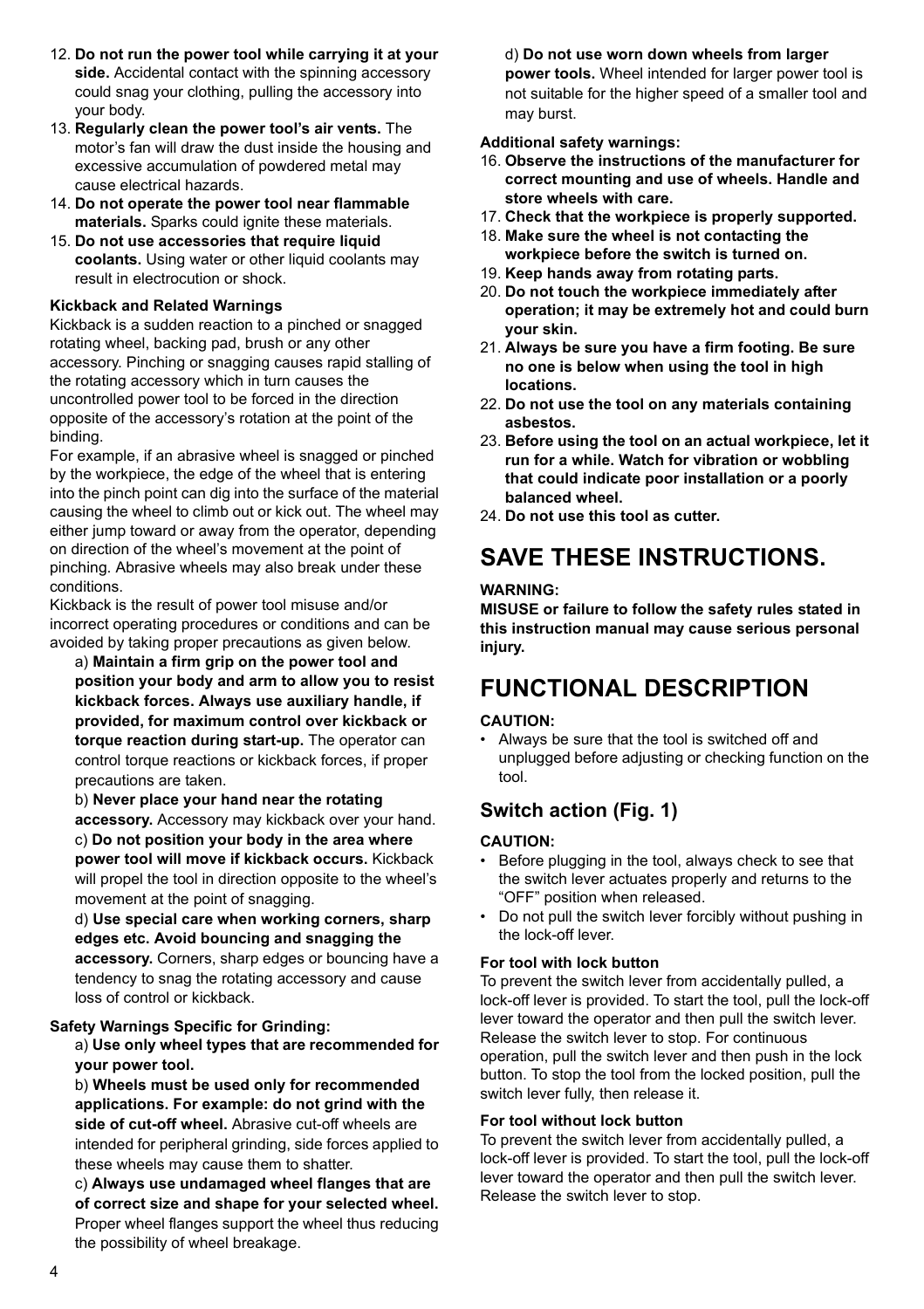# **ASSEMBLY**

#### **CAUTION:**

• Always be sure that the tool is switched off and unplugged before carrying out any work on the tool.

### **Installing or removing wheel point**

Loosen the collet nut and insert the wheel point into the collet nut. Use one wrench to hold the spindle and the other one to tighten the collet nut securely. **(Fig. 2)** The wheel point should not be mounted more than 8 mm from the collet nut. Exceeding this distance could cause vibration or a broken shaft. **(Fig. 3)** To remove the wheel point, follow the installation

procedure in reverse.

#### **CAUTION:**

• Use the correct size collet cone for the wheel point which you intend to use.

# **OPERATION**

Turn the tool on without the wheel point making any contact with the workpiece and wait until the wheel point attains full speed. Then apply the wheel point to the workpiece gently. To obtain a good finish, move the tool in the leftward direction slowly. **(Fig. 4)**

#### **CAUTION:**

• Apply light pressure on the tool. Excessive pressure on the tool will only cause a poor finish and overloading of the motor.

## **MAINTENANCE**

#### **CAUTION:**

• Always be sure that the tool is switched off and unplugged before attempting to perform inspection or maintenance.

To maintain product SAFETY and RELIABILITY, repairs, carbon brush inspection and replacement, any other maintenance or adjustment should be performed by Makita Authorized Service Centers, always using Makita replacement parts.

# **ACCESSORIES**

#### **CAUTION:**

• These accessories or attachments are recommended for use with your Makita tool specified in this manual. The use of any other accessories or attachments might present a risk of injury to persons. Only use accessory or attachment for its stated purpose.

If you need any assistance for more details regarding these accessories, ask your local Makita Service Center.

### **Side handle (Fig. 5)**

When using the side handle, remove the rubber protector, insert the side handle on the tool barrel as far as it will go and rotate it to the desired angle. Then tighten the handle firmly by turning clockwise.

### **CAUTION:**

• When using the tool without handle, always install the rubber protector on the tool.

- When installing the rubber protector, always push it onto the tool until the protrusion inside the rubber fits to the grooves in the tool.
	- Wheel points
	- Collet cone set (3 mm, 6 mm, 1/4", 1/8")
	- Vise holder
	- Wrench 13
	- Side handle set

### **For European countries only**

#### **Noise** ENG104-1

The typical A-weighted noise level determined according to EN60745:

Sound pressure level  $(L_{pA})$ : 74 dB  $(A)$ Uncertainty (K): 3 dB (A)

The noise level under working may exceed 80 dB (A). **Wear ear protection.**

#### **Vibration** ENG206-3

The vibration total value (tri-axial vector sum) determined according to EN60745:

Work mode: surface grinding Vibration emission  $(a<sub>h,SG</sub>)$ : 2.5 m/s<sup>2</sup> or less Uncertainty  $(K)$ : 1.5 m/s<sup>2</sup>

#### **EC Declaration of Conformity** ENH101-12 **We Makita Corporation as the responsible manufacturer declare that the following Makita machine(s):**

Designation of Machine: Die Grinder Model No./ Type: GD0600

are of series production and

### **Conforms to the following European Directives:**

98/37/EC until December 28th 2009 and then with 2006/42/EC from 29th December 2009

And are manufactured in accordance with the following standards or standardised documents:

EN60745

The technical documentation is kept by our authorised representative in Europe who is:

Makita International Europe Ltd., Michigan, Drive, Tongwell,

Milton Keynes, MK15 8JD, England

30th January 2009

Tomoyasu Kato Director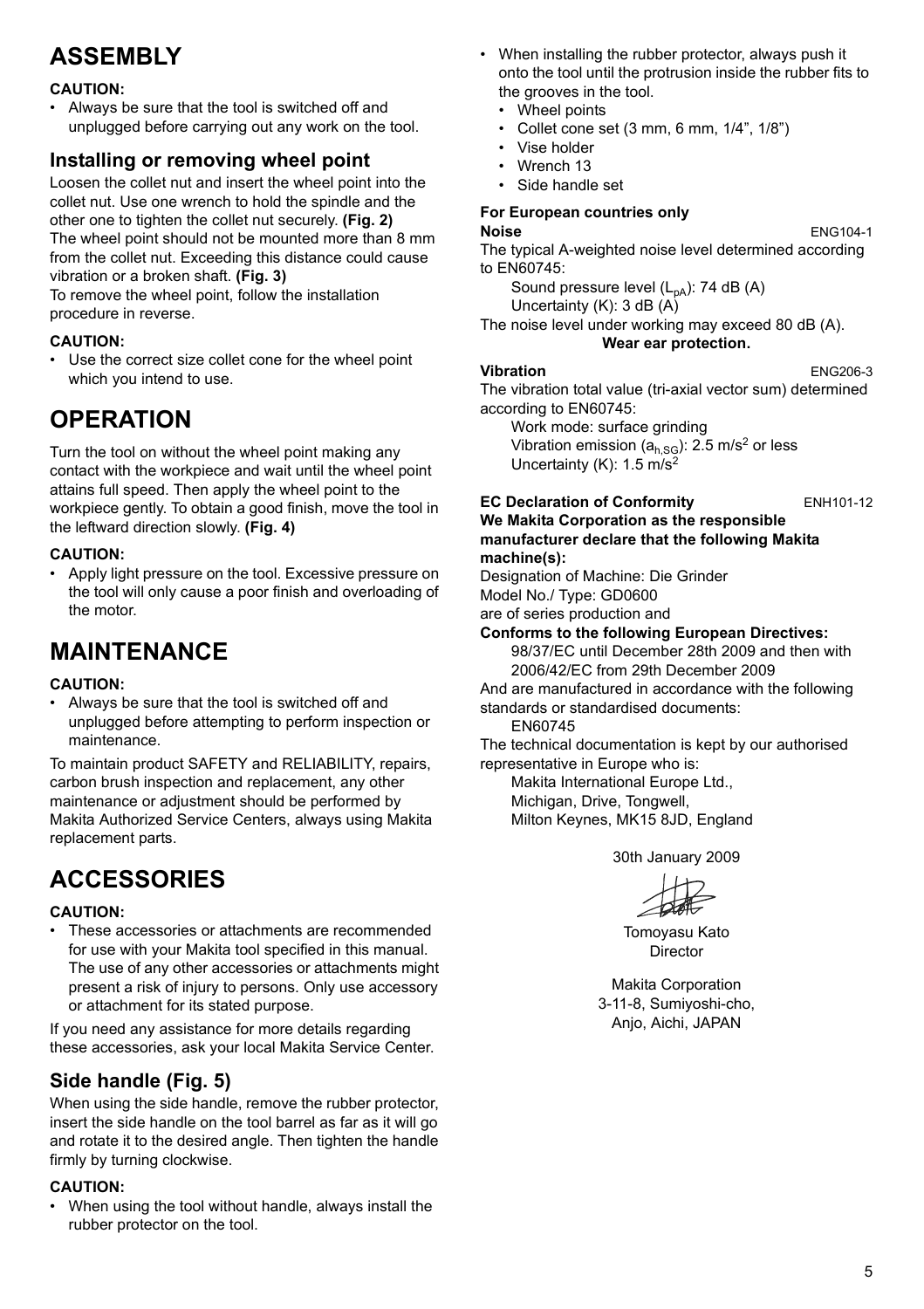### **FRANÇAIS**

### **Descriptif**

- 1. Levier de l'interrupteur
- 2. Levier de sécurité
- 3. Bouton de verrouillage
- 4. Clé 13
- 5. Écrou de mandrin
- 6. Manche latéral

# **SPÉCIFICATIONS**

| Modèle                                                  | GD0600                    |
|---------------------------------------------------------|---------------------------|
| Capacité max. du mandrin                                | 6 mm ou 6,35 mm(1/4")     |
| Diamètre max. de la meule sur tige                      | 38 mm                     |
| Vitesse nominale (n) / Vitesse à vide (n <sub>0</sub> ) | $25000$ min <sup>-1</sup> |
| Lonqueur totale                                         | 358 mm                    |
| Poids net                                               | 1,7 kg                    |
| Niveau de sécurité                                      | 回川                        |
|                                                         |                           |

• Étant donné l'évolution constante de notre programme de recherche et de développement, les spécifications contenues dans ce manuel sont sujettes à modification sans préavis.

- Les spécifications peuvent varier d'un pays à l'autre.
- Poids conforme à la procédure EPTA 01/2003

#### **Utilisations** ENE050-1

L'outil est conçu pour le meulage des matériaux ferreux ou l'ébavurage des pièces moulées.

#### **Alimentation** ENF002-1

L'outil ne doit être raccordé qu'à une alimentation de la même tension que celle qui figure sur la plaque signalétique, et il ne peut fonctionner que sur un courant secteur monophasé. Réalisé avec une double isolation, il est conforme à la réglementation européenne et peut de ce fait être alimenté sans mise à la terre.

### **CONSIGNES DE SÉCURITÉ SPÉCIFIQUES** GEB034-2

**NE vous laissez PAS tromper (au fil d'une utilisation répétée) par un sentiment d'aisance et de familiarité avec le produit, en négligeant le respect rigoureux des consignes de sécurité qui accompagnent l'outil. En utilisant cet outil dans des conditions** 

**dangereuses ou incorrectes, vous vous exposez à un risque de blessures graves.**

**Consignes de sécurité courantes pour l'opération de meulage :** 

- 1. **Cet outil électrique est conçu pour fonctionner comme une meule. Lisez tous les avertissements concernant la sécurité, les instructions, les illustrations et les caractéristiques fournis avec cet outil électrique.** Il y a risque d'électrocution, d'incendie et/ou de blessures graves si les instructions énumérées ci-dessous ne sont pas respectées.
- 2. **Les opérations comme le ponçage, le brossage à brosse métallique, le polissage ou le tronçonnage sont déconseillées avec cet outil électrique.** Les opérations pour lesquelles l'outil électrique n'a pas été conçu peuvent générer un danger et occasionner des blessures.
- 3. **N'utilisez pas des accessoires qui ne sont pas spécifiquement conçus et recommandés par le fabricant d'outils.** Le simple fait que l'accessoire puisse être fixé à votre outil électrique ne signifie pas que le fonctionnement sera sécurisé.
- 4. **La vitesse nominale de l'accessoire doit être au moins égale à la vitesse maximale indiquée sur l'outil électrique.** Des accessoires fonctionnant plus rapidement que leur vitesse nominale risquent de se casser et de voler en éclats.
- 5. **Le diamètre externe et l'épaisseur de votre accessoire doivent correspondre à la puissance nominale de votre outil électrique.** Des accessoires aux dimensions inappropriées ne peuvent pas être protégés ou contrôlés correctement.
- 6. **N'utilisez pas d'accessoire endommagé. Avant chaque utilisation, vérifiez que les accessoires comme les meules ne comportent pas de copeaux et de craquements. En cas de chute de l'outil électrique ou de l'accessoire, vérifiez qu'il n'est pas abîmé ou installez un accessoire en bon état. Après l'inspection et l'installation d'un accessoire, positionnez-vous ainsi que les spectateurs à distance du plan de rotation de l'accessoire et faites fonctionner l'outil électrique à la vitesse maximale à vide pendant une minute.** Normalement, tout accessoire endommagé se brisera au cours de ce temps d'essai.
- 7. **Portez un équipement de protection corporelle. En fonction de l'application, utilisez un écran facial, des lunettes étanches ou des lunettes de protection. Au besoin, portez un masque antipoussières, des protège-tympans, des gants et un tablier d'atelier capable d'arrêter les petits fragments abrasifs ou des morceaux de la pièce à travailler.** La protection pour les yeux doit pouvoir stopper les projections de débris générées par diverses opérations. Le masque anti-poussières ou respirateur doit pouvoir filtrer les particules générées par votre opération. Une exposition prolongée à un bruit haute intensité peut entraîner une perte auditive.
- 8. **Gardez les spectateurs à une distance de sécurité de la zone de travail. Quiconque pénètre dans la zone de travail doit porter un équipement de protection corporelle.** Des fragments de pièces à travailler ou d'un accessoire cassé peuvent être projetés hors de la zone de travail immédiate et entraîner des blessures.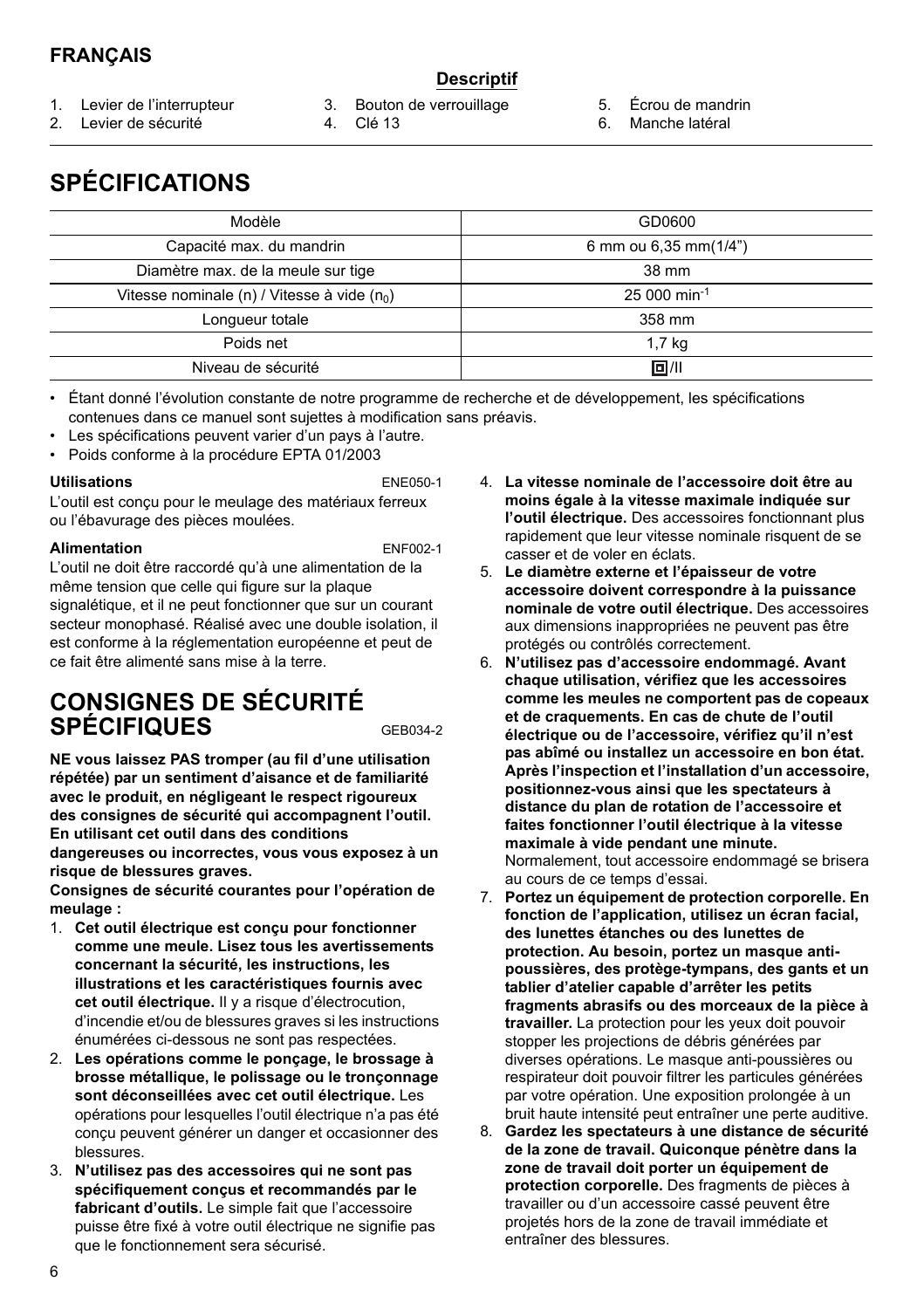- 9. **Ne tenez l'outil électrique que par ses surfaces de poigne isolées lorsque vous effectuez une opération au cours de laquelle l'accessoire de découpe peut entrer en contact avec des fils dissimulés ou avec le cordon de l'outil.** Le contact avec un fil sous tension mettra les parties métalliques exposées de l'outil sous tension, causant ainsi un choc électrique chez l'utilisateur.
- 10. **Éloignez le cordon de l'accessoire rotatif.** Si vous perdez le contrôle, le cordon peut être coupé ou accroché et l'accessoire rotatif risque d'attraper votre main ou votre bras.
- 11. **Ne posez jamais l'outil électrique à terre tant que l'accessoire ne s'est pas complètement arrêté.** L'accessoire rotatif peut accrocher la surface et vous risquez de perdre le contrôle de l'outil électrique.
- 12. **Ne faites pas tourner l'outil électrique si vous le transportez à côté de vous.** Un contact accidentel avec l'accessoire rotatif pourrait accrocher vos vêtements et attirer l'accessoire vers votre corps.
- 13. **Nettoyez régulièrement les aérations de l'outil électrique.** Le ventilateur du moteur tirera la poussière à l'intérieur du logement et une accumulation excessive de poudre métallique peut entraîner des chocs électriques.
- 14. **Ne faites pas fonctionner l'outil électrique à proximité de matériaux inflammables.** Les étincelles risquent d'enflammer ces matériaux.
- 15. **N'utilisez pas d'accessoires qui nécessitent des liquides de refroidissement.** L'utilisation d'eau ou de liquides de refroidissement peut entraîner une électrocution ou un choc électrique.

#### **Rebond et avertissements afférents**

Le rebond est une réaction soudaine suite à un pincement ou accrochage d'une roue en rotation, d'un patin de renfort, d'une brosse ou d'un autre accessoire. Un pincement ou un accrochage peut entraîner le calage rapide de l'accessoire rotatif, ce qui peut alors forcer l'outil électrique hors de contrôle à tourner dans la direction opposée au sens de rotation de l'accessoire, jusqu'à ce qu'ils se bloquent.

Par exemple, si une meule est accrochée ou pincée par la pièce à travailler, le rebord de la meule qui entrait dans le point de pincement peut creuser dans la surface du matériau, ce qui peut faire sortir la meule. La meule risque de sauter en direction de l'opérateur ou dans la direction opposée, en fonction du sens de rotation de la meule au niveau du point de pincement. Les meules peuvent également se casser dans certaines conditions. Le rebond est dû à une mauvaise utilisation de l'outil et/ou à des procédures ou conditions de travail inappropriées. Il peut être évité en prenant les mesures appropriées, telles que celles indiquées ci-dessous.

a) **Maintenez une prise ferme sur l'outil électrique et positionnez votre corps et vos bras de façon à pouvoir résister aux forces du rebond. Utilisez toujours une poignée auxiliaire, le cas échéant, pour contrôler au maximum les rebonds ou la réaction du couple au démarrage.** L'opérateur peut contrôler les réactions du couple ou les forces du rebond s'il prend les précautions nécessaires. b) **Ne placez jamais la main à proximité de l'accessoire rotatif.** L'accessoire risque de rebondir sur votre main.

c) **Ne positionnez pas votre corps dans la zone où l'outil électrique se déplacera en cas de rebond.** Le rebond propulsera l'outil dans la direction opposée au mouvement de la meule, au point d'accrochage. d) **Soyez particulièrement prudent lorsque vous travaillez dans des recoins, sur des rebords tranchants, etc. Évitez de faire rebondir ou d'accrocher l'accessoire.** Les recoins, les rebords tranchants ou les rebonds ont tendance à accrocher l'accessoire rotatif et à provoquer une perte de contrôle ou un retour de choc.

**Consignes de sécurité spécifiques au meulage :**  a) **Utilisez uniquement les types de meules recommandés pour votre outil électrique.**  b) **Les meules doivent être utilisées uniquement pour les applications recommandées. Par exemple : ne meulez avec la face latérale de la meule à tronçonner.** Les meules à tronçonner sont conçues pour un meulage périphérique, les forces latérales appliquées à ces meules peuvent les briser. c) **Utilisez toujours des flasques de meule en bon état dont la taille et la forme sont adaptées à la meule que vous avez choisie.** Des flasques de meule appropriés soutiennent la meule, réduisant ainsi le risque de cassure de la meule.

d) **N'utilisez pas des meules usées issues d'outils électriques plus grands.** La meule conçue pour les outils électriques plus grands ne convient pas à la vitesse plus élevée d'un outil plus petit et elle risque d'exploser.

**Autres avertissements de sécurité :** 

- 16. **Pour installer et utiliser correctement la meule, veuillez suivre les instructions du fabricant. Manipulez les meules avec soin et rangez-les en lieu sûr.**
- 17. **Assurez-vous que la pièce à travailler est correctement soutenue.**
- 18. **Assurez-vous que la meule n'entre pas en contact avec la pièce à travailler avant de mettre l'outil sous tension.**
- 19. **Gardez les mains éloignées des pièces en rotation.**
- 20. **Ne touchez jamais la pièce juste après l'opération ; elle peut être extrêmement chaude et vous risquez de vous brûler.**
- 21. **Veillez à toujours avoir une bonne position d'équilibre. Assurez-vous que personne ne se trouve sous l'outil lorsque vous l'utilisez en position élevée.**
- 22. **N'utilisez l'outil sur aucun matériau contenant de l'amiante.**
- 23. **Avant d'utiliser l'outil sur la pièce elle-même, laissez-le tourner un instant. Soyez attentif à toute vibration ou sautillement pouvant indiquer que la meule n'est pas bien installée ou qu'elle est mal équilibrée.**
- 24. **N'utilisez pas cet outil en guise de couteau.**

### **CONSERVEZ CES INSTRUCTIONS.**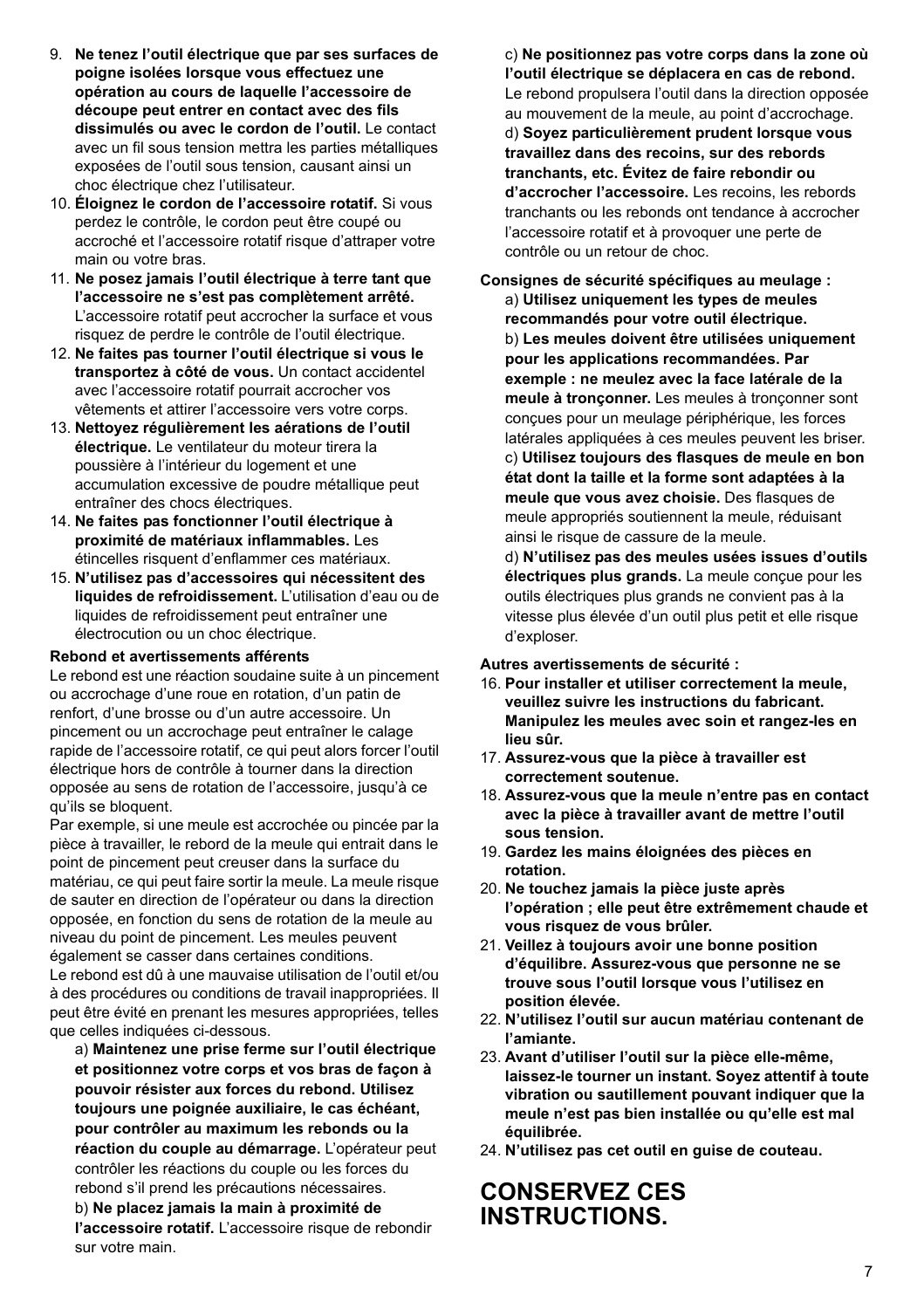### **AVERTISSEMENT :**

**Une UTILISATION INCORRECTE de l'outil ou un nonrespect des consignes de sécurité indiquées dans ce manuel d'instructions peuvent causer des blessures graves.**

### **DESCRIPTION DU FONCTIONNEMENT**

#### **ATTENTION :**

• Assurez-vous toujours que l'outil est hors tension et débranché avant de l'ajuster ou de vérifier son fonctionnement.

### **Interrupteur (Fig. 1)**

#### **ATTENTION :**

- Avant de brancher l'outil, vérifiez toujours que le levier de l'interrupteur fonctionne bien et revient en position d'arrêt (OFF) lorsque relâché.
- Ne forcez pas la gâchette sans avoir d'abord enfoncé le levier de sécurité.

#### **Pour les outils avec bouton de verrouillage**

Pour éviter tout déclenchement accidentel du levier de l'interrupteur, l'outil est muni d'un levier de sécurité. Pour démarrer l'outil, tirez le levier de sécurité vers vous puis tirez sur le levier de l'interrupteur. Pour arrêter l'outil, relâchez le levier de l'interrupteur. Pour un fonctionnement continu, tirez sur le levier de l'interrupteur puis enfoncez le bouton de verrouillage. Pour arrêter l'outil alors qu'il est en position verrouillée, tirez complètement le levier de l'interrupteur puis relâchez-le.

#### **Pour les outils sans bouton de verrouillage**

Pour éviter tout déclenchement accidentel du levier de l'interrupteur, l'outil est muni d'un levier de sécurité. Pour démarrer l'outil, tirez le levier de sécurité vers vous puis tirez sur le levier de l'interrupteur. Pour arrêter l'outil, relâchez le levier de l'interrupteur.

# **ASSEMBLAGE**

#### **ATTENTION :**

• Avant d'effectuer toute intervention sur l'outil, assurezvous toujours qu'il est hors tension et débranché.

### **Installation ou retrait de la meule sur tige**

Desserrez l'écrou de mandrin et insérez-y la meule sur tige. Utilisez une clé pour tenir l'axe et l'autre clé pour serrer fermement l'écrou de mandrin. **(Fig. 2)**

La tige sur meule ne doit pas être montée à plus de 8 mm de l'écrou de mandrin. L'outil risque de vibrer ou l'axe de se casser si cette distance est dépassée. **(Fig. 3)**

Pour retirer la meule sur tige, suivez la procédure d'installation dans l'ordre inverse.

### **ATTENTION :**

• Utilisez un cône de mandrin dont la taille correspond à la tige sur meule que vous utiliserez.

# **UTILISATION**

Faites démarrer l'outil sans mettre la meule sur tige en contact avec la pièce et attendez que la meule sur tige atteigne sa pleine vitesse. Appliquez ensuite doucement la tige sur meule contre la pièce. Pour obtenir une bonne finition, déplacez lentement l'outil vers la gauche. **(Fig. 4)**

#### **ATTENTION :**

• Appliquez une légère pression sur l'outil. Une pression excessive sur l'outil résultera en une finition médiocre et imposera une surcharge au moteur.

# **MAINTENANCE**

### **ATTENTION :**

• Assurez-vous toujours que l'outil est hors tension et débranché avant d'y effectuer tout travail d'inspection ou de maintenance.

Pour maintenir la SÉCURITÉ et la FIABILITÉ du produit, les réparations, l'inspection et le remplacement des charbons, et tout autre travail d'entretien ou de réglage doivent être effectués dans un centre de service aprèsvente Makita agréé, exclusivement avec des pièces de rechange Makita.

# **ACCESSOIRES**

#### **ATTENTION :**

• Ces accessoires ou pièces complémentaires sont recommandés pour l'utilisation avec l'outil Makita spécifié dans ce manuel. L'utilisation de tout autre accessoire ou pièce complémentaire peut comporter un risque de blessure. Utilisez uniquement l'accessoire ou la pièce complémentaire dans le but spécifié.

Si vous désirez obtenir plus de détails concernant ces accessoires, veuillez contacter le centre de service aprèsvente Makita le plus proche.

### **Manche latéral (Fig. 5)**

Pour utiliser le manche latéral, retirez le protecteur en caoutchouc, insérez le manche latéral à fond dans le barillet de l'outil et tournez-le jusqu'à l'angle désiré. Serrez ensuite le manche fermement en le tournant dans le sens des aiguilles d'une montre.

#### **ATTENTION :**

- Lorsque vous utilisez l'outil sans le manche, installez toujours le protecteur en caoutchouc sur l'outil.
- Pour installer le protecteur en caoutchouc, enfoncez-le toujours dans l'outil jusqu'à ce que la partie saillante qui se trouve à l'intérieur du protecteur pénètre dans les rainures de l'outil.
	- Meules sur tige
	- Ensemble d'écrous de mandrin (3 mm, 6 mm, 1/4", 1/8")
	- Porte-étau
	- $C1613$
	- Ensemble de manche latéral

#### **Pour les pays européens uniquement Bruit** ENG104-1

Les niveaux de bruit pondéré A typiques ont été mesurés selon la norme EN60745 :

Niveau de pression sonore  $(L_{pA})$ : 74 dB (A) Incertitude (K) : 3 dB (A)

Le niveau de bruit peut dépasser 80 dB (A) lors de l'utilisation.

#### **Portez des protections auditives.**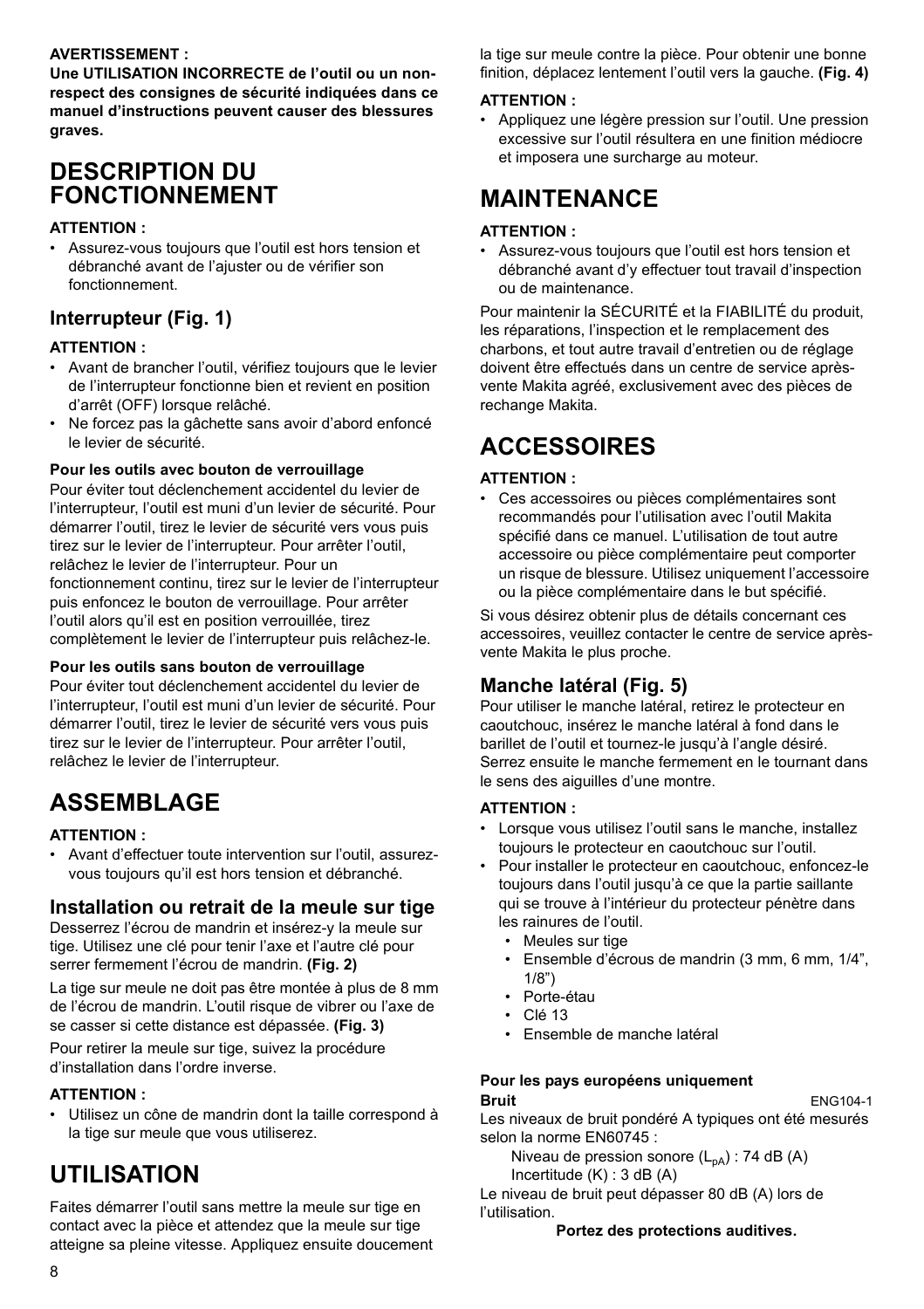#### **Vibration** ENG206-3

La valeur totale de vibration (somme du vecteur triaxial) déterminée selon la norme EN60745 :

Mode de fonctionnement : meulage de surface Émission de vibrations ( $a_{h,SG}$ ) : 2,5 m/s<sup>2</sup> ou moins Incertitude  $(K)$  : 1,5 m/s<sup>2</sup>

#### **Déclaration de conformité CE** ENH101-12

#### **Nous, Makita Corporation, en tant que fabricant responsable, déclarons que les machines Makita suivantes :**

Nom de la machine : Meuleuse droite N° de modèle/Type : GD0600

sont fabriquées en série et

#### **sont conformes aux directives européennes suivantes :**

98/37/CE jusqu'au 28 décembre 2009 puis, à partir du 29 décembre 2009, à la 2006/42/CE et sont produites conformément aux normes ou documents de normalisation suivants : EN60745

La documentation technique est disponible auprès de notre représentant en Europe qui est :

Makita International Europe Ltd., Michigan, Drive, Tongwell, Milton Keynes, MK15 8JD, Angleterre

Le 30 janvier 2009

Tomoyasu Kato Directeur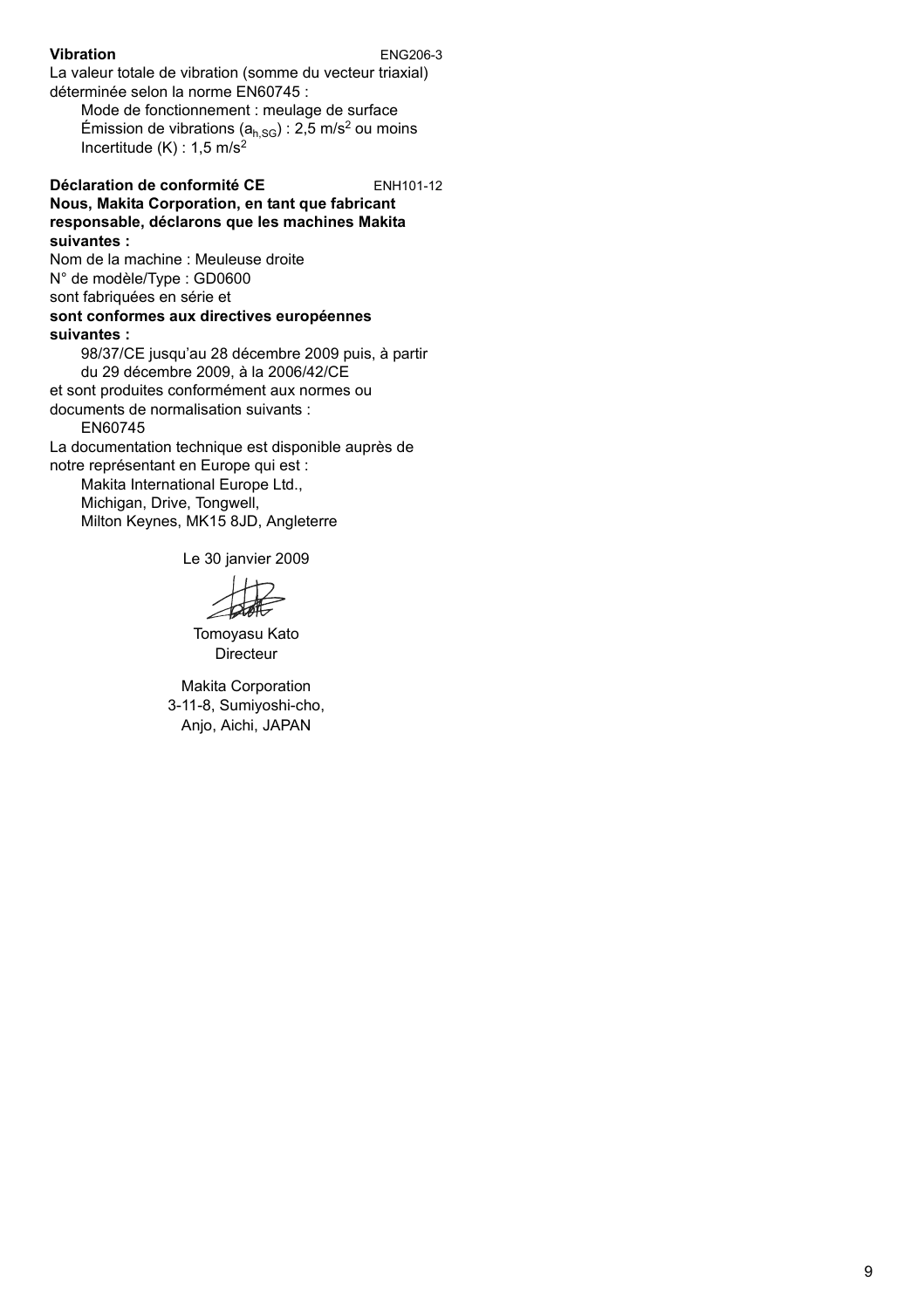### **Erklärung der Gesamtdarstellung**

- 1. Hebelschalter
- 2. Entriegelungshebel
- 3. Arretiertaste 4. Gabelschlüssel 13
- 5. Spannzangenmutter
- 6. Seitengriff

# **TECHNISCHE ANGABEN**

| Modell                                                | GD0600                     |
|-------------------------------------------------------|----------------------------|
| Max. Spannzangenkapazität                             | 6 mm oder 6,35 mm (1/4")   |
| Max. Schleifstiftdurchmesser                          | 38 mm                      |
| Nenndrehzahl (n) / Leerlaufdrehzahl (n <sub>0</sub> ) | $25.000$ min <sup>-1</sup> |
| Gesamtlänge                                           | 358 mm                     |
| Nettogewicht                                          | 1.7 <sub>kg</sub>          |
| Sicherheitsklasse                                     | 回川                         |

• Aufgrund unserer fortschreitenden Forschungen und Entwicklungen sind Änderungen an den hier wiedergegebenen Angaben ohne Vorankündigung vorbehalten.

- Die Angaben können sich je nach Land unterscheiden.
- Gewicht entsprechend EPTA-Verfahren 01/2003

#### **Verwendungszweck** ENE050-1

Dieses Werkzeug wurde für das Schleifen von Eisenwerkstoffen und das Entgraten von Gussteilen entwickelt.

#### **Stromversorgung** ENF002-1

Das Werkzeug darf nur an eine Stromversorgung mit der auf dem Typenschild angegebenen Spannung und einphasigem Wechselstrom angeschlossen werden. Das Werkzeug ist nach europäischem Standard doppelt isoliert und darf daher auch an Steckdosen ohne Schutzleiter betrieben werden.

### **BESONDERE SICHERHEITSREGELN** GEB034-2

**Lassen Sie sich NIE durch Bequemlichkeit oder (aus fortwährendem Gebrauch gewonnener) Vertrautheit mit dem Gerät dazu verleiten, die Sicherheitsregeln für den Schleifer zu missachten. Wenn Sie dieses Werkzeug fahrlässig oder nicht ordnungsgemäß verwenden, können Sie sich schwer verletzen. Allgemeine Sicherheitshinweise zum Schleifbetrieb:** 

- 1. **Dieses Elektrowerkzeug ist für den Einsatz als Schleifgerät vorgesehen. Lesen Sie alle Sicherheitshinweise, Anweisungen, Abbildungen und Spezifikationen durch, die mit diesem Elektrowerkzeug geliefert wurden.** Werden nicht alle der unten aufgeführten Anweisungen befolgt, besteht die Gefahr eines Stromschlags, Brands und/ oder die Gefahr schwerer Verletzungen.
- 2. **Vorgänge wie Schmirgeln, Drahtbürsten, Polieren oder Abschneiden sollten mit diesem Elektrowerkzeug nicht ausgeführt werden.** Bei Arbeiten, für die das Elektrowerkzeug nicht vorgesehen ist, kann es zu gefährlichen Situationen und zu Verletzungen kommen.
- 3. **Verwenden Sie nur Zubehör, das vom Hersteller des Geräts entwickelt oder vom Hersteller ausdrücklich empfohlen wurde.** Nur weil Sie ein bestimmtes Zubehör am Werkzeug befestigen

können, bedeutet dies nicht, dass die Verwendung gefahrlos möglich ist.

- 4. **Die Nenndrehzahl des Zubehörs muss mindestens der auf dem Elektrowerkzeug angegebenen Höchstdrehzahl entsprechen.** Zubehör, das mit einer höheren Drehzahl als der zulässigen Drehzahl betrieben wird, kann zerbersten, wobei Teile mit hoher Geschwindigkeit durch die Luft fliegen.
- 5. **Außendurchmesser und Dicke von Zubehör müssen innerhalb der Nennleistung des Elektrowerkzeugs liegen.** Zubehör in unzulässiger Größe kann nicht angemessen abgedeckt oder betrieben werden.
- 6. **Verwenden Sie kein beschädigtes Zubehör. Überprüfen Sie vor jeder Verwendung das Zubehör wie beispielsweise Schleifscheiben auf Risse und sonstige Beschädigungen. Wenn das Elektrowerkzeug oder ein Zubehör zu Boden gefallen sein sollte, überprüfen Sie Werkzeug bzw. Zubehör auf Beschädigungen und tauschen Sie ggf. beschädigte Teile gegen unbeschädigte Teile aus. Nachdem Sie das Zubehör überprüft und montiert haben, halten Sie und Umstehende Abstand vom rotierenden Zubehörteil, und lassen Sie das Elektrowerkzeug eine Minute mit maximaler Leerlaufdrehzahl laufen.** Möglicherweise beschädigtes Zubehör würde üblicherweise innerhalb dieser Testzeit zerbersten.
- 7. **Tragen Sie eine persönliche Schutzausrüstung. Tragen Sie je nach Arbeitsaufgabe einen Gesichtsschild oder eine Schutzbrille. Tragen Sie soweit erforderlich Staubmaske, Gehörschutz, Schutzhandschuhe oder Arbeitsschürze, die kleine Schleif- und Materialpartikel von Ihnen fernhält.** Der Augenschutz muss umherfliegende Fremdkörper abhalten können, die bei verschiedenen Arbeiten entstehen. Die Staubmaske oder Atemschutzmaske muss Partikel herausfiltern können, die bei verschiedenen Arbeiten entstehen. Lange und intensive Lärmbelastung kann zu Hörverlust führen.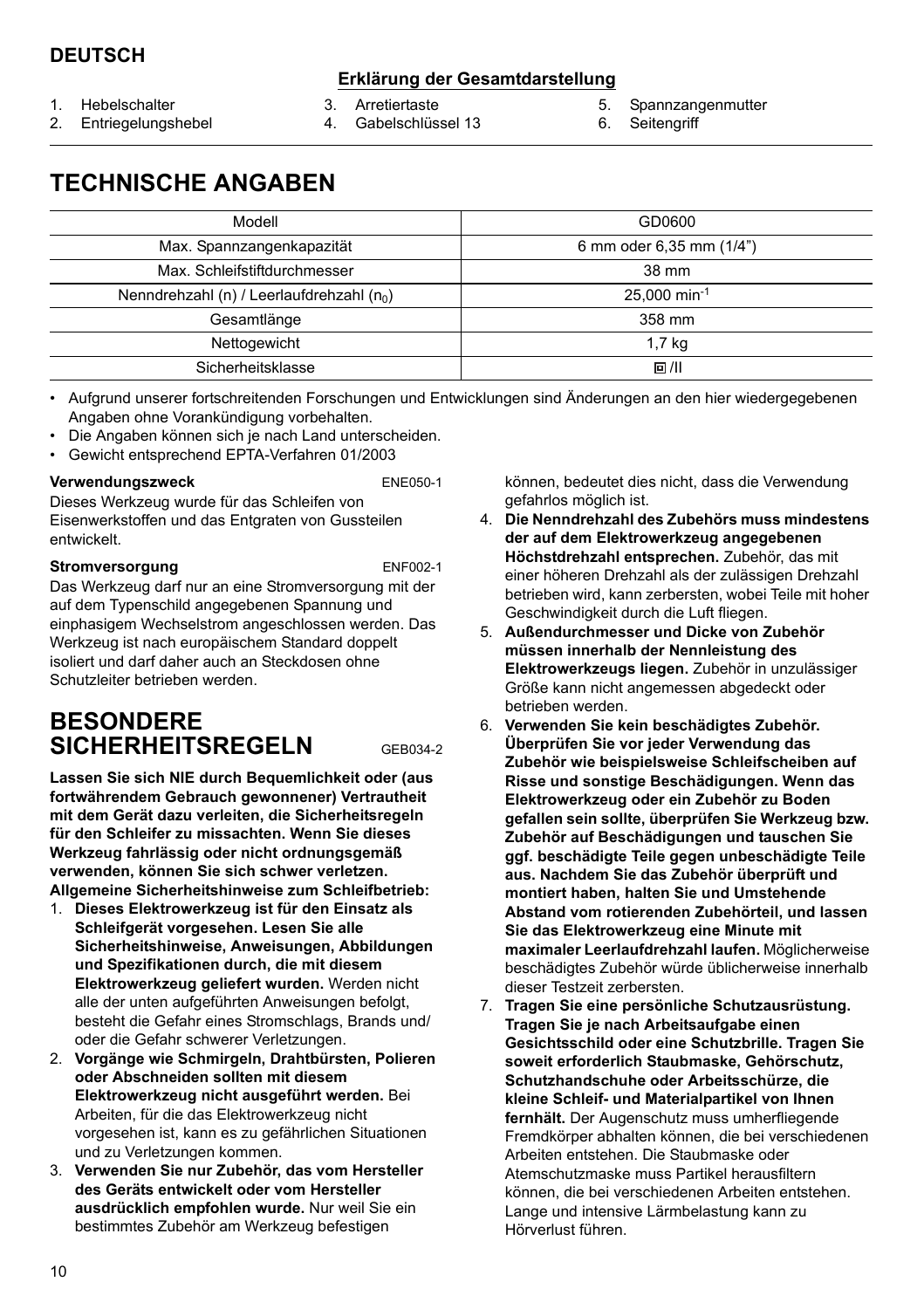- 8. **Achten Sie darauf, dass Zuschauer den Sicherheitsabstand zum Arbeitsbereich einhalten. Jeder, der den Arbeitsbereich betritt, muss eine Schutzausrüstung tragen.** Splitter des Werkstücks oder eines geborstenen Zubehörteils können umherfliegen und auch außerhalb des eigentlichen Arbeitsbereichs noch zu Verletzungen führen.
- 9. **Halten Sie das Elektrowerkzeug an den isolierten Griffflächen, wenn Sie unter Bedingungen arbeiten, bei denen das Schneidwerkzeug nicht sichtbare Stromkabel oder das eigene Kabel berühren kann.** Bei Kontakt des Schneidwerkzeugs mit einem stromführenden Kabel wird der Strom an die Metallteile des Elektrowerkzeugs und dadurch an den Bediener weitergeleitet, und der Bediener erleidet einen Stromschlag.
- 10. **Halten Sie das Netzkabel von rotierendem Zubehör fern.** Falls Sie die Kontrolle über das Elektrowerkzeug verlieren, kann das Netzkabel durchtrennt oder erfasst werden, oder Ihre Hand oder Ihr Arm kann in das rotierende Zubehör geraten.
- 11. **Legen Sie das Elektrowerkzeug erst dann ab, nachdem rotierendes Zubehör völlig zum Stillstand gekommen ist.** Das rotierende Zubehör könnte Kontakt zur Auflagefläche erhalten, sodass Sie die Kontrolle über das Elektrowerkzeug verlieren.
- 12. **Lassen Sie das Elektrowerkzeug nicht in Betrieb, während Sie es tragen.** Ihre Kleidung kann durch zufälligen Kontakt mit dem sich drehenden Zubehör erfasst werden, und das Zubehör kann sich in Ihren Körper bohren.
- 13. **Reinigen Sie die Lüftungsschlitze des Elektrowerkzeugs regelmäßig.** Der Motorventilator zieht Staub in das Gehäuse hinein, wobei eine übermäßige Ansammlung von Metallspänen Gefahren durch elektrischen Strom verursachen kann.
- 14. **Betreiben Sie das Elektrowerkzeug nicht in der Nähe brennbarer Materialien.** Diese Materialien können durch Funken entflammt werden.
- 15. **Verwenden Sie keine Zubehörteile, die flüssige Kühlmittel benötigen.** Bei Verwendung von Wasser oder anderen flüssigen Kühlmitteln kann es zu einem Stromschlag kommen.

#### **Rückschläge und entsprechende Warnhinweise**

Ein "Rückschlag" ist eine plötzliche Reaktion von sich drehenden Rädern, Polierscheiben, Bürsten oder sonstigen Zubehörteilen, wenn diese auf ein Hindernis stoßen oder eingeklemmt werden. Durch Verklemmen oder Verfangen kommt es zu einem plötzlichen Stillstand des rotierenden Zubehörs, sodass das Elektrowerkzeug am Punkt des Festfahrens in die der Rotationsrichtung des Zubehörs entgegengesetzte Richtung gezwungen wird.

Verklemmt sich beispielsweise eine Schleifscheibe im Werkstück, kann die Kante, die in den Punkt des Verklemmens eindringt, in die Oberfläche des Materials eindringen, sodass die Scheibe ausschlägt. Die Scheibe springt entweder in Richtung des Bedieners oder vom Bediener weg, dies hängt von der Richtung der Scheibenbewegung am Punkt des Verklemmens ab. Unter diesen Umständen können Schleifscheiben auch zerbersten.

Rückschläge werden durch eine falsche Handhabung des Elektrowerkzeugs und/oder unsachgemäße

Bedienschritte oder -umstände verursacht und können durch die unten aufgeführten Maßnahmen vermieden werden.

a) **Halten Sie das Elektrowerkzeug stets mit beiden Händen gut fest, und halten Sie Ihren Körper und Ihre Arme so, dass Sie Rückschläge abfangen können. Verwenden Sie immer den Zusatzgriff, sofern vorhanden, um größtmögliche Kontrolle über Rückschlagkräfte oder Reaktionsmomente beim Hochlauf zu haben.** Bei geeigneten Vorsichtsmaßnahmen können Rückschlag- und Reaktionskräfte sicher von der Bedienperson beherrscht werden.

b) **Halten Sie Ihre Hand niemals in der Nähe des rotierenden Zubehörs.** Das Zubehör könnte zurückschlagen und Ihre Hand treffen.

c) **Meiden Sie mit Ihrem Körper den Bereich, in den das Elektrowerkzeug bei einem Rückschlag bewegt würde.** Der Rückschlag treibt das Elektrowerkzeug in die Richtung entgegengesetzt zur Bewegung der Schleifscheibe an der Blockierstelle. d) **Arbeiten Sie im Bereich von Ecken, scharfen Kanten usw. besonders vorsichtig. Verhindern Sie, dass Einsatzwerkzeuge vom Werkstück zurückprallen und verklemmen.** Das rotierende Einsatzwerkzeug neigt bei Ecken, scharfen Kanten oder beim Abprallen dazu, sich zu verklemmen. Dies verursacht einen Verlust der Kontrolle oder Rückschlag.

**Spezielle Sicherheitshinweise zum Schleifbetrieb:**  a) **Verwenden Sie ausschließlich Scheibentypen, die für Ihr Elektrowerkzeug empfohlen werden.**  b) **Schleifscheiben dürfen ausschließlich für die vorgesehenen Arbeiten verwendet werden. Beispiel: Schleifen Sie nie mit der Seitenfläche einer Trennscheibe.** Trennscheiben sind zum Materialabtrag mit der Kante der Scheibe bestimmt. Durch seitliche Krafteinwirkung auf diese Schleifkörper können diese zerbrechen.

c) **Verwenden Sie immer unbeschädigte Spannflansche in der für die von Ihnen gewählte Schleifscheibe richtigen Größe und Form.** Die vorgeschriebenen Flansche stützen die Schleifscheibe und verringern so die Gefahr eines Schleifscheibenbruchs.

d) **Verwenden Sie keine abgenutzten Schleifscheiben von größeren Elektrowerkzeugen.** Schleifscheiben für größere Elektrowerkzeuge sind nicht für die höheren Drehzahlen von kleineren Elektrowerkzeugen ausgelegt und können bersten.

**Zusätzliche Sicherheitshinweise:** 

- 16. **Befolgen Sie die Anweisungen des Herstellers zur korrekten Montage und Verwendung von Schleifscheiben. Behandeln und lagern Sie Werkzeugeinsätze mit Sorgfalt.**
- 17. **Vergewissern Sie sich, dass das Werkstück sicher eingespannt ist.**
- 18. **Stellen Sie sicher, dass die Scheibe das Werkstück nicht berührt, bevor das Werkzeug eingeschaltet wurde.**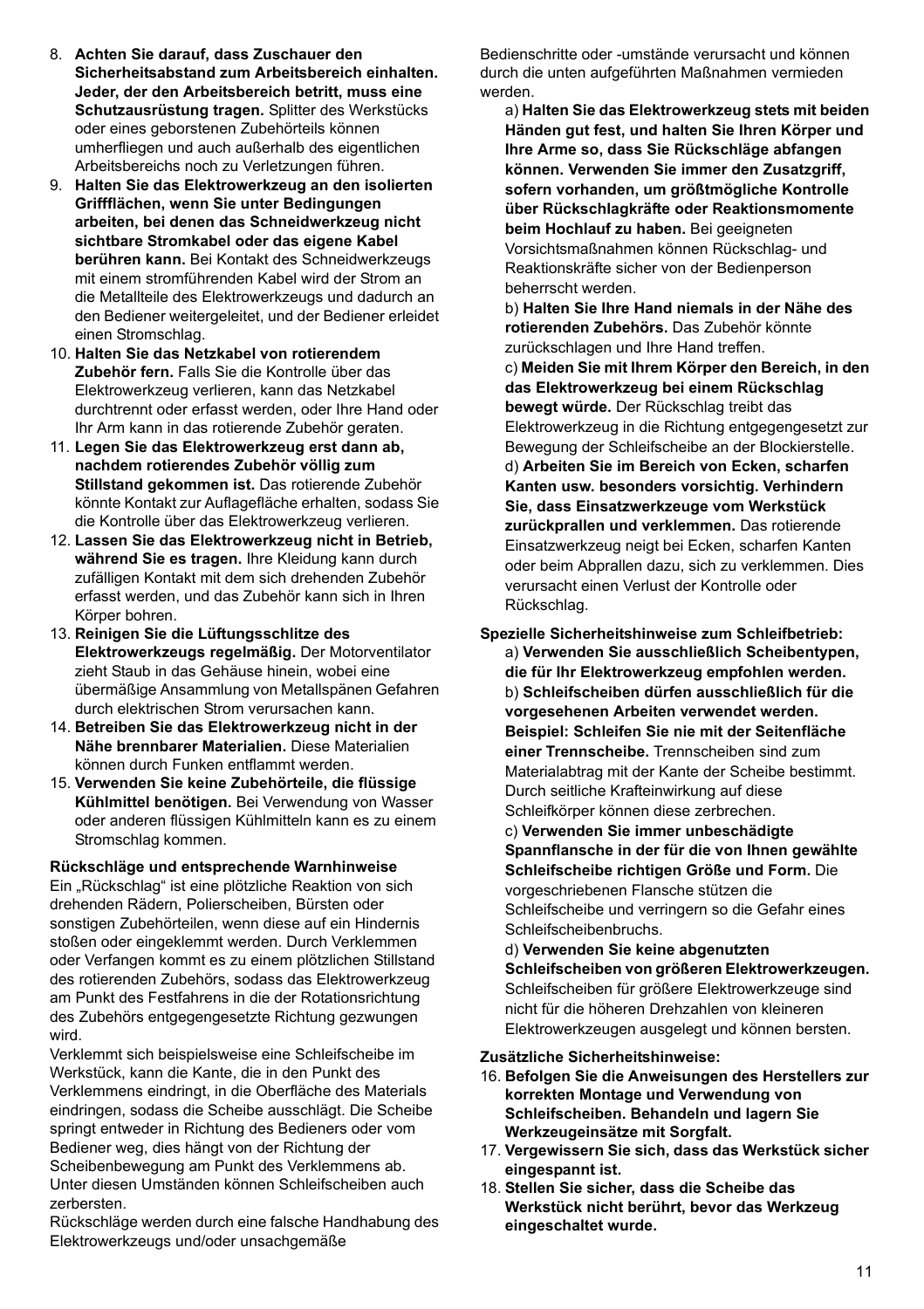- 19. **Halten Sie Ihre Hände von beweglichen Teilen fern.**
- 20. **Vermeiden Sie eine Berührung des Werkstücks unmittelbar nach der Bearbeitung, da es dann noch sehr heiß sein und somit Hautverbrennungen verursachen kann.**
- 21. **Achten Sie jederzeit auf sicheren und festen Stand. Achten Sie darauf, dass sich niemand unter dem Standort des Bedieners befindet, wenn das Werkzeug an erhöhten Orten verwendet wird.**
- 22. **Verwenden Sie dieses Werkzeug nicht zum Bearbeiten von asbesthaltigen Materialien.**
- 23. **Bevor Sie das Werkzeug auf das zu bearbeitende Werkstück ansetzen, lassen Sie es einige Zeit ohne Last laufen. Achten Sie auf Vibrationen und Schlagen; beide Anzeichen können auf eine schlecht ausgewuchtete oder nicht fachgerecht eingebaute Schleifscheibe hindeuten.**
- 24. **Benutzen Sie dieses Werkzeug nicht zum Schneiden.**

### **BEWAHREN SIE DIESE ANLEITUNG SORGFÄLTIG AUF.**

#### **WARNUNG:**

**Bei MISSBRÄUCHLICHER Verwendung des Werkzeugs und Missachtung der in diesem Handbuch enthaltenen Sicherheitshinweise kann es zu schweren Verletzungen kommen.**

## **FUNKTIONSBESCHREIBUNG**

#### **ACHTUNG:**

• Schalten Sie das Werkzeug stets aus und ziehen Sie den Stecker, bevor Sie Einstellungen oder eine Funktionsprüfung des Werkzeugs vornehmen.

### **Bedienung des Schalters (Abb. 1)**

#### **ACHTUNG:**

- Achten Sie vor dem Einstöpseln des Werkzeugs darauf, dass sich der Hebelschalter korrekt bedienen lässt und beim Loslassen auf Position "OFF" zurückkehrt.
- Ziehen Sie niemals mit Gewalt am Hebelschalter, ohne dabei den Entriegelungshebel zu drücken.

#### **Für Werkzeuge mit Arretiertaste**

Damit der Hebelschalter nicht versehentlich gezogen wird, befindet sich am Werkzeug ein Entriegelungshebel. Um das Werkzeug zu starten, ziehen Sie den Entriegelungshebel zum Bediener und ziehen dann den Hebelschalter. Lassen Sie den Hebelschalter los, um das Werkzeug auszuschalten. Betätigen Sie für einen Dauerbetrieb den Hebelschalter, und drücken Sie dann die Arretiertaste hinein. Zur Aufhebung der Arretierung müssen Sie den Hebelschalter bis zum Anschlag betätigen und anschließend loslassen.

#### **Für Werkzeuge ohne Arretiertaste**

Damit der Hebelschalter nicht versehentlich gezogen wird, befindet sich am Werkzeug ein Entriegelungshebel. Um das Werkzeug zu starten, ziehen Sie den Entriegelungshebel zum Bediener und ziehen dann den Hebelschalter. Lassen Sie den Hebelschalter los, um das Werkzeug auszuschalten.

# **MONTAGE**

#### **ACHTUNG:**

• Schalten Sie das Werkzeug stets aus und ziehen Sie den Stecker, bevor Sie irgendwelche Arbeiten am Werkzeug vornehmen.

### **Montage und Demontage des Schleifstifts**

Die Spannzangenmutter lösen, und den Schleifstift in die Spannzangenmutter einführen. Halten Sie die Spindel mit einem Schraubenschlüssel in Position, und ziehen Sie gleichzeitig die Spannzangenmutter mit einem anderen Schraubenschlüssel fest an. **(Abb. 2)**

Der Schleifstift sollte nicht mehr als 8 mm von der Spannzangenmutter überstehen. Eine Überschreitung dieses Abstands kann zu Vibrationen oder Schaftbruch führen. **(Abb. 3)**

Zum Demontieren des Schleifstifts ist das Montageverfahren umgekehrt anzuwenden.

#### **ACHTUNG:**

• Verwenden Sie einen passenden Spannzangenkonus für den zu benutzenden Schleifstift.

# **BETRIEB**

Das Werkzeug einschalten, ohne dass der Schleifstift das Werkstück berührt, und warten, bis er die volle Drehzahl erreicht. Dann den Schleifstift sachte an das Werkstück ansetzen. Um einen sauberen Schliff zu erhalten, das Werkzeug langsam nach links bewegen. **(Abb. 4)**

#### **ACHTUNG:**

• Üben Sie nur leichten Druck auf das Werkzeug aus. Übermäßiger Druck auf das Werkzeug führt nur zu schlechtem Schliff und Überlastung des Motors.

# **WARTUNG**

#### **ACHTUNG:**

• Schalten Sie das Werkzeug stets aus und ziehen Sie den Stecker, bevor Sie Inspektionen oder Wartungsarbeiten am Werkzeug vornehmen.

Um die SICHERHEIT und ZUVERLÄSSIGKEIT des Produkts zu gewährleisten, sollten Reparaturen, Kohlebürsteninspektion und -ersatz sowie alle anderen Wartungsarbeiten und Einstellungen nur durch von Makita autorisierte Service Center durchgeführt und immer Makita-Ersatzteile verwendet werden.

# **ZUBEHÖR**

#### **ACHTUNG:**

• Die folgenden Zubehör- und Zusatzteile werden für das in diesem Handbuch beschriebene Makita-Werkzeug empfohlen. Die Verwendung anderer Zubehör- und Zusatzteile kann zu Personenschäden führen. Verwenden Sie Zubehör- und Zusatzteile nur für den vorgesehenen Zweck.

Informationen zu diesem Zubehör erhalten Sie bei einem Makita-Servicecenter in Ihrer Nähe.

### **Seitengriff (Abb. 5)**

Wenn Sie den Seitengriff verwenden, entfernen Sie den Gummischutz, führen Sie den Seitengriff so weit wie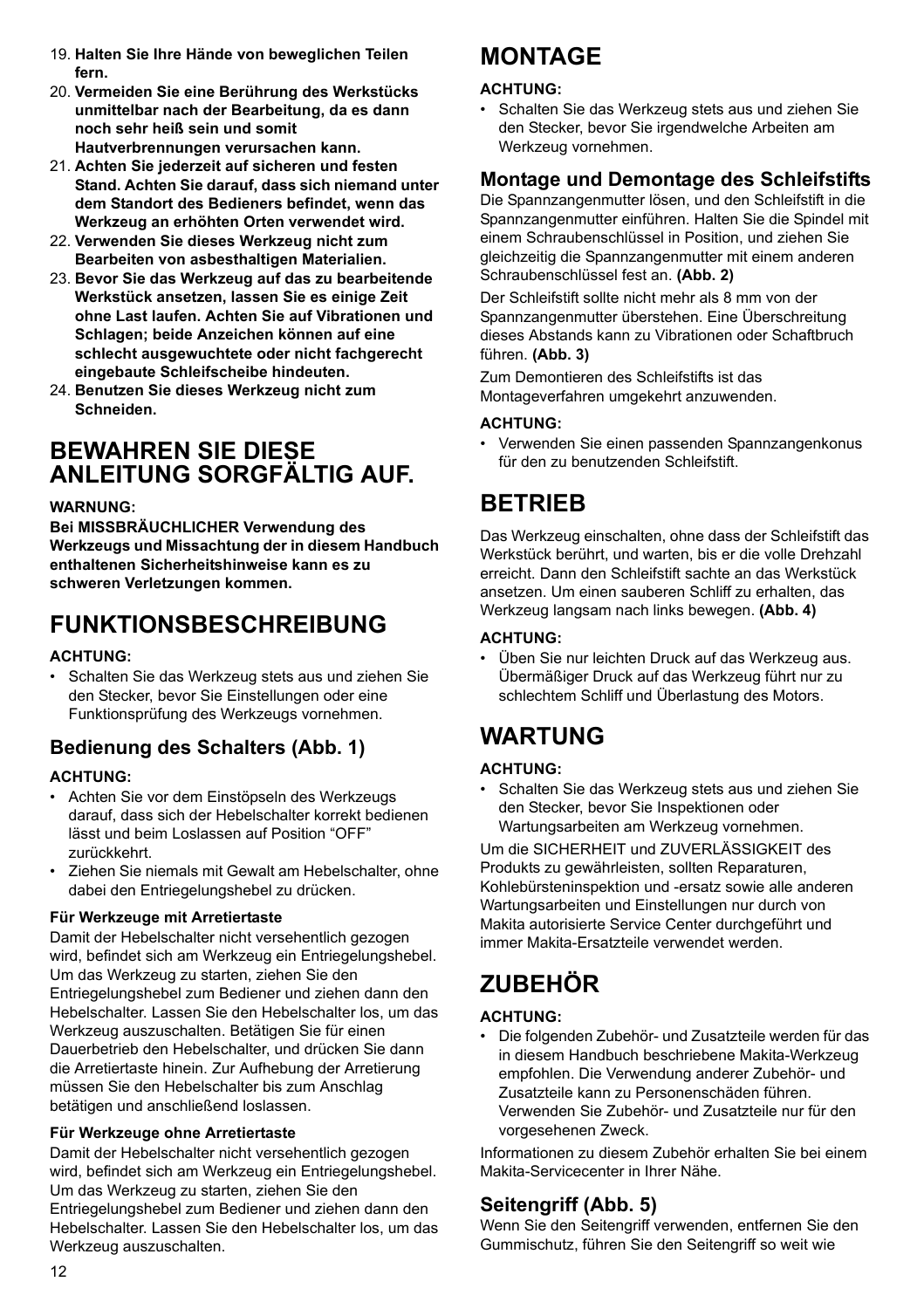möglich in die Werkzeugtrommel ein und drehen Sie ihn dann in den gewünschten Winkel. Ziehen Sie anschließend den Griff fest, indem Sie ihn im Uhrzeigersinn festdrehen.

#### **ACHTUNG:**

- Wenn Sie das Werkzeug ohne Griff verwenden, bringen Sie immer den Gummischutz am Werkzeug an.
- Wenn Sie den Gummischutz anbringen, drücken Sie ihn immer auf das Werkzeug, bis der Vorsprung im Gummi auf die Kerben am Werkzeug passt.
	- Schleifstifte
	- Spannzangenkonussatz (3 mm, 6 mm, 1/4", 1/8")
	- Schraubstockhalter
	- Schlüssel 13
	- Seitengriffsatz

#### **Nur für europäische Länder**

**Schall** ENG104-1

Typischer A-bewerteter Schallpegel nach EN60745: Schalldruckpegel  $(L_{pA})$ : 74 dB  $(A)$ Abweichung (K): 3 dB (A)

Unter Arbeitsbedingungen kann der Schallpegel 80 dB (A) überschreiten.

#### **Tragen Sie Gehörschutz.**

#### **Schwingung** ENG206-3

Schwingungsgesamtwerte (Vektorsumme dreier Achsen) nach EN60745:

Arbeitsmodus: Flachschleifen Schwingungsbelastung (a<sub>h, AG</sub>): 2,5 m/s<sup>2</sup> oder weniger Abweichung (K): 1,5 m/s<sup>2</sup>

#### **EU-Konformitätserklärung** ENH101-12

**Wir, Makita Corporation als verantwortlicher Hersteller, erklären, dass die folgenden Geräte der Marke Makita:** Bezeichnung des Geräts: Geradschleifer

Nummer / Typ der Modelle: GD0600

in Serienfertigung hergestellt werden und

**den folgenden Richtlinien der Europäischen Union genügen:**

98/37/EC bis 28. Dezember 2009 und 2006/42/EC ab dem 29. Dezember 2009

Außerdem werden die Geräte gemäß den folgenden Standards oder Normen gefertigt:

EN60745

Die technische Dokumentation erfolgt durch unseren Bevollmächtigten in Europa:

Makita International Europe Ltd., Michigan, Drive, Tongwell, Milton Keynes, MK15 8JD, England

30. Januar 2009

Tomoyasu Kato Direktor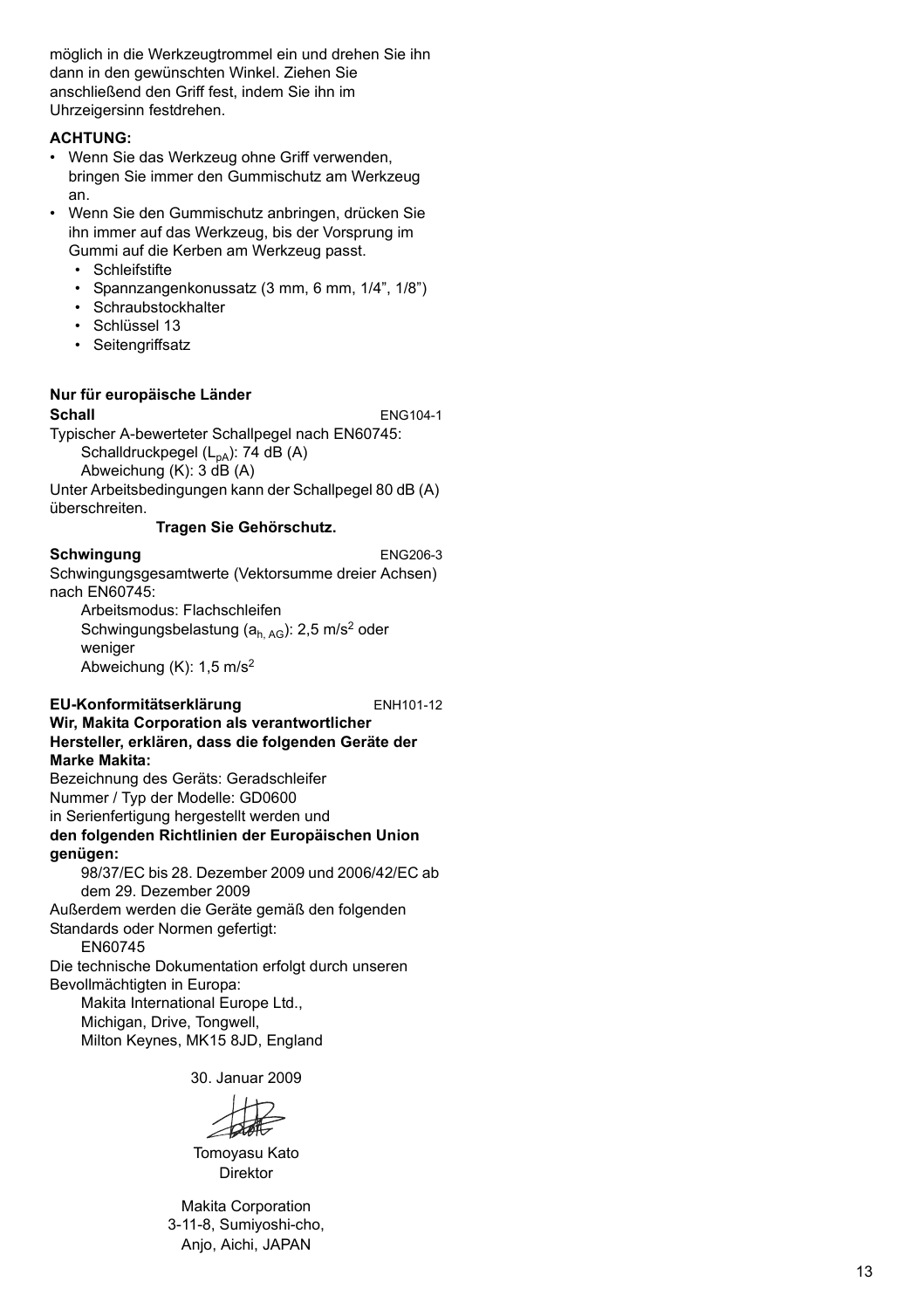#### **Spiegazione della vista generale**

- 1. Interruttore
- 2. Sicura di accensione

3. Pulsante di blocco

- 4. Chiave da 13
- 5. Dado della bussola
- 6. Impugnatura laterale

### **CARATTERISTICHE TECNICHE**

| Modello                                                    | GD0600                |
|------------------------------------------------------------|-----------------------|
| Capacità max bussola                                       | 6 mm o 6,35 mm (1/4") |
| Diametro max punta disco                                   | 38 mm                 |
| Velocità nominale (n) / Velocità a vuoto (n <sub>0</sub> ) | 25,000 min-1          |
| Lunghezza totale                                           | 358 mm                |
| Peso netto                                                 | 1.7 <sub>kg</sub>     |
| Classe di sicurezza                                        | 回川                    |

• Le caratteristiche tecniche riportate di seguito sono soggette a modifiche senza preavviso in virtù del nostro programma continuo di ricerca e sviluppo.

- Le caratteristiche tecniche possono differire da paese a paese.
- Peso determinato in conformità con la EPTA-Procedure 01/2003

#### Uso previsto **ENE050-1**

Questo utensile è stato progettato per smerigliare materiali ferrosi o per eseguire la sbavatura di pezzi fusi.

#### Alimentazione **ENF002-1**

L'utensile deve essere collegato a una presa di corrente con la stessa tensione di quella indicata sulla targhetta e può funzionare soltanto con corrente alternata monofase. L'utensile è dotato di doppio isolamento in osservanza alle norme europee, pertanto può essere usato anche con prese di corrente sprovviste della messa a terra.

### **REGOLE DI SICUREZZA SPECIFICHE** GEB034-2

**NON lasciare che la familiarità acquisita con il prodotto (dovuta all'uso ripetuto) provochi l'inosservanza delle regole di sicurezza della taglierina. Se questo utensile viene utilizzato in modo improprio o errato, è possibile subire lesioni personali gravi.**

**Avvertenze di sicurezza comuni per le operazioni di smerigliatura:** 

- 1. **Questo elettroutensile è costruito per essere utilizzato come smerigliatrice. Leggere tutti gli avvisi di sicurezza, le istruzioni, le illustrazioni e le caratteristiche tecniche fornite con questo utensile.** La mancata osservanza delle istruzioni riportate di seguito può provocare scosse elettriche, incendi e/o lesioni gravi.
- 2. **Non è consigliato eseguire con questo utensile operazioni quali carteggiatura, lucidatura, pulitura e taglio.** Operazioni per le quali l'utensile non è stato progettato possono creare un rischio e lesioni personali.
- 3. **Non utilizzare accessori non progettati specificamente e consigliati dal produttore dell'utensile.** Il semplice fissaggio dell'accessorio al proprio utensile non garantisce un funzionamento sicuro.
- 4. **La velocità nominale dell'accessorio deve essere almeno equivalente alla velocità massima**

**contrassegnata sull'utensile.** Gli accessori che funzionano più velocemente della velocità nominale possono rompersi in più pezzi.

- 5. **Il diametro esterno e lo spessore dell'accessorio devono corrispondere ai limiti di capienza dell'utensile.** Gli accessori con dimensioni errate non possono essere custoditi o controllati adeguatamente.
- 6. **Non utilizzare un accessorio danneggiato. Prima di ogni uso, esaminare gli accessori, come i dischi abrasivi, per individuare eventuali trucioli o rotture. Se l'utensile o l'accessorio cadono, controllare l'eventuale presenza di danni o installare un accessorio intatto. Dopo aver esaminato e installato un accessorio, scostarsi e allontanare eventuali persone presenti dal piano di rotazione dell'accessorio, quindi azionare l'utensile alla massima velocità a vuoto, per un minuto.** Normalmente, gli accessori danneggiati si romperanno durante questo periodo di prova.
- 7. **Indossare l'equipaggiamento di protezione individuale. A seconda dell'applicazione, utilizzare uno schermo facciale, occhiali protettivi o di sicurezza. Se necessario, usare maschere antipolvere, protezioni acustiche, guanti e grembiuli da lavoro in grado di fermare piccoli frammenti o schegge abrasive.** Le protezioni per gli occhi devono essere in grado di fermare schegge generate da diverse lavorazioni. La maschera antipolvere o il respiratore devono essere in grado di filtrare le particelle generate dalla propria attività. L'esposizione prolungata al rumore ad alta intensità può causare la perdita dell'udito.
- 8. **Mantenere gli astanti ad una distanza di sicurezza dall'area di lavoro. Tutte le persone che entrano nella zona di lavoro devono indossare l'equipaggiamento di protezione individuale.** I frammenti di un pezzo o di un accessorio rotto possono volare via e provocare lesioni oltre l'area operativa immediata.
- 9. **Se vengono eseguite operazioni in cui l'accessorio di taglio può toccare fili nascosti o il**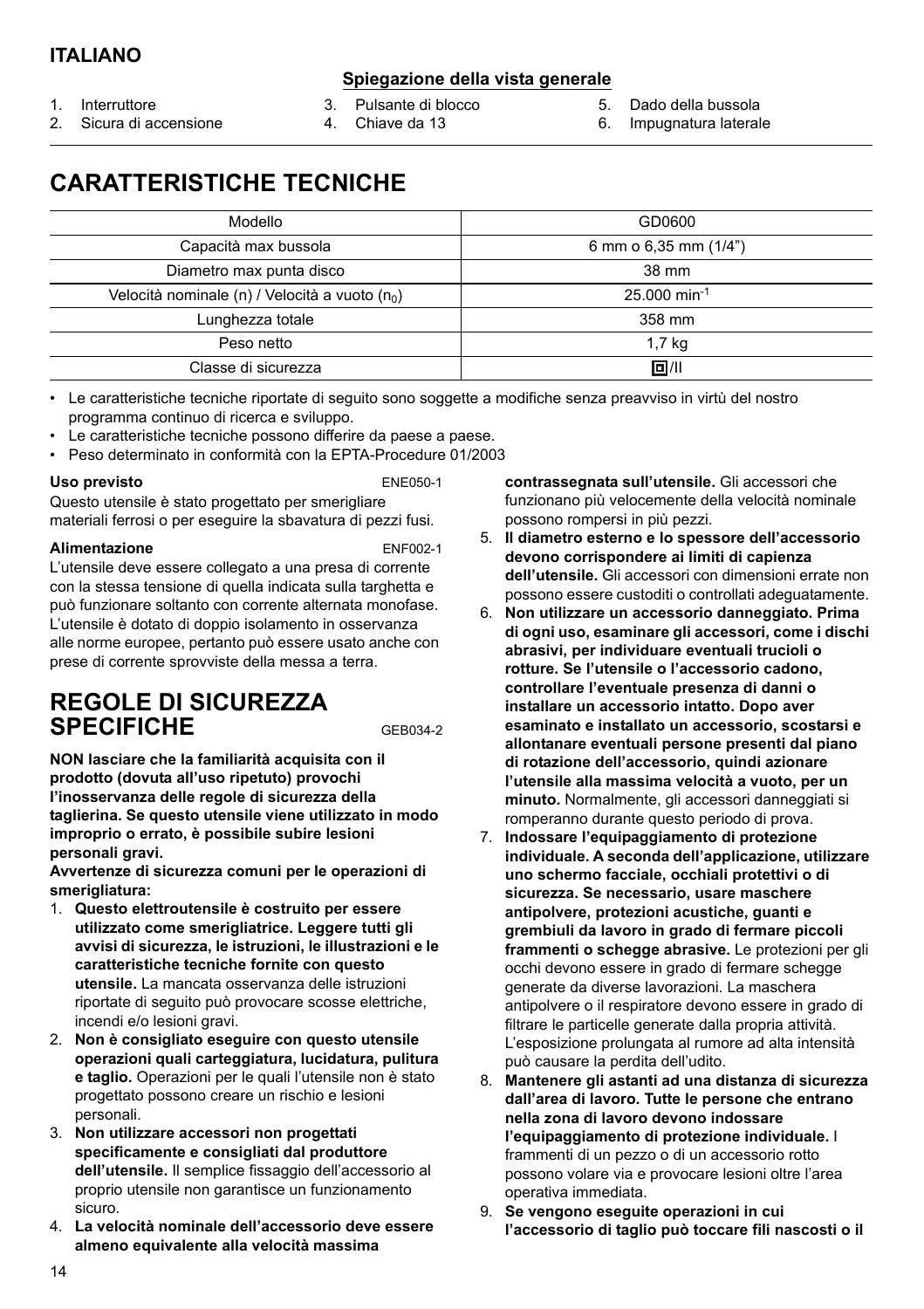**cavo di alimentazione dell'utensile, impugnare l'utensile utilizzando solo i punti di presa isolati.** Il taglio di un accessorio provocato dal contatto con un filo percorso da corrente farà sì che le parti metalliche esposte dell'utensile si trovino anch'esse sotto tensione provocando scosse elettriche all'operatore.

- 10. **Posizionare il cavo lontano dell'accessorio rotante.** Se si perde il controllo, il cavo può tagliarsi o impigliarsi e la mano o il braccio spinti nell'accessorio rotante.
- 11. **Non appoggiare mai l'utensile a terra se l'accessorio non è completamente fermo.** L'accessorio rotante può afferrare la superficie e causare la perdita di controllo dell'utensile.
- 12. **Non azionare l'utensile quando viene trasportato su un lato.** Il contatto accidentale con l'accessorio rotante può strappare i vestiti, tirando l'accessorio sul proprio corpo.
- 13. **Pulire regolarmente le aperture di ventilazione dell'utensile.** La ventola del motore attrarrà la polvere all'interno dell'alloggiamento e l'accumulo eccessivo di polvere metallica può causare pericoli elettrici.
- 14. **Non utilizzare l'utensile vicino a materiali infiammabili.** Le scintille potrebbero bruciare questi materiali.
- 15. **Non utilizzare accessori che richiedano refrigeranti liquidi.** L'utilizzo di acqua o di altri refrigeranti liquidi può provocare elettrocuzione o scosse elettriche.

#### **Contraccolpi e avvisi correlati**

I contraccolpi sono una reazione improvvisa a un disco mobile incastrato o urtato, una spazzola o qualunque altro accessorio. L'incastramento o l'urto causano uno stallo veloce dell'accessorio rotante che a sua volta mette fuori controllo l'utensile forzandolo nella direzione opposta alla rotazione dell'accessorio e causandone il grippaggio. Ad esempio, se un disco abrasivo si impiglia o urta contro un pezzo, il bordo del disco che entra nel punto di incastramento può scavare la superficie del materiale causando l'innalzamento o l'espulsione del disco. Il disco potrebbe saltare verso o lontano dall'operatore, a seconda della direzione del movimento del disco nel punto di incastramento. In queste circostanze i dischi abrasivi possono anche rompersi.

I contraccolpi sono determinati dall'uso improprio dell'utensile e/o da procedure o condizioni operative errate e possono essere evitati adottando le precauzioni specifiche illustrate di seguito.

a) **Stringere con forza l'utensile e posizionare il proprio corpo e il braccio per resistere alle forze del contraccolpo. Utilizzare sempre la maniglia ausiliaria, se inclusa, per un controllo massimo della reazione contro la coppia di torsione o i contraccolpi durante l'avvio.** L'operatore può controllare le reazioni della coppia di torsione o le forze del contraccolpo, se vengono adottate le precauzioni adeguate.

b) **Non posizionare mai le mani vicino all'accessorio rotante.** Gli accessori possono causare contraccolpi alla mano.

c) **Se si verificano contraccolpi, non posizionare il corpo nella zona in cui si sposterà l'utensile.** I contraccolpi spingeranno l'utensile in avanti nella

direzione opposta al movimento del disco nel punto dell'urto.

d) **Prestare particolare attenzione durante il lavoro negli angoli, sui bordi aguzzi e così via. Evitare di fare rimbalzare o urtare l'accessorio.** Gli angoli, i bordi taglienti o i rimbalzi tendono a strappare l'accessorio rotante e causare la perdita di controllo o contraccolpi.

#### **Avvertenze di sicurezza specifiche per la smerigliatura:**

a) **Usare esclusivamente tipi di dischi raccomandati per l'utensile utilizzato.**  b) **I dischi devono essere utilizzati soltanto per le applicazioni suggerite. Ad esempio: non smerigliare con il lato del disco diamantato.** I dischi abrasivi diamantati sono previsti per la smerigliatura laterale, le forze laterali applicate a questi dischi possono causarne le frantumazione. c) **Utilizzare sempre flange del disco intatte con le dimensioni e la forma corrette per il disco selezionato.** Flange adeguate del disco supportano il disco e riducono quindi la possibilità della relativa rottura.

d) **Non utilizzare dischi usurati di utensili con dimensioni maggiori.** I dischi previsti per utensili più grandi non sono adatti per le velocità più elevate di un utensile più piccolo e possono scoppiare.

#### **Avvertenze di sicurezza supplementari:**

- 16. **Osservare le istruzioni del produttore per il corretto montaggio e utilizzo dei dischi. Maneggiare e conservare i dischi con cura.**
- 17. **Accertarsi che il pezzo sia fissato stabilmente nei supporti.**
- 18. **Verificare che il disco non tocchi il pezzo in lavorazione prima che si accenda l'interruttore.**
- 19. **Tenere le mani lontano dalle parti rotanti.**
- 20. **Non toccare il pezzo subito dopo il lavoro, poiché può raggiungere temperature elevate e provocare ustioni.**
- 21. **Accertarsi sempre di avere un equilibrio stabile. Controllare che nessuno si trovi sotto all'utensile quando lo si utilizza in posizioni elevate.**
- 22. **Non usare l'utensile su materiali che contengono amianto.**
- 23. **Prima di usare l'utensile, lasciarlo funzionare a vuoto per qualche minuto. Prestare attenzione a vibrazioni e oscillazioni, che potrebbero indicare difetti di installazione o che il disco non è bilanciato correttamente.**
- 24. **Non usare l'utensile come taglierina.**

### **CONSERVARE QUESTE ISTRUZIONI.**

#### **AVVERTENZA:**

**L'USO IMPROPRIO o la mancata osservanza delle norme di sicurezza contenute in questo manuale può provocare lesioni personali gravi.**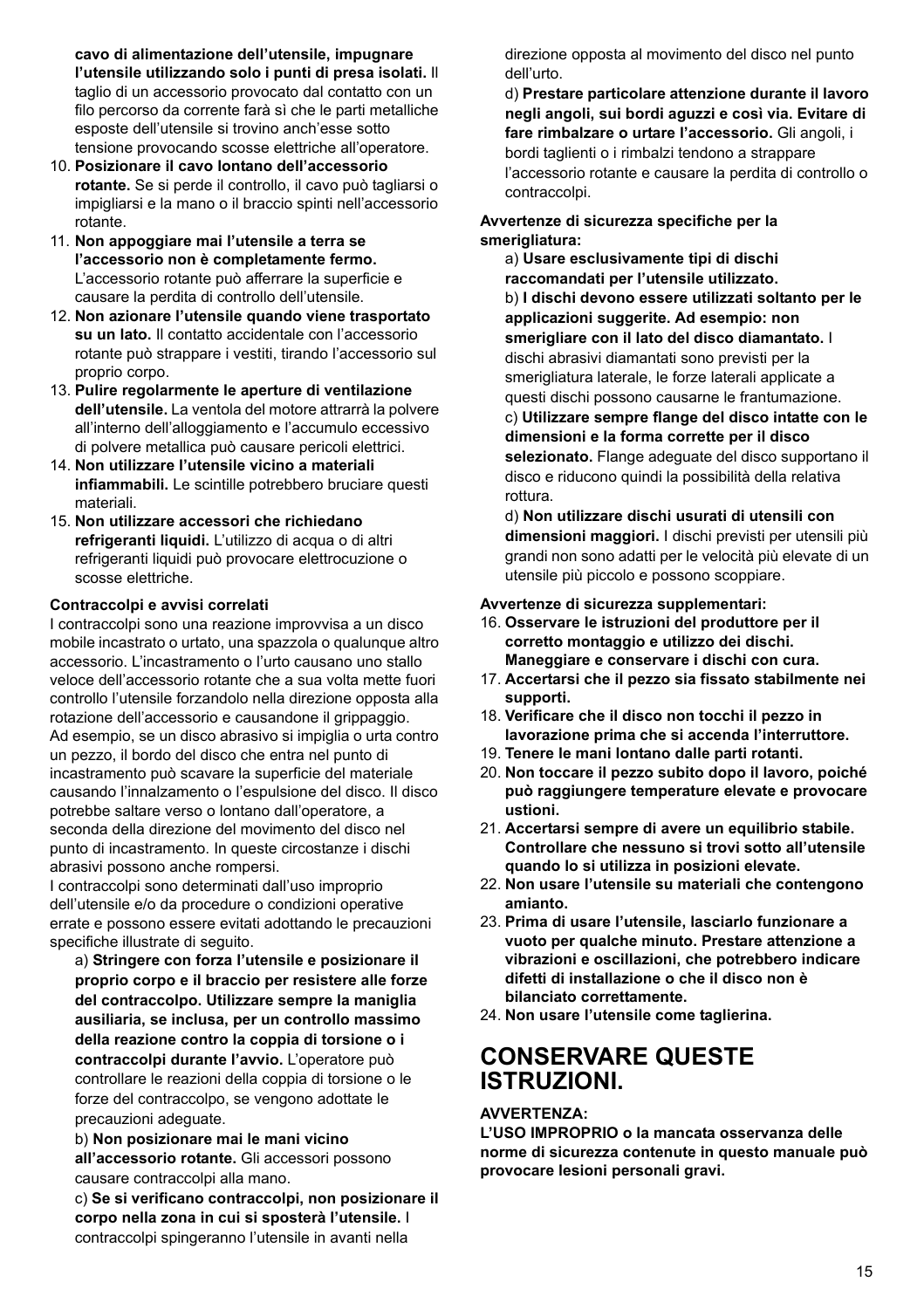# **DESCRIZIONE FUNZIONALE**

### **ATTENZIONE:**

• Prima di regolare o controllare le funzioni dell'utensile, verificare sempre di averlo spento e scollegato dall'alimentazione.

### **Azionamento dell'interruttore (Fig. 1)**

#### **ATTENZIONE:**

- Prima di collegare l'attrezzo, controllare se la leva dell'interruttore funziona correttamente e ritorna alla posizione "OFF", una volta rilasciata.
- Non premere con forza la leva dell'interruttore senza aver prima inserito la sicura di accensione.

#### **Per utensili con pulsante di blocco**

Il pulsante di blocco consente di evitare di azionare involontariamente la leva dell'interruttore. Per avviare l'utensile, tirare la leva di blocco verso l'operatore e quindi tirare la leva dell'interruttore. Per arrestarlo, rilasciare la leva d'inserimento. Per il funzionamento continuo, premere la leva dell'interruttore e, successivamente, il pulsante di blocco. Per arrestare l'utensile in funzionamento continuo premere a fondo la leva dell'interruttore e, quindi, rilasciarla.

#### **Per utensili senza pulsante di blocco**

Il pulsante di blocco consente di evitare di azionare involontariamente la leva dell'interruttore. Per avviare l'utensile, tirare la leva di blocco verso l'operatore e quindi tirare la leva dell'interruttore. Per arrestarlo, rilasciare la leva d'inserimento.

# **MONTAGGIO**

#### **ATTENZIONE:**

• Accertarsi sempre che l'utensile sia spento e scollegato dalla presa di corrente prima di iniziare qualsiasi operazione su di esso.

### **Installazione o rimozione della punta del disco**

Allentare il dado della bussola e inserire la punta del disco nel dado. Utilizzare una chiave per tenere il mandrino e l'altra per stringere saldamente il dado. **(Fig. 2)**

La punta del disco non deve essere montata a più di 8 mm dal dado della bussola. Il superamento di questa distanza potrebbe causare vibrazioni o la rottura dell'albero. **(Fig. 3)**

Per rimuovere la punta del disco, attenersi alla procedura di installazione procedendo in senso inverso.

#### **ATTENZIONE:**

• Usare un cono della bussola di chiusura delle dimensioni corrette per la punta disco che si intende utilizzare.

# **FUNZIONAMENTO**

Accendere l'utensile senza far entrare in contatto la punta del disco con il pezzo in lavorazione, quindi attendere che la punta del disco raggiunga la velocità massima. Applicare quindi delicatamente la punta del disco sul pezzo. Per ottenere una buona rifinitura, spostare l'utensile lentamente verso sinistra. **(Fig. 4)**

### **ATTENZIONE:**

• Esercitare una leggera pressione sull'utensile. Una pressione eccessiva produce soltanto una rifinitura scarsa e sovraccarica il motore.

## **MANUTENZIONE**

#### **ATTENZIONE:**

• Prima di effettuare controlli o operazioni di manutenzione, verificare sempre che l'utensile sia spento e scollegato.

Per mantenere la SICUREZZA e l'AFFIDABILITÀ del prodotto, le riparazioni, il controllo della spazzola di carbone, le sostituzioni e qualsiasi altra operazione di manutenzione o regolazione devono essere eseguite da un centro di assistenza Makita autorizzato usando sempre ricambi Makita.

# **ACCESSORI**

### **ATTENZIONE:**

• L'utensile Makita descritto in questo manuale può essere utilizzato con questi accessori. L'uso di qualsiasi altro accessorio potrebbe provocare lesioni personali. Utilizzare gli accessori esclusivamente per l'uso dichiarato.

Per l'assistenza e ulteriori informazioni su tali accessori, rivolgersi al centro di assistenza locale Makita.

### **Impugnatura laterale (Fig. 5)**

Per utilizzare l'impugnatura laterale, rimuovere la protezione in gomma quindi inserire completamente l'impugnatura laterale nel portautensili e ruotarla fino a raggiungere l'angolo desiderato. Serrare l'impugnatura saldamente ruotandola in senso orario.

#### **ATTENZIONE:**

- Se si utilizza l'utensile senza impugnatura, applicare sempre la protezione in gomma sull'utensile.
- Per applicare la protezione in gomma, premere sull'utensile, finché la sporgenza all'interno della gomma non si inserisce nelle scanalature dell'utensile. • Punte del disco
	-
	- $\cdot$  Kit anelli conici (3 mm, 6 mm, 1/4", 1/8")
	- Portamorsa
	- Chiave da 13
	- Kit impugnatura laterale

### **Solo per i paesi europei**

**Rumore** ENG104-1

Il tipico livello di rumore ponderato "A" è determinato in conformità con la norma EN60745:

Livello di pressione sonora  $(L_{pA})$ : 74 dB (A) Variazione (K): 3 dB (A)

Il livello acustico in funzionamento può superare 80 dB (A).

#### **Indossare una protezione acustica.**

#### **Vibrazione** ENG206-3

Il valore totale della vibrazione (somma vettoriale triassiale) è determinato in conformità con la norma EN60745:

Modalità di lavoro: smerigliatura superficie Emissione vibrazioni ( $a<sub>h,SG</sub>$ ): 2,5 m/s<sup>2</sup> o inferiore Variazione (K):  $1,5 \text{ m/s}^2$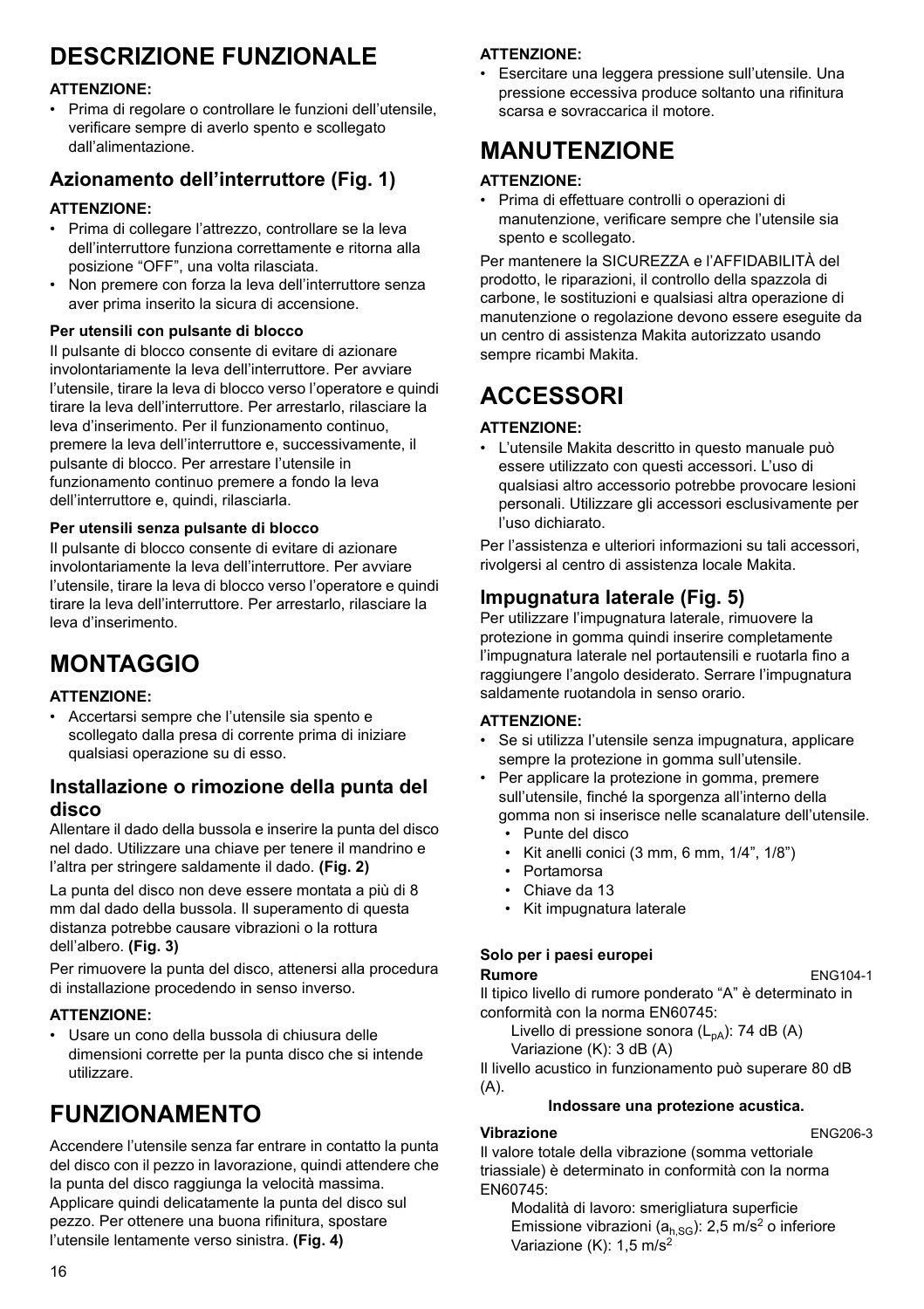**Dichiarazione di conformità CE** ENH101-12 **Makita Corporation, in qualità di produttore responsabile, dichiara che gli utensili Makita indicati di seguito:** Denominazione dell'utensile: Smerigliatrice diritta N. modello /Tipo: GD0600 appartengono a una produzione in serie e **sono conformi alle seguenti direttive europee:** 98/37/CE fino al 28 dicembre 2009 e successivamente alla direttiva 2006/42/CE a partire dal 29 dicembre 2009 Sono inoltre prodotti in conformità con gli standard o i documenti standardizzati riportati di seguito:

EN60745

La documentazione tecnica viene conservata dal rappresentante autorizzato Makita in Europa, ovvero:

Makita International Europe Ltd., Michigan, Drive, Tongwell, Milton Keynes, MK15 8JD, Inghilterra

30 gennaio 2009

Tomoyasu Kato **Direttore**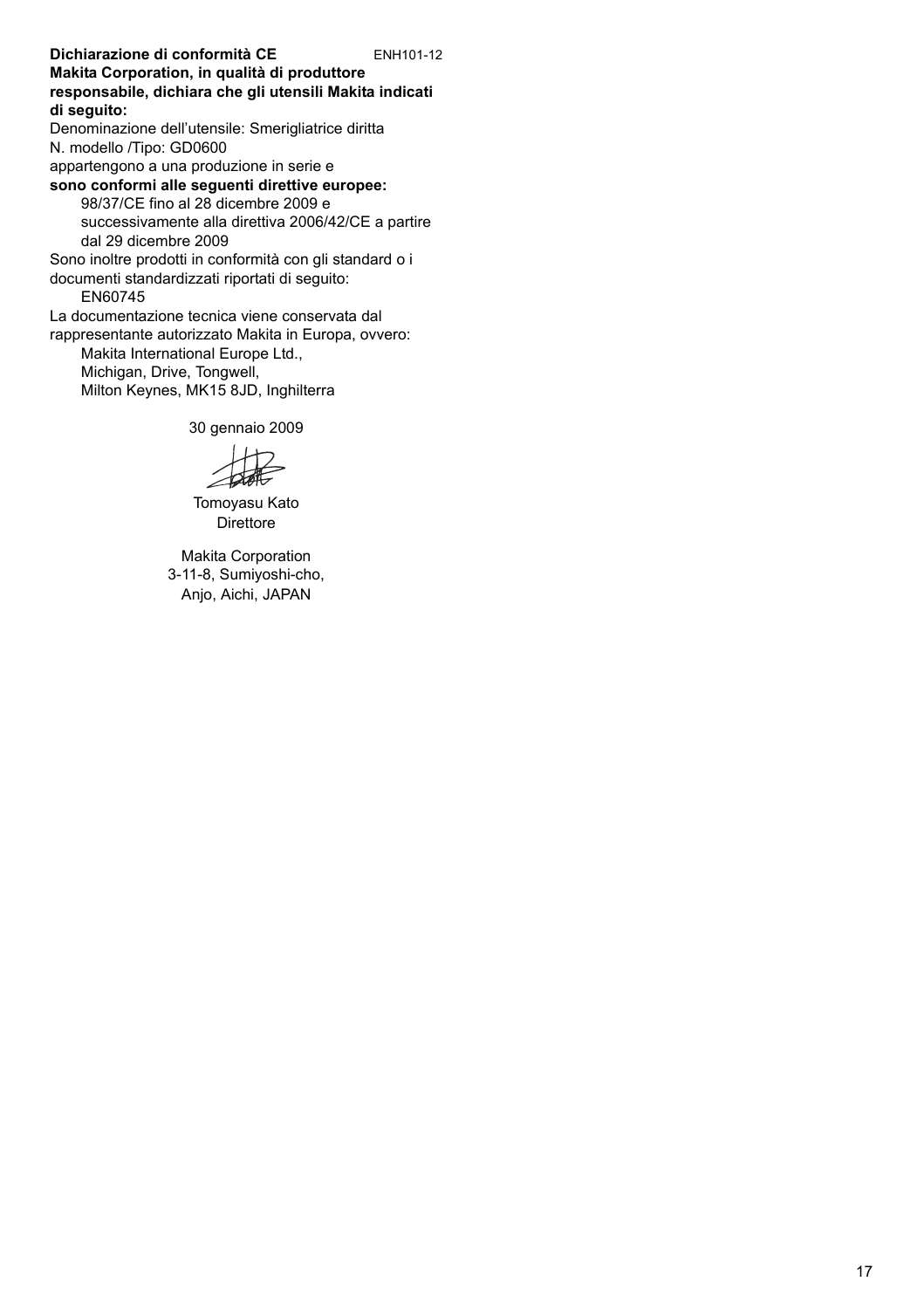### **NEDERLANDS**

### **Verklaring van het onderdelenoverzicht**

- 1. Aan/uit-schakelaar
- 2. Uit-vergrendelhendel
- 4. Sleutel 13

5. Spankopmoer 6. Zijhandgreep

- 
- 3. Vergrendelknop
- 

# **TECHNISCHE GEGEVENS**

| Model                                             | GD0600                     |
|---------------------------------------------------|----------------------------|
| Max. capaciteit van de spankop                    | 6 mm of 6,35 mm (1/4")     |
| Max. diameter van opzetdeel                       | 38 mm                      |
| Nominaal toerental (n) / Nullasttoerental $(n_0)$ | $25.000$ min <sup>-1</sup> |
| Totale lengte                                     | 358 mm                     |
| Netto gewicht                                     | 1.7 <sub>kg</sub>          |
| Veiligheidsklasse                                 | 回/11                       |

• Als gevolg van ons doorlopende onderzoeks- en ontwikkelingsprogramma, zijn de technische gegevens van dit gereedschap onderhevig aan veranderingen zonder voorafgaande kennisgeving.

- De technische gegevens kunnen van land tot land verschillen.
- Gewicht volgens EPTA-procedure 01/2003

#### **Gebruiksdoeleinden** ENE050-1

Het gereedschap is bedoeld voor het schuren van ferrometalen en het afbramen van gegoten metaaldelen.

**Voeding** ENF002-1

Het gereedschap mag uitsluitend worden aangesloten op een voeding met dezelfde spanning als aangegeven op het typeplaatje en werkt alleen op enkele-fase wisselstroom. Het gereedschap is dubbel geïsoleerd volgens de Europese norm en mag derhalve ook op een niet-geaard stopcontact worden aangesloten.

# **SPECIFIEKE VEILIGHEIDSVOORSCHRIFTEN**

GEB034-2

**Laat u NIET misleiden door een vals gevoel van comfort en bekendheid met het gereedschap (na veelvuldig gebruik) en neem alle** 

**veiligheidsvoorschriften van de slijpmachine altijd strikt in acht. Bij onveilig of verkeerd gebruik van het gereedschap, bestaat de kans op ernstig persoonlijk letsel.**

**Gemeenschappelijke veiligheidswaarschuwingen voor slijpwerkzaamheden:** 

- 1. **Dit elektrisch gereedschap is bedoeld voor gebruik als slijpgereedschap. Lees alle veiligheidswaarschuwingen, instructies, afbeeldingen en technische gegevens die bij dit elektrisch gereedschap worden geleverd.** Als u nalaat alle onderstaande instructies te volgen, kan dit leiden tot een elektrische schok, brand en/of ernstig letsel.
- 2. **Wij adviseren u werkzaamheden zoals schuren, draadborstelen, polijsten of doorslijpen niet uit te voeren met dit elektrisch gereedschap.** Werkzaamheden waarvoor dit elektrisch gereedschap niet is bedoeld kunnen gevaarlijke situaties opleveren en tot persoonlijk letsel leiden.
- 3. **Gebruik geen accessoires die niet specifiek zijn ontworpen en aanbevolen door de fabrikant van het gereedschap.** Ook wanneer het accessoire kan

worden bevestigd op uw elektrisch gereedschap, is een veilige werking niet gegarandeerd.

- 4. **Het nominaal toerental van het accessoire moet minstens gelijk zijn aan het maximumtoerental vermeld op het elektrisch gereedschap.** Accessoires die met een hoger toerental draaien dan hun nominaal toerental kunnen stuk breken en in het rond vliegen.
- 5. **De buitendiameter en de dikte van het accessoire moet binnen het capaciteitsbereik van het elektrisch gereedschap vallen.** Accessoires met verkeerde afmetingen kunnen niet afdoende worden afgeschermd of beheerst.
- 6. **Gebruik nooit een beschadigd accessoire. Inspecteer het accessoire vóór ieder gebruik, bijvoorbeeld een slijpschijf op ontbrekende schilfers en barsten. Nadat het elektrisch gereedschap is gevallen, inspecteert u het op schade of monteert u een onbeschadigd accessoire. Na inspectie en montage van een accessoire, zorgt u ervoor dat u en omstanders niet in het rotatie vlak van het accessoire staan, en laat u het elektrisch gereedschap draaien op het maximaal, onbelast toerental gedurende één minuut.** Beschadigde accessoire breken normaal gesproken in stukken gedurende deze testduur.
- 7. **Gebruik persoonlijke veiligheidsmiddelen. Afhankelijk van de toepassing gebruikt u een spatscherm, een beschermende bril of een veiligheidsbril. Al naar gelang van toepassing draagt u een stofmasker, gehoorbeschermers, handschoenen en een werkschort die in staat zijn kleine stukjes slijpsel of werkstukfragmenten te weerstaan.** De oogbescherming moet in staat zijn rondvliegend afval te stoppen dat ontstaat bij de diverse werkzaamheden. Het stofmasker of ademhalingsapparaat moet in staat zijn deeltjes te filteren die ontstaat bij de werkzaamheden. Langdurige blootstelling aan zeer intens geluid kan leiden tot gehoorbeschadiging.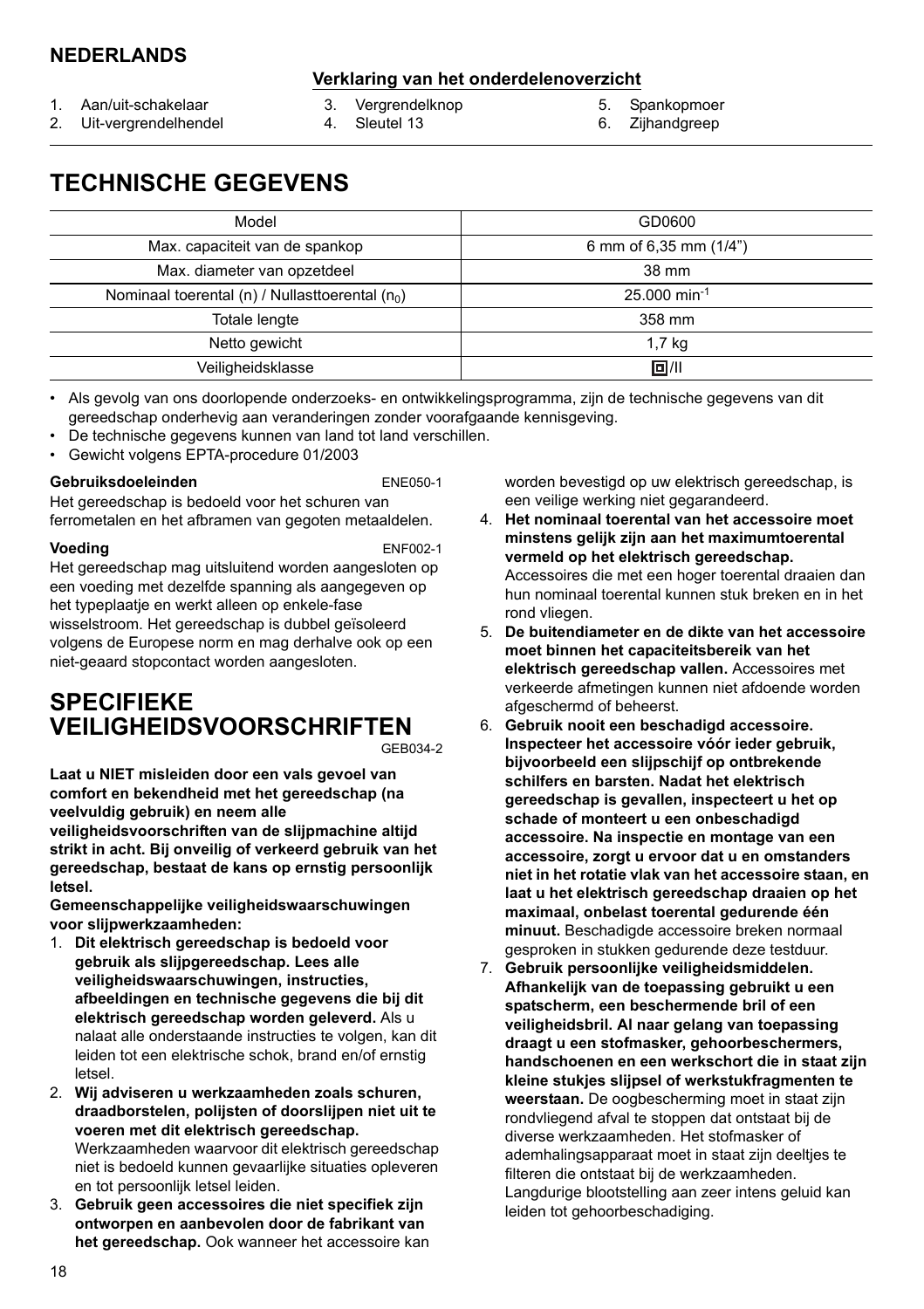- 8. **Houd omstanders op veilige afstand van het werkgebied. Iedereen die zich binnen het werkgebied begeeft, moet persoonlijke veiligheidsmiddelen gebruiken.** Fragmenten van het werkstuk of van een uiteengevallen accessoire kunnen rondvliegen en letsel veroorzaken buiten de onmiddellijke werkomgeving.
- 9. **Houd elektrisch gereedschap uitsluitend vast aan het geïsoleerde oppervlak van de handgrepen wanneer u werkt op plaatsen waar het slijpaccessoire met verborgen bedrading of zijn eigen snoer in aanraking kan komen.** Wanneer het slijpaccessoire in aanraking komt met onder spanning staande draden, zullen ook de niet-geïsoleerde metalen delen van het elektrisch gereedschap onder spanning komen te staan zodat de gebruiker een elektrische schok kan krijgen.
- 10. **Houd het snoer goed uit de buurt van het ronddraaiende accessoire.** Als u de controle verliest over het gereedschap, kan het snoer worden doorgesneden of bekneld raken, en kan uw hand of arm tegen het ronddraaiende accessoire worden aangetrokken.
- 11. **Leg het elektrisch gereedschap nooit neer voordat het accessoire volledig tot stilstand is gekomen.** Het ronddraaiende accessoire kan de ondergrond pakken zodat u de controle over het elektrisch gereedschap verliest.
- 12. **Laat het elektrisch gereedschap niet draaien terwijl u het naast u draagt.** Als het ronddraaiende accessoire u per ongeluk raakt, kan het verstrikt raken in uw kleding waardoor het accessoire in uw lichaam wordt getrokken.
- 13. **Maak de ventilatieopeningen van het gereedschap regelmatig schoon.** De ventilator van de motor zal het stof de behuizing in trekken, en een grote opeenhoping van metaalslijpsel kan leiden tot elektrisch gevaarlijke situaties.
- 14. **Gebruik het elektrisch gereedschap niet in de buurt van brandbare materialen.** Vonken kunnen deze materialen doen ontvlammen.
- 15. **Gebruik geen accessoires die met vloeistof moeten worden gekoeld.** Het gebruik van water of andere vloeibare koelmiddelen kan leiden tot elektrocutie of elektrische schokken.

#### **Terugslag en aanverwante waarschuwingen**

Terugslag is een plotselinge reactie op een beknelde of vastgelopen draaiende schijf, rugschijf, borstel of enig ander accessoire. Beknellen of vastlopen veroorzaakt een snelle stilstand van het draaiende accessoire wat op zijn beurt ertoe leidt dat het elektrisch gereedschap zich ongecontroleerd beweegt in de tegenovergestelde richting van de draairichting van het accessoire op het moment van vastlopen.

Bijvoorbeeld, als een slijpschijf bekneld raakt of vastloopt in het werkstuk, kan de rand van de schijf die het beknellingspunt ingaat, zich invreten in het oppervlak van het materiaal waardoor de schijf eruit klimt of eruit slaat. De schijf kan daarbij naar de gebruiker toe of weg springen, afhankelijk van de draairichting van de schijf op het beknellingspunt. Slijpschijven kunnen in dergelijke situaties ook breken.

Terugslag is het gevolg van misbruik van het elektrisch gereedschap en/of onjuiste gebruiksprocedures of -

omstandigheden, en kan worden voorkomen door goede voorzorgsmaatregelen te treffen, zoals hieronder vermeld:

a) **Houd het gereedschap stevig vast en houdt uw armen en lichaam zodanig dat u in staat bent een terugslag op te vangen. Gebruik altijd de extra handgreep (indien aanwezig) voor een maximale controle over het gereedschap in geval van terugslag en koppelreactie bij het starten.** De gebruiker kan een terugslag of de koppelreactie opvangen indien de juiste voorzorgsmaatregelen worden getroffen.

b) **Plaats uw hand nooit in de buurt van het draaiende accessoire.** Het accessoire kan terugslaan over uw hand.

c) **Plaats uw lichaam niet in het gebied waar het elektrisch gereedschap naar toe gaat wanneer een terugslag optreedt.** Een terugslag zal het gereedschap bewegen in de tegenovergestelde richting van de draairichting van de schijf op het moment van beknellen.

d) **Wees bijzonder voorzichtig bij het werken met hoeken, scherpe randen, enz. Voorkom dat het accessoire springt of bekneld raakt.** Hoeken, scherpe randen of springen veroorzaken vaak beknellen van het draaiende accessoire wat leidt tot terugslag of verlies van controle over het gereedschap.

#### **Veiligheidswaarschuwingen specifiek voor slijpwerkzaamheden:**

a) **Gebruik uitsluitend schijven van het type aanbevolen voor uw elektrisch gereedschap.**  b) **De schijven mogen uitsluitend worden gebruikt voor de aanbevolen toepassingen. Bijvoorbeeld: u mag niet slijpen met de zijkant van een doorslijpschijf.** Doorslijpschijven zijn bedoeld voor slijpen met de rand. Krachten op het zijoppervlak kunnen deze schijven doen breken.

c) **Gebruik altijd onbeschadigde schijfflenzen van de juiste afmetingen en vorm voor de te gebruiken schijf.** Een goede schijfflens ondersteunt de schijf en verkleint daarmee de kans op het breken van de schiif.

d) **Gebruik geen afgesleten schijven van grotere elektrische gereedschappen.** Schijven die zijn bedoeld voor grotere elektrische gereedschappen zijn niet geschikt voor de hogere snelheid van een kleiner elektrisch gereedschap en kunnen in stukken breken.

#### **Aanvullende veiligheidswaarschuwingen:**

- 16. **Houd u aan de instructies van de fabrikant voor juiste montage en gebruik van de schijven. Behandel en bewaar de schijven zorgvuldig.**
- 17. **Controleer of het werkstuk goed wordt ondersteund.**
- 18. **Zorg ervoor dat de schijf niet in aanraking is met het werkstuk voordat u het gereedschap hebt ingeschakeld.**
- 19. **Houd uw handen uit de buurt van draaiende delen.**
- 20. **Raak de schijf niet onmiddellijk na gebruik aan. Deze kan bijzonder heet zijn en brandwonden op uw huid veroorzaken.**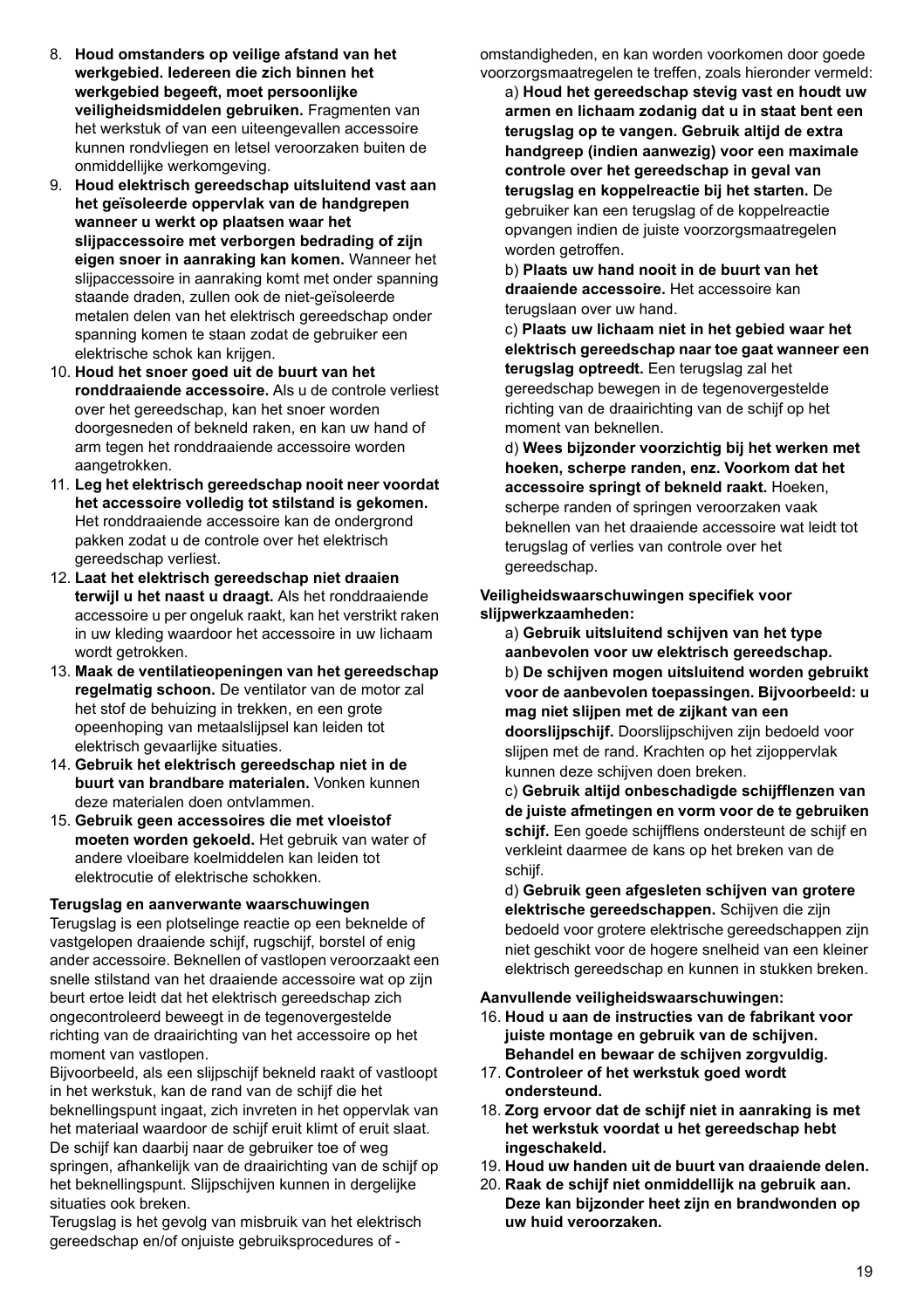- 21. **Zorg er altijd voor dat u stevig staat. Zorg ervoor dat er niemand zich onder u bevindt wanneer u het gereedschap op een hoge plaats gebruikt.**
- 22. **Gebruik het gereedschap niet op materiaal dat asbest bevat.**
- 23. **Laat het gereedschap een tijdje draaien voordat u het op het werkstuk gebruikt. Controleer op trillingen of schommelingen die op onjuiste montage of een slecht uitgebalanceerde schijf kunnen wijzen.**
- 24. **Gebruik dit gereedschap niet als om metaal door te slijpen.**

# **BEWAAR DEZE INSTRUCTIES.**

#### **WAARSCHUWING:**

**VERKEERD GEBRUIK of het niet volgen van de veiligheidsinstructies in deze gebruiksaanwijzing kan leiden tot ernstig persoonlijk letsel.**

### **BESCHRIJVING VAN DE FUNCTIES**

#### **LET OP:**

• Controleer altijd of het gereedschap is uitgeschakeld en de stekker uit het stopcontact is getrokken alvorens de functies van het gereedschap te controleren of af te stellen.

### **In- en uitschakelen (zie afb. 1)**

#### **LET OP:**

- Controleer altijd, voordat u de stekker in het stopcontact steekt, of de schakelaar op de juiste manier schakelt en weer terugkeert naar de uit-stand nadat deze is losgelaten.
- Knijp de aan/uit-schakelaar niet hard in zonder de uitvergrendelhendel in te duwen.

#### **Voor gereedschappen met een vergrendelknop**

Om te voorkomen dat de aan/uit-schakelaar per ongeluk wordt bediend, is een uit-vergrendelhendel aangebracht. Om het gereedschap te starten, trekt u eerst de uitvergrendelhendel in de richting van de gebruiker en knijpt u vervolgens de aan/uit-schakelaar in. Laat de schakelaar los om het gereedschap te stoppen. Om het gereedschap continu te laten werken, knijpt u de aan/uit-schakelaar in en drukt u vervolgens op de vergrendelknop. Om vanuit de vergrendelde werking het gereedschap te stoppen, knijpt u de aan/uit-schakelaar helemaal in en laat u deze vervolgens weer los.

#### **Voor gereedschappen zonder een vergrendelknop**

Om te voorkomen dat de aan/uit-schakelaar per ongeluk wordt bediend, is een uit-vergrendelhendel aangebracht. Om het gereedschap te starten, trekt u eerst de uitvergrendelhendel in de richting van de gebruiker en knijpt u vervolgens de aan/uit-schakelaar in. Laat de schakelaar los om het gereedschap te stoppen.

### **ONDERDELEN AANBRENGEN/ VERWIJDEREN**

#### **LET OP:**

• Controleer altijd of het gereedschap is uitgeschakeld en de stekker uit het stopcontact is getrokken alvorens enige werk aan het gereedschap uit te voeren.

### **Een opzetdeel aanbrengen en verwijderen**

Draai de spankopmoer los en steek het opzetdeel in de spankopmoer. Gebruik één steeksleutel om de as op zijn plaats te houden en de andere om de spankopmoer stevig aan te draaien. **(zie afb. 2)**

De as van het opzetdeel mag niet meer dan 8 mm uit de spankopmoer steken. Als deze afstand groter wordt, kunnen trillingen ontstaan of de as van het opzetdeel breken. **(zie afb. 3)**

Om het opzetdeel te verwijderen, volgt u de procedure in omgekeerde volgorde.

#### **LET OP:**

• Gebruik de juiste maat spankop voor het opzetdeel dat u wilt gebruiken.

# **BEDIENING**

Schakel het gereedschap in zonder dat het opzetdeel het werkstuk raakt en wacht tot het opzetdeel op volle snelheid draait. Plaats vervolgens voorzichtig het opzetdeel op het werkstuk. Beweeg het opzetdeel langzaam naar links voor een mooi resultaat. **(zie afb. 4)**

### **LET OP:**

• Oefen slechts lichte druk uit op het gereedschap. Een te hoge druk op het gereedschap leidt slechts tot een slecht resultaat en overbelasting van de motor.

# **ONDERHOUD**

#### **LET OP:**

• Zorg er altijd voor dat de machine is uitgeschakeld en de stekker uit het stopcontact is getrokken, voordat u een inspectie of onderhoud uitvoert.

Om de VEILIGHEID en BETROUWBAARHEID van het gereedschap te handhaven, dienen alle reparaties, controle en vervanging van de koolborstels, onderhoud en afstellingen te worden uitgevoerd door een erkend Makita-servicecentrum, en altijd met gebruikmaking van originele Makita-vervangingsonderdelen.

# **ACCESSOIRES**

#### **LET OP:**

• Deze accessoires of hulpstukken worden aanbevolen voor gebruik met het Makita-gereedschap dat in deze gebruiksaanwijzing wordt beschreven. Het gebruik van andere accessoires of hulpstukken kan gevaar voor persoonlijk letsel opleveren. Gebruik de accessoires of hulpstukken uitsluitend voor de aangegeven gebruiksdoeleinden.

Mocht u meer informatie willen hebben over deze accessoires, dan kunt u contact opnemen met uw plaatselijke Makita-servicecentrum.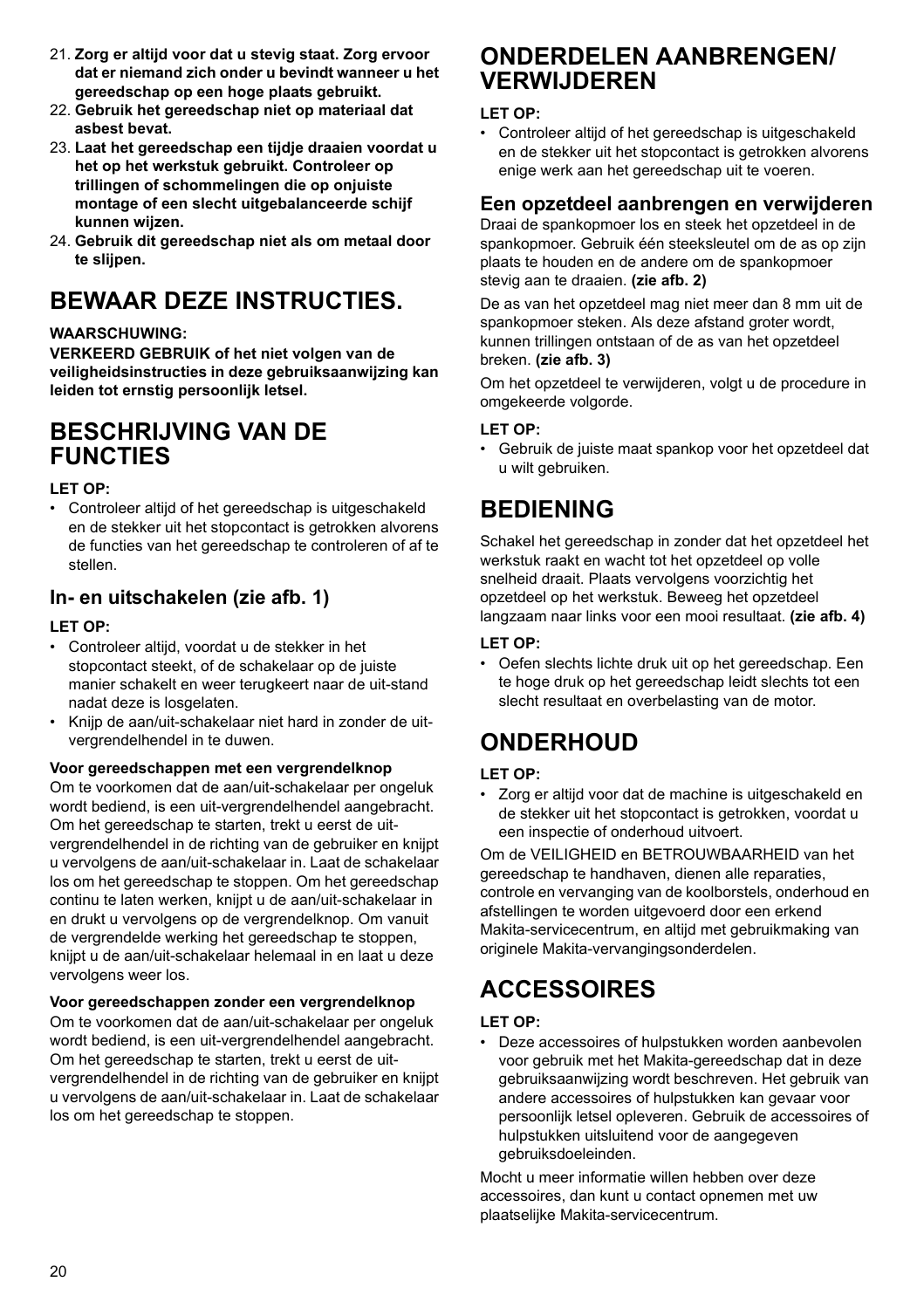### **Zijhandgreep (zie afb. 5)**

Als u de zijhandgreep wilt gebruiken, verwijdert u eerst de rubberen beschermdop, steekt u daarna de punt van de zijhandgreep zo ver mogelijk in de schroefdraadopening van het gereedschap, en verdraait u vervolgens de zijhandgreep naar de gewenste bedieningshoek. Tenslotte draait u de zijhandgreep stevig vast door deze rechtsom te draaien.

#### **LET OP:**

• Als u het gereedschap zonder de zijhandgreep wilt gebruiken, plaatst u de rubberen beschermdop terug op het gereedschap.

• Bij het terugplaatsen van de rubberen beschermdop, duwt u deze zodanig op het gereedschap dat het uitsteeksel aan de binnenkant van de rubberen dop op zijn plaats zit in de groef in het gereedschap.

- Opzetdelen
- Set spankoppen (3 mm, 6 mm, 1/4", 1/8")
- Bankschroefhouder
- Sleutel 13
- Zijhandgreepset

#### **Alleen voor Europese landen**

#### **Geluid** ENG104-1

De typische, A-gewogen geluidsniveaus zijn gemeten volgens EN60745:

Geluidsdrukniveau  $(L_{pA})$ : 74 dB  $(A)$ Onzekerheid (K): 3 dB (A)

Het geluidsniveau kan tijdens gebruik hoger worden dan 80 dB (A).

#### **Draag gehoorbescherming.**

**Trilling** ENG206-3 De totale trillingswaarde (triaxiale vectorsom) zoals vastgesteld volgens EN60745:

Gebruikstoepassing: slijpen van oppervlakken Trillingsemissie ( $a<sub>b</sub>$ <sub>SG</sub>): 2,5 m/s<sup>2</sup> of minder Onzekerheid (K): 1,5 m/s2

### **EU-verklaring van conformiteit** ENH101-12

**Wij, Makita Corporation, als de verantwoordelijke fabrikant, verklaren dat de volgende Makitamachine(s):**

Aanduiding van de machine: Stempelslijpmachine Modelnr./Type: GD0600

in serie is geproduceerd en

#### **Voldoet aan de volgende Europese richtlijnen:**

98/37/EC tot en met 28 december 2009 en daarna aan 2006/42/EC vanaf 29 december 2009 En is gefabriceerd in overeenstemming met de volgende

normen of genormaliseerde documenten: EN60745

De technische documentatie wordt bewaard door onze erkende vertegenwoordiger in Europa, te weten:

Makita International Europe Ltd., Michigan Drive, Tongwell,

Milton Keynes, MK15 8JD, Engeland

30 januari 2009

Tomoyasu Kato Directeur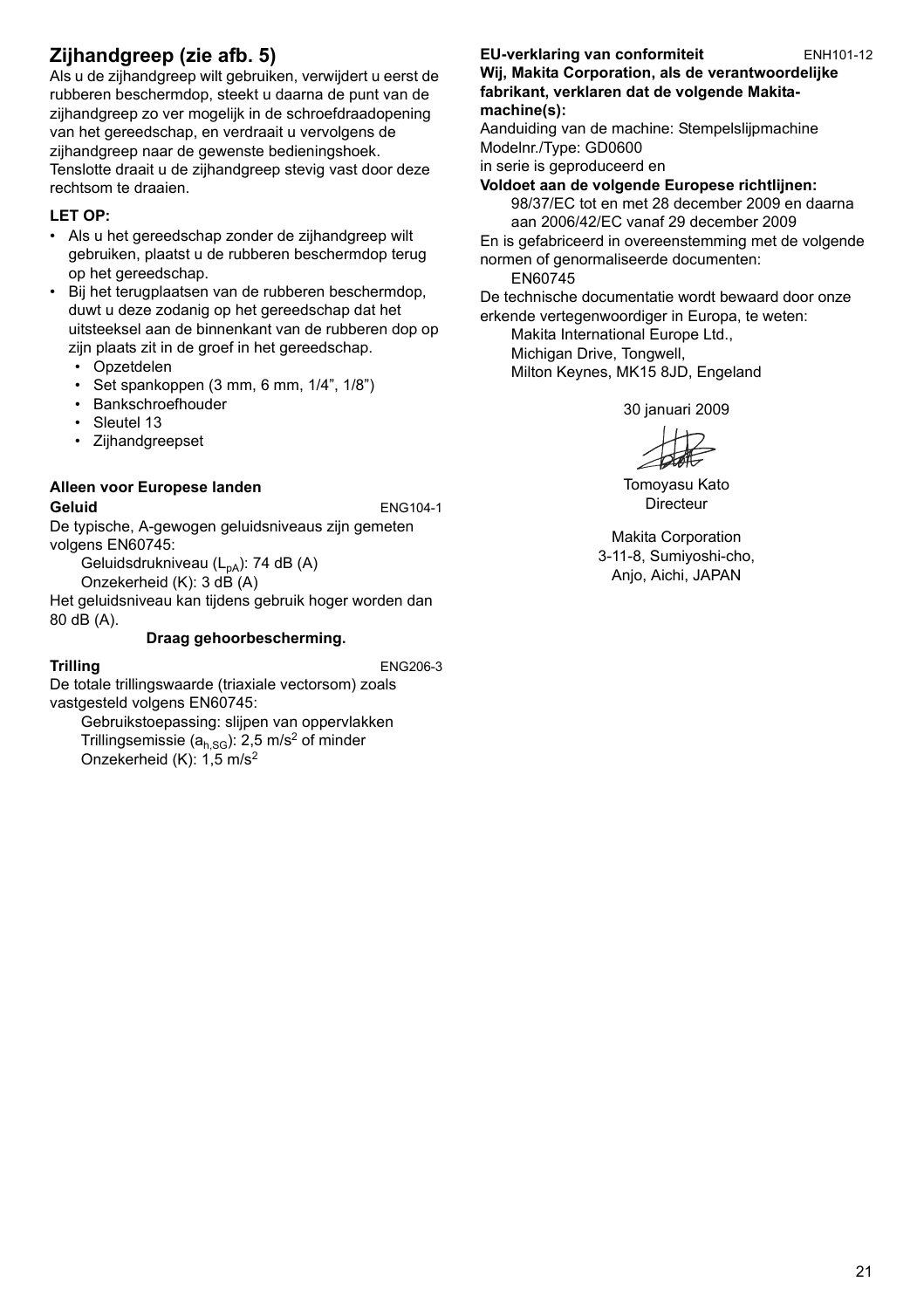### **ESPAÑOL**

### **Explicación de los dibujos**

- 1. Palanca del interruptor
- 
- 3. Botón de bloqueo 4. Llave 13
- 5. Tuerca de pinza
- 6. Empuñadura lateral

2. Palanca de desbloqueo

**ESPECIFICACIONES**

| Modelo                                                       | GD0600                     |
|--------------------------------------------------------------|----------------------------|
| Capacidad máx. de la pinza                                   | 6 mm o $6,35$ mm $(1/4")$  |
| Diámetro máximo de la muela                                  | 38 mm                      |
| Velocidad nominal (n) / Velocidad en vacío (n <sub>o</sub> ) | $25.000$ min <sup>-1</sup> |
| Longitud total                                               | 358 mm                     |
| Peso neto                                                    | 1,7 kg                     |
| Clase de seguridad                                           | 同川                         |

• Debido a nuestro programa continuo de investigación y desarrollo, las especificaciones aquí descritas están sujetas a cambios sin previo aviso.

- Las especificaciones pueden ser diferentes de un país a otro.
- Peso de acuerdo con el procedimiento EPTA 01/2003

#### Uso previsto **ENE050-1**

Esta herramienta está diseñada para amolar materiales férreos o desbarbar piezas moldeadas.

#### **Alimentación** ENF002-1

La herramienta debe conectarse solamente a una fuente de alimentación de la misma tensión que la indicada en la placa de características, y sólo puede funcionar con corriente alterna monofásica. El sistema de doble aislamiento de la herramienta cumple con las normas europeas y puede, por lo tanto, usarse también en tomacorrientes sin conductor de tierra.

### **NORMAS DE SEGURIDAD ESPECÍFICAS** GEB034-2

**No deje que la comodidad o la familiaridad con el producto (a base de utilizarlo repetidamente) sustituya la estricta observancia de las normas de seguridad de la amoladora. Si utiliza esta herramienta de forma no segura o incorrecta, puede sufrir graves daños corporales.**

**Advertencias de seguridad para operaciones de rectificado:** 

- 1. **Esta herramienta eléctrica está prevista para ser utilizada como una rectificadora. Lea todas las advertencias de seguridad, instrucciones, ilustraciones y especificaciones que acompañan a esta herramienta eléctrica.** No seguir todas las instrucciones que se indican a continuación podría provocar una descarga eléctrica, incendio o lesiones graves.
- 2. **No se recomienda utilizar esta herramienta para operaciones tales como lijar, cepillar con alambre, pulir o cortar.** El uso de la herramienta en aplicaciones para las cuales no ha sido diseñada puede generar peligros y ocasionar daños personales.
- 3. **No utilice accesorios diferentes de aquellos que el fabricante haya diseñado o recomendado especialmente para esta herramienta.** El hecho de que el accesorio pueda montarse en la herramienta no garantiza que sea seguro.
- 4. **Las revoluciones nominales del accesorio deben ser como mínimo iguales a la velocidad máxima indicada en la herramienta.** Si un accesorio se mueve a una velocidad mayor a la admisible, podría romperse y salir despedido.
- 5. **El diámetro exterior y el grosor del accesorio deben encontrarse dentro de la capacidad de la herramienta.** Los accesorios de tamaño incorrecto no pueden protegerse ni controlarse correctamente.
- 6. **No utilice accesorios dañados. Antes de empezar a utilizar los accesorios, tales como discos de amolar, compruebe que no estén astillados ni agrietados. Si se cae la herramienta o el accesorio, compruebe si ha sufrido algún daño o monte un accesorio en buen estado. Una vez revisado y montado un accesorio, colóquense usted y las personas circundantes fuera del plano de rotación del accesorio y deje funcionar la herramienta eléctrica en vacío a velocidad máxima durante un minuto.** Por norma general, los accesorios que están dañados se rompen durante este tiempo de prueba.
- 7. **Utilice equipo de protección personal. Dependiendo del trabajo, utilice una careta, protección para los ojos o gafas de seguridad. Si fuera necesario, utilice una mascarilla antipolvo, protectores auditivos, guantes y un mandil adecuado para protegerse de los pequeños fragmentos que pudieran salir proyectados.** Las gafas de protección deberán ser indicadas para detener los pequeños fragmentos que pudieran salir despedidos al trabajar. La mascarilla antipolvo o respiratoria debe ser apta para filtrar las partículas producidas al trabajar. Una exposición prolongada al ruido puede producir pérdidas auditivas.
- 8. **Encárguese de que todas las personas se mantengan a suficiente distancia de la zona de trabajo. Toda persona que acceda a la zona de trabajo deberá utilizar equipo de protección personal.** Podría sufrir daños, incluso fuera del área de trabajo inmediata, al salir proyectados fragmentos de la pieza de trabajo o del accesorio.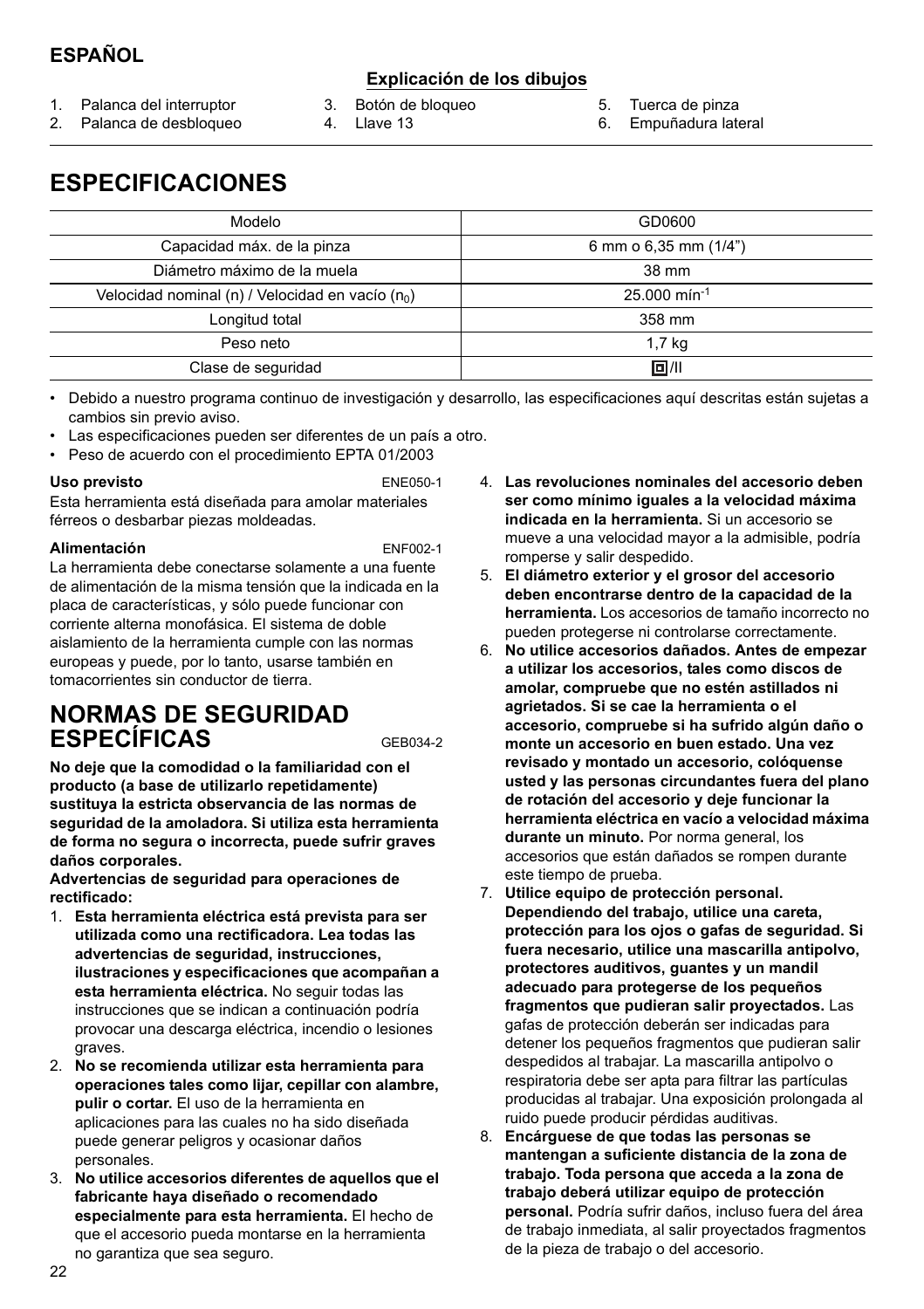- 9. **Sujete la herramienta eléctrica sólo por las superficies de agarre aisladas al realizar una operación en que el accesorio de corte pueda entrar en contacto con cables ocultos o con su propio cable.** Si entra en contacto con un cable con corriente, puede que las piezas metálicas expuestas de la herramienta eléctrica se carguen también de corriente y que el operario reciba una descarga.
- 10. **Mantenga el cable alejado del accesorio en funcionamiento.** En caso de perder el control, el cable de red podría enredarse o cortarse con el accesorio y arrastrar de esta forma su mano hacia el mismo.
- 11. **Jamás deposite la herramienta eléctrica hasta que el accesorio se haya detenido por completo.** El accesorio en funcionamiento podría entrar en contacto con la superficie de apoyo y hacerle perder el control sobre la herramienta.
- 12. **No deje funcionar la herramienta eléctrica mientras la transporta.** El accesorio en funcionamiento podría ocasionarle daños personales al engancharse accidentalmente en su vestimenta.
- 13. **Limpie periódicamente los orificios de ventilación de la herramienta.** El ventilador del motor aspira polvo hacia el interior de la carcasa y, en caso de acumularse un exceso de polvo metálico, podría provocar una descarga eléctrica.
- 14. **No utilice la herramienta eléctrica cerca de materiales inflamables.** Las chispas podrían inflamarlos.
- 15. **No emplee accesorios que requieran ser refrigerados con líquidos.** El uso de agua u otros refrigerantes líquidos puede provocar una descarga o electrocución.

#### **Contragolpes y advertencias al respecto**

El contragolpe es una reacción brusca que se produce al atascarse o engancharse un disco de amolar, un plato lijador, un cepillo de alambre u otro accesorio. Al atascarse o engancharse el accesorio en funcionamiento, éste es frenado bruscamente y puede hacer perder el control sobre la herramienta eléctrica, impulsándola en la dirección opuesta al sentido de giro que tenía el accesorio en el momento de agarrotarse.

Por ejemplo, si un disco de amolar se atasca o engancha en la pieza de trabajo, puede suceder que el borde del accesorio que entra en el material quede bloqueado, provocando la rotura del accesorio o un contragolpe. Según el sentido de giro del disco en el momento de bloquearse, puede que éste resulte despedido en dirección al operario o en sentido opuesto. En este caso también puede suceder que los discos de amolar se rompan.

El contragolpe es el resultado de un mal uso de la herramienta eléctrica o de condiciones o procedimientos de uso incorrectos y se puede evitar tomando las precauciones que se indican a continuación.

a) **Sujete con firmeza la herramienta eléctrica y mantenga su cuerpo y brazos en una posición que le permita resistir los contragolpes. Si forma parte del equipo, utilice siempre la empuñadura auxiliar para poder controlar mejor las fuerzas derivadas del contragolpe o los pares de reacción durante la puesta en marcha.** El operario puede controlar los

pares de reacción y las fuerzas derivadas del contragolpe si toma las medidas oportunas. b) **Jamás aproxime la mano al accesorio en funcionamiento.** En caso de contragolpe el accesorio podría dañarle la mano.

c) **No se coloque en el área hacia donde se movería la herramienta en caso de contragolpe.** En caso de contragolpe la herramienta saldrá rechazada en sentido opuesto al movimiento del disco.

d) **Preste especial atención al trabajar en esquinas, bordes afilados, etc. Evite que el accesorio rebote o se atasque.** En las esquinas, bordes afilados, o al rebotar, el accesorio en funcionamiento tiende a atascarse y puede provocar la pérdida de control o un contragolpe.

#### **Advertencias de seguridad específicas para rectificar:**  a) **Utilice solamente discos del tipo recomendado para esta herramienta eléctrica.**

b) **Utilice el disco solamente en aquellos trabajos para los que fue concebido. Por ejemplo: no emplee las caras de un disco de corte para amolar.** Los discos de corte abrasivos están previstos para amolar utilizando su periferia; la aplicación de fuerzas en sus caras puede hacer que se rompan.

c) **Utilice siempre bridas que estén en buen estado y que tengan las dimensiones y la forma correctas para el disco utilizado.** Una brida adecuada soporta correctamente el disco reduciendo así el peligro de rotura.

d) **No utilice discos gastados de herramientas de mayor tamaño.** Los discos destinados a una herramienta eléctrica más grande no son aptos para soportar la mayor velocidad de las herramientas más pequeñas y podrían romperse.

**Advertencias de seguridad adicionales:** 

- 16. **Observe las instrucciones del fabricante para montar y utilizar correctamente los discos. Maneje y guarde con cuidado los discos.**
- 17. **Compruebe que la pieza de trabajo esté bien sujetada.**
- 18. **Asegúrese de que el disco no esté tocando la pieza de trabajo antes de activar el interruptor.**
- 19. **Mantenga las manos alejadas de las partes giratorias.**
- 20. **No toque la pieza de trabajo inmediatamente después de la tarea, ya que puede estar extremadamente caliente y producir quemaduras en la piel.**
- 21. **Colóquese siempre en una posición bien equilibrada. Si utiliza la herramienta en una ubicación elevada, asegúrese de que nadie se encuentre debajo.**
- 22. **No utilice la herramienta con ningún material que contenga amianto.**
- 23. **Antes de utilizar la herramienta en una pieza de trabajo, déjela en marcha durante unos instantes. Esté atento por si se producen vibraciones u oscilaciones, lo que indicaría que el disco no se ha instalado correctamente o que está mal equilibrado.**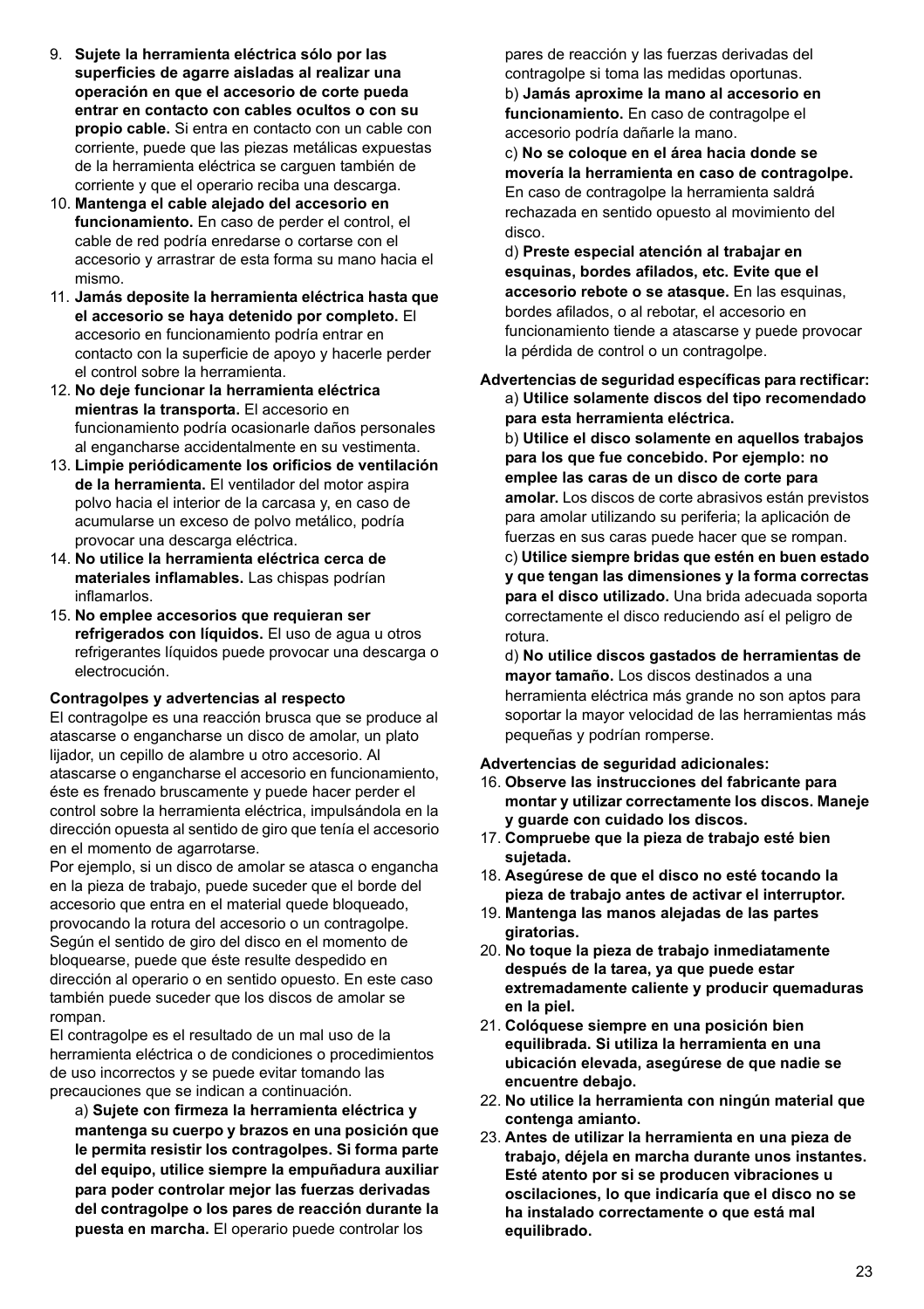## **GUARDE ESTAS INSTRUCCIONES.**

#### **ADVERTENCIA:**

**El MAL USO o la no observancia de las normas de seguridad expuestas en este manual de instrucciones pueden ocasionar graves daños corporales.**

### **DESCRIPCIÓN DEL FUNCIONAMIENTO**

#### **PRECAUCIÓN:**

• Asegúrese siempre de que la herramienta esté apagada y desenchufada antes de intentar realizar cualquier tipo de ajuste o comprobación en ella.

### **Funcionamiento del interruptor (Fig. 1)**

### **PRECAUCIÓN:**

- Antes de enchufar la herramienta, asegúrese siempre de que la palanca del interruptor funcione como es debido y de que vuelva a la posición "OFF" (apagado) al soltarla.
- No tire de la palanca del interruptor forzándola sin empujar la palanca de desbloqueo.

#### **Para la herramienta con botón de bloqueo**

Para evitar que la palanca del interruptor se accione accidentalmente se proporciona un botón de desbloqueo. Para poner en marcha la herramienta, tire de la palanca de desbloqueo hacia el operario y, a continuación, tire de la palanca del interruptor. Suelte la palanca del interruptor para detener la herramienta. Para un uso continuo, tire de la palanca del interruptor y después pulse el botón de bloqueo. Para detener la herramienta desde la posición de bloqueo, tire totalmente de la palanca del interruptor y suéltelo.

#### **Para la herramienta sin botón de bloqueo**

Para evitar que la palanca del interruptor se accione accidentalmente se proporciona un botón de desbloqueo. Para poner en marcha la herramienta, tire de la palanca de desbloqueo hacia el operario y, a continuación, tire de la palanca del interruptor. Suelte la palanca del interruptor para detener la herramienta.

# **MONTAJE**

### **PRECAUCIÓN:**

• Asegúrese siempre de que la herramienta esté apagada y desenchufada antes de intentar realizar cualquier trabajo en ella.

### **Instalación o extracción de la muela**

Afloje la tuerca de pinza e inserte la muela en la tuerca de pinza. Utilice una llave para sujetar el eje y la otra para apretar la tuerca de pinza firmemente. **(Fig. 2)**

La muela no debe montarse a más de 8 mm desde la tuerca de pinza. Si se sobrepasa la distancia se pueden producir vibraciones o se puede romper el eje. **(Fig. 3)**

Para extraer la muela, siga el procedimiento de instalación en orden inverso.

### **PRECAUCIÓN:**

• Utilice el tamaño correcto del cono del collar para la muela que va a usar.

## **MANEJO**

Encienda la herramienta sin que la muela esté en contacto con la pieza de trabajo y espere hasta que la muela alcance la velocidad máxima. A continuación, aplique la muela a la pieza de trabajo suavemente. Para lograr un buen acabado, mueva la herramienta hacia la izquierda lentamente. **(Fig. 4)**

#### **PRECAUCIÓN:**

• Aplique una ligera presión sobre la herramienta. Una presión excesiva sobre la herramienta sólo logrará un pobre acabado y una sobrecarga del motor.

# **MANTENIMIENTO**

### **PRECAUCIÓN:**

• Asegúrese siempre de que la herramienta esté apagada y desenchufada antes de intentar realizar cualquier trabajo de inspección o mantenimiento en ella.

Para conservar la SEGURIDAD y la FIABILIDAD del producto, los trabajos de reparación, la inspección y el reemplazo de las escobillas de carbón, y otros trabajos de mantenimiento y ajuste deberán ser realizados en centros de servicio autorizados de Makita, utilizando siempre repuestos Makita.

# **ACCESORIOS**

### **PRECAUCIÓN:**

• Se recomienda el uso de estos accesorios o complementos con la herramienta Makita especificada en este manual. El uso de otros accesorios o complementos puede conllevar el riesgo de ocasionar daños corporales. Utilice los accesorios o complementos solamente para su fin establecido.

Si necesita cualquier ayuda para obtener más información relativa a estos accesorios, pregunte al centro de servicio Makita local.

### **Empuñadura lateral (Fig. 5)**

Cuando utilice la empuñadura lateral, extraiga el protector de goma, inserte la empuñadura lateral en el portaherramientas y gírela lo máximo posible hasta el ángulo deseado. A continuación, apriete la empuñadura firmemente girándola en el sentido de las agujas del reloj.

#### **PRECAUCIÓN:**

- Cuando utilice la herramienta sin empuñadura, monte siempre el protector de goma en la herramienta.
- Cuando monte el protector de goma, empújelo para insertarlo en la herramienta hasta que el saliente de la goma encaje en la ranura de la herramienta.
	- Muelas
	- Conjunto de conos del collar (3 mm, 6 mm, 1/4", 1/8")
	- Soporte de sujeción
	- Llave 13
	- Conjunto de la empuñadura lateral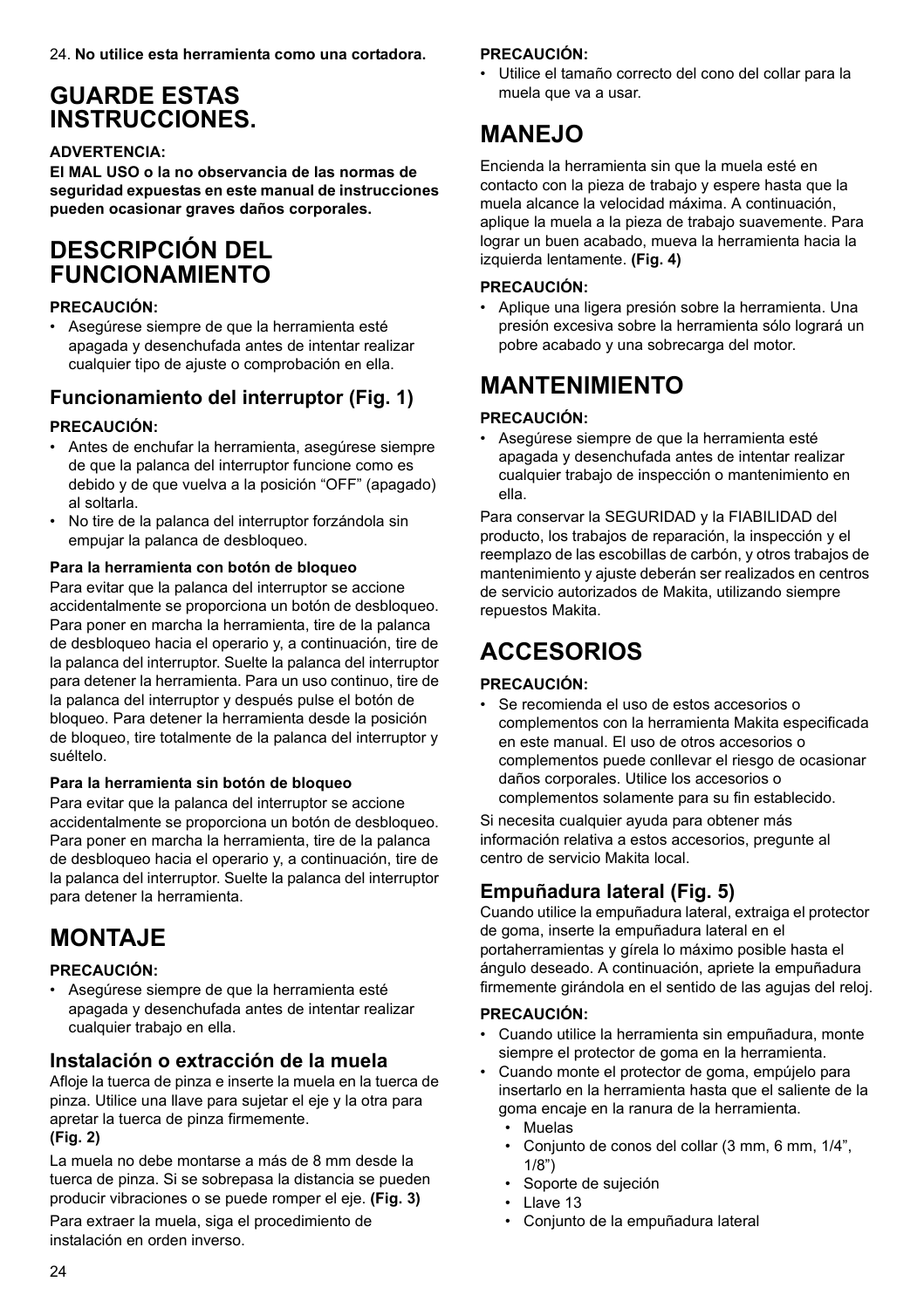#### **Sólo para los países europeos Ruido** ENG104-1

Niveles típicos de ruido ponderado A determinados conforme a EN60745:

Nivel de presión de sonido  $(L_{pA})$ : 74 dB  $(A)$ Incertidumbre (K): 3 dB (A)

El nivel de ruido durante el trabajo puede superar los 80 dB (A).

#### **Utilice protección para los oídos.**

#### **Vibración** ENG206-3

Valor total de la vibración (suma de vectores triaxiales) determinada según el estándar EN60745:

Modo de trabajo: amolado de superficies Emisión de vibraciones ( $a<sub>h,SG</sub>$ ): 2,5 m/s<sup>2</sup> o menos Incertidumbre  $(K)$ : 1,5 m/s<sup>2</sup>

#### **Declaración de conformidad de la CE** ENH101-12 **Nosotros, Makita Corporation, en calidad de fabricante responsable, declaramos que las siguientes máquinas Makita:**

Designación de la máquina: Amoladora recta Nº de modelo/ Tipo: GD0600

son de producción serie y

### **Cumplen con las siguientes Directivas europeas:**

98/37/EC hasta el 28 de diciembre de 2009 y después con 2006/42/EC a partir del 29 de diciembre de 2009

Y se han fabricado de acuerdo con los siguientes

estándares o documentos estandarizados: EN60745

La documentación técnica la conserva nuestro

representante autorizado en Europa, que es:

Makita International Europe Ltd., Michigan, Drive, Tongwell, Milton Keynes, MK15 8JD, Inglaterra

30 de enero de 2009

Tomoyasu Kato Director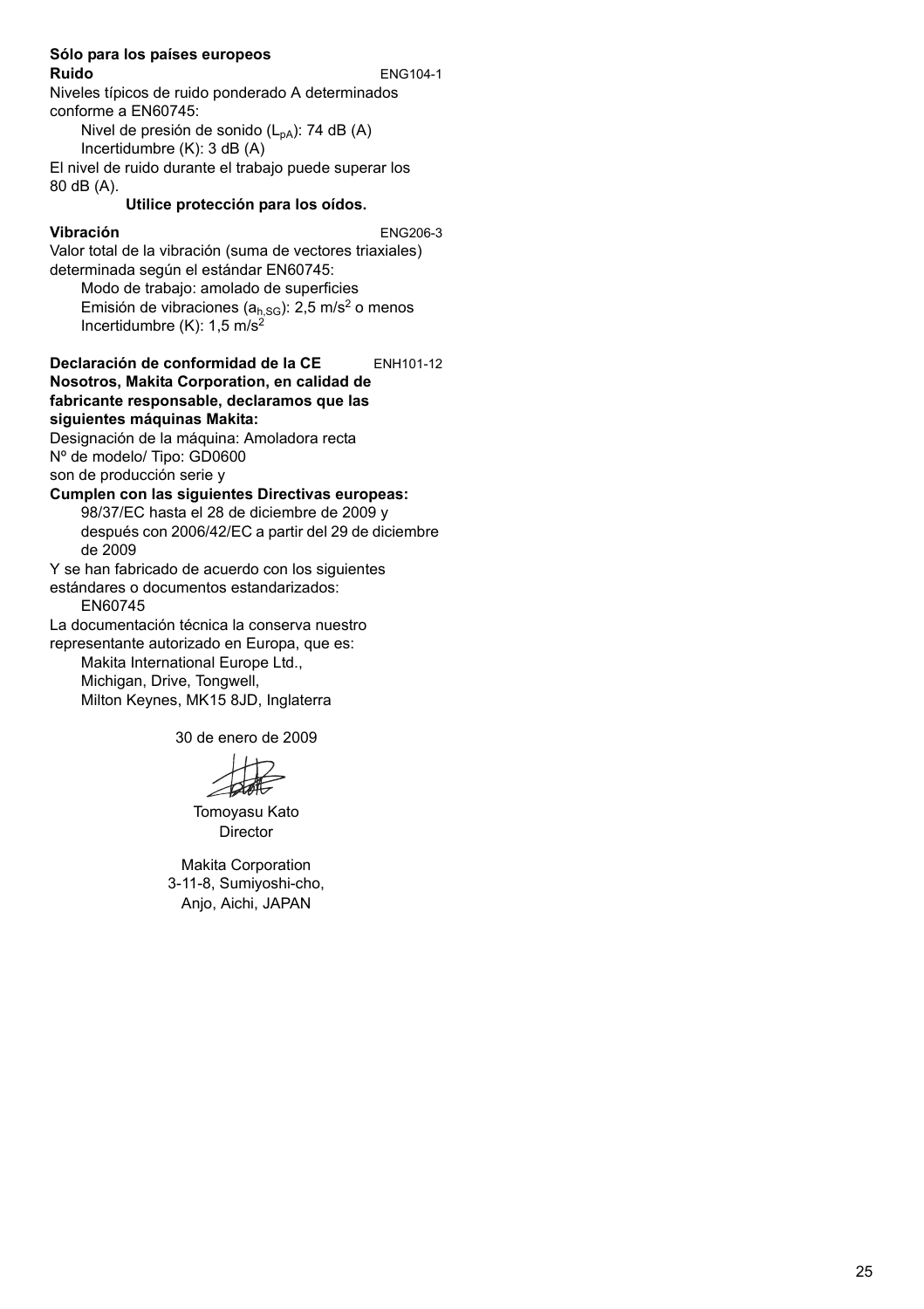### **PORTUGUÊS**

### **Descrição geral**

- 1. Alavanca do interruptor
- 2. Alavanca de bloqueio
- 3. Botão de bloqueio
- 4. Chave 13
- 5. Porca de aperto
- 6. Pega lateral

# **ESPECIFICAÇÕES**

| Modelo                                                          | GD0600                     |
|-----------------------------------------------------------------|----------------------------|
| Capacidade máx. de porcas de aperto                             | 6 mm ou 6,35 mm (1/4 pol.) |
| Diâmetro máximo do ponto da roda                                | 38 mm                      |
| Velocidade nominal (n) / Velocidade sem carga (n <sub>0</sub> ) | $25.000$ min <sup>-1</sup> |
| Comprimento total                                               | 358 mm                     |
| Peso líquido                                                    | 1,7 kg                     |
| Classe de segurança                                             | 回川                         |

• Devido à pesquisa e desenvolvimento constantes, estas especificações estão sujeitas a alteração sem aviso prévio.

- Estas especificações podem diferir de país para país.
- Peso de acordo com procedimento EPTA de 01/2003

#### **Utilização prevista** ENE050-1

A ferramenta destina-se a afiar materiais ferrosos ou limar moldes.

#### **Fonte de alimentação** ENF002-1

A ferramenta apenas deve ser ligada a uma fonte de alimentação da mesma tensão que a indicada na chapa de especificações, e apenas pode funcionar com uma alimentação CA monofásica. Estão blindadas duplamente, de acordo com a Norma Europeia e podem, assim, ser igualmente ligadas a tomadas sem fio terra.

### **REGRAS DE SEGURANÇA ESPECÍFICAS** GEB034-2

**NÃO deixe que o progressivo à vontade com o produto (resultante de uma utilização frequente) o faça esquecer o estrito cumprimento das regras de segurança de utilização da afiadora. Se utilizar a ferramenta incorrectamente ou não respeitar as regras de segurança, poderá ferir-se gravemente. Avisos de segurança comuns a operações que envolvem afiar:** 

- 1. **Esta ferramenta eléctrica destina-se a funcionar como afiadora. Leia todos os avisos, instruções, ilustrações e especificações de segurança fornecidos juntamente com a ferramenta.** Caso não siga todas as instruções indicadas em baixo, poderão ocorrer choques eléctricos, incêndios e/ou ferimentos graves.
- 2. **Não é recomendada a utilização desta ferramenta eléctrica para determinadas operações, como, por exemplo, lixar, escovar com arame, polir ou cortar.** Operações para as quais a ferramenta não foi concebida podem criar perigos e causar ferimentos pessoais.
- 3. **Não utilize acessórios que não sejam especificamente concebidos e recomendados pelo fabricante da ferramenta.** Mesmo que o acessório encaixe na ferramenta, isso não garante uma operação segura.
- 4. **A velocidade nominal do acessório deve ser no mínimo igual à velocidade máxima marcada na**

**ferramenta.** Os acessórios a funcionar mais rapidamente do que a velocidade nominal podem quebrar e sair projectados.

- 5. **O diâmetro exterior e a espessura do acessório deve estar dentro da capacidade nominal da ferramenta.** Os acessórios com tamanhos incorrectos não podem ser guardados ou controlados adequadamente.
- 6. **Não utilize um acessório danificado. Inspeccione o acessório antes de cada utilização, por exemplo, verificar se as rodas abrasivas estão lascadas ou rachadas. Se a ferramenta ou acessório cair, inspeccione para a existência de danos ou instale um acessório não danificado. Depois de inspeccionar e instalar um acessório, afaste-se e afaste outras pessoas na proximidade do plano do acessório rotativo e ligue a ferramenta eléctrica na velocidade máxima sem carga durante um minuto.** Normalmente, os acessórios danificados partem-se durante este teste.
- 7. **Use equipamento pessoal de protecção. Consoante a aplicação, use protecção para a cara ou óculos de segurança. Quando necessário, use uma máscara anti-poeira, protectores para os ouvidos, luvas e uma bata de trabalho que consigam deter fragmentos pequenos e abrasivos.** O equipamento de protecção para os olhos deve conseguir travar detritos originados pelas várias operações. A máscara de pó ou respirador deve conseguir filtrar partículas geradas pela operação que estiver a efectuar. Uma exposição prolongada a ruído de alta intensidade pode causar perda de audição.
- 8. **Mantenha as pessoas presentes a uma distância segura da área de trabalho. Qualquer pessoa que entre na área de trabalho deve usar equipamento pessoal de protecção.** Os fragmentos da peça de trabalho ou de um acessório partido podem ser projectados e causar ferimentos para além da área imediata da operação.
- 9. **Quando executar operações em que acessórios de corte possam entrar em contacto com fios**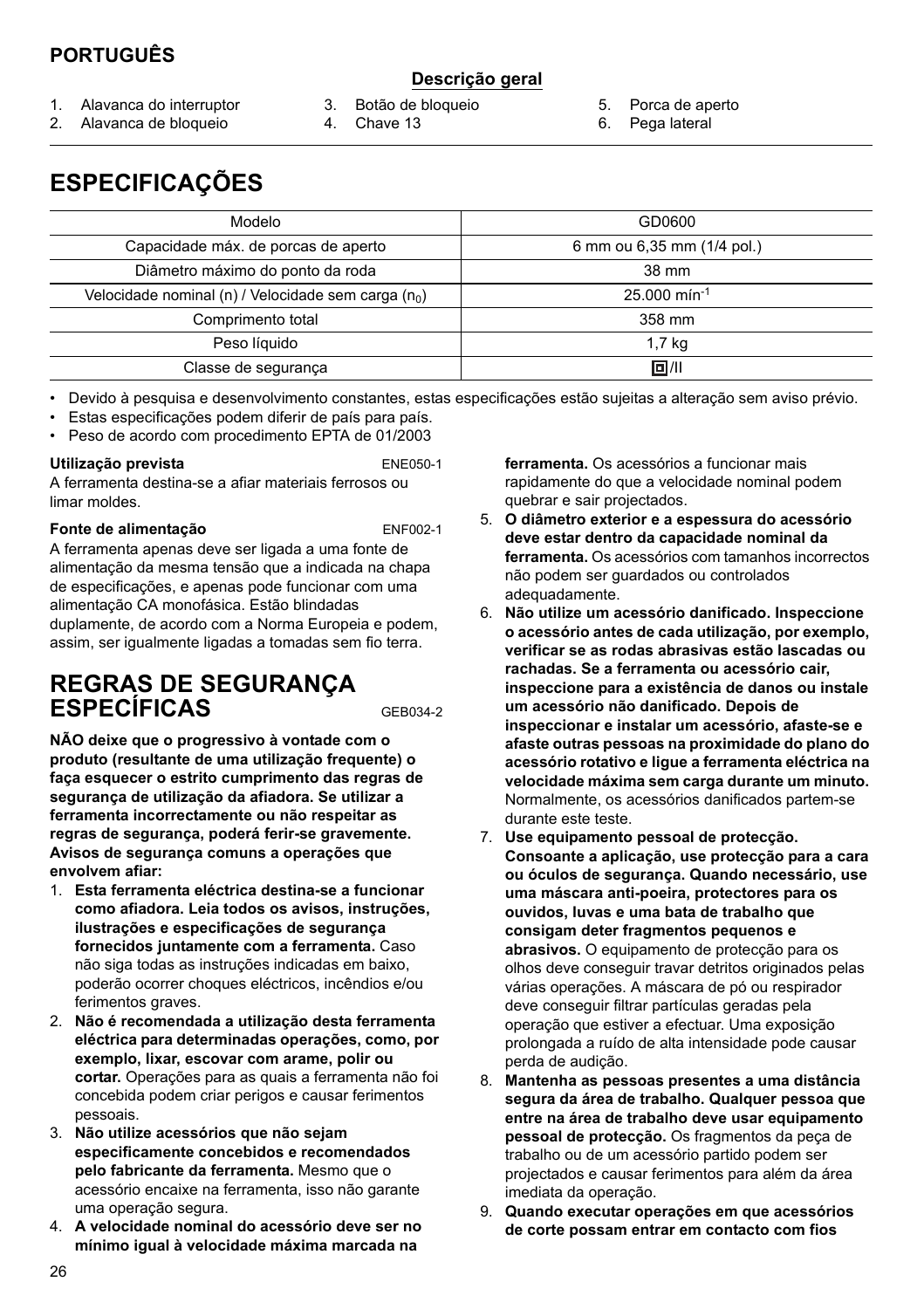**eléctricos ocultos ou com próprio cabo eléctrico da ferramenta, tenha o cuidado de tocar apenas nas superfícies isoladas desses acessórios.** O acessório de corte em contacto com um fio eléctrico ligado à corrente pode electrificar as peças de metal da ferramenta e causar um choque.

- 10. **Posicione o cabo eléctrico longe do acessório rotativo.** Se perder o controlo, o cabo eléctrico pode ser cortado ou movimentado bruscamente e a sua mão ou braço podem ser puxados para o acessório rotativo.
- 11. **Nunca pouse a ferramenta antes do acessório parar por completo.** O acessório rotativo pode apanhar a superfície e fazê-lo perder o controlo da ferramenta.
- 12. **Não ligue a ferramenta enquanto a leva na mão junto ao corpo.** O contacto acidental com o acessório rotativo pode arrancar a sua roupa, puxando o acessório para o corpo.
- 13. **Limpe regularmente as aberturas de ventilação da ferramenta.** A ventoinha do motor atrairá o pó para dentro da caixa e acumulação excessiva de metal em pó pode causar perigos eléctricos.
- 14. **Não utilizar a ferramenta perto de materiais inflamáveis.** As faíscas podem acender esses materiais.
- 15. **Não utilizar acessórios que requeiram arrefecedores líquidos.** Usar água ou outro líquido arrefecedor poderá resultar em electrocussão ou choque.

#### **Recuos e Avisos Relacionados**

Um recuo é uma reacção repentina a uma roda rotativa, disco de apoio, escova ou outro qualquer acessório encravado ou movimentado bruscamente. Pressionar ou mover bruscamente causa um rápido bloqueio do acessório rotativo, o que por sua vez faz com que a ferramenta descontrolada seja forçada na direcção oposta à da rotação do acessório ao ponto de empeno. Por exemplo, se uma roda abrasiva for movimentada bruscamente ou encravada pela peça de trabalho, a ponta da roda que está entrar no ponto de encravamento pode perfurar a superfície do material, fazendo com a roda salte fora ou ressalte. A roda pode saltar em direcção ao operador ou na direcção oposta, consoante o movimento no ponto de perfuração. As rodas abrasivas podem também quebrar nestas condições. O recuo é o resultado de uma má utilização da ferramenta e/ou procedimentos de funcionamento incorrectos e pode ser evitado tomando as devidas precauções, tal como indicado em baixo.

a) **Segure firmemente na ferramenta e posicione o corpo e o braço de forma a resistir às forças do recuo. Se fornecida, utilize sempre uma pega auxiliar para um controlo máximo sobre o recuo ou reacção de força durante o início.** Se tomar medidas de precaução adequadas, o operador pode controlar as reacções de força ou de recuo. b) **Nunca posicione a mão perto do acessório rotativo.** O acessório pode recuar sobre a sua mão. c) **Não posicione o corpo na área para onde a ferramenta se moverá se ocorrer um recuo.** O recuo projectará a ferramenta na direcção oposta ao movimento da roda, no ponto de movimento brusco.

d) **Tenha especial atenção ao trabalhar cantos, extremidades afiadas, etc. Evite fazer ressaltar e movimentar bruscamente o acessório.** Os cantos, extremidades afiadas ou ressaltos têm uma tendência de movimentar bruscamente o acessório rotativo e causam perda de controlo ou recuo.

**Avisos de segurança específicos para operações que envolvem afiar:** 

a) **Utilize apenas os tipos de roda recomendados para a ferramenta eléctrica.** 

b) **As rodas devem ser usadas apenas para as aplicações recomendadas. Por exemplo: não afie com o lado da roda de corte.** As rodas de corte abrasivas têm como fim afiar perifericamente, se aplicar forças laterais a estas rodas pode parti-las. c) **Use sempre flanges de rodas não danificadas de tamanho e forma certos para a roda escolhida.** Flanges de rodas adequadas apoiam a roda, reduzindo assim a possibilidade da roda partir. d) **Não usar rodas desgastadas de ferramentas maiores.** Uma roda destinada a ferramentas maiores não é apropriada à velocidade superior de uma ferramenta mais pequena, podendo rebentar.

#### **Avisos de segurança adicionais:**

- 16. **Cumpra as instruções do fabricante sobre a instalação e utilização correctas das rodas. Manuseie e guarde as rodas com cuidado.**
- 17. **Verifique se a peça de trabalho está bem suportada.**
- 18. **Certifique-se de que a roda não está em contacto com a peça de trabalho antes de ligar o interruptor.**
- 19. **Afaste as mãos das peças em movimento.**
- 20. **Não toque na peça de trabalho logo após a operação, uma vez que pode estar demasiado quente e provocar queimaduras.**
- 21. **Procure uma posição em pé estável e firme. Se utilizar a ferramenta em locais altos, verifique se não há ninguém por baixo.**
- 22. **Não utilize a ferramenta ou quaisquer materiais que contenham amianto.**
- 23. **Antes de utilizar a ferramenta numa peça de trabalho, deixe-a a trabalhar durante algum tempo. Procure a existência de vibrações ou oscilações que possam indicar uma má fixação ou uma roda mal equilibrada.**
- 24. **Não utilizar esta ferramenta como um cortador.**

# **GUARDE ESTAS INSTRUÇÕES.**

#### **AVISO:**

**A UTILIZAÇÃO INCORRECTA ou o não cumprimento das regras de segurança fornecidas neste manual de instruções podem provocar ferimentos graves.**

## **DESCRIÇÃO DO FUNCIONAMENTO**

#### **PRECAUÇÃO:**

• Certifique-se sempre de que a ferramenta está desligada e com o fio desligado da corrente antes de proceder a ajustamentos ou testar a ferramenta.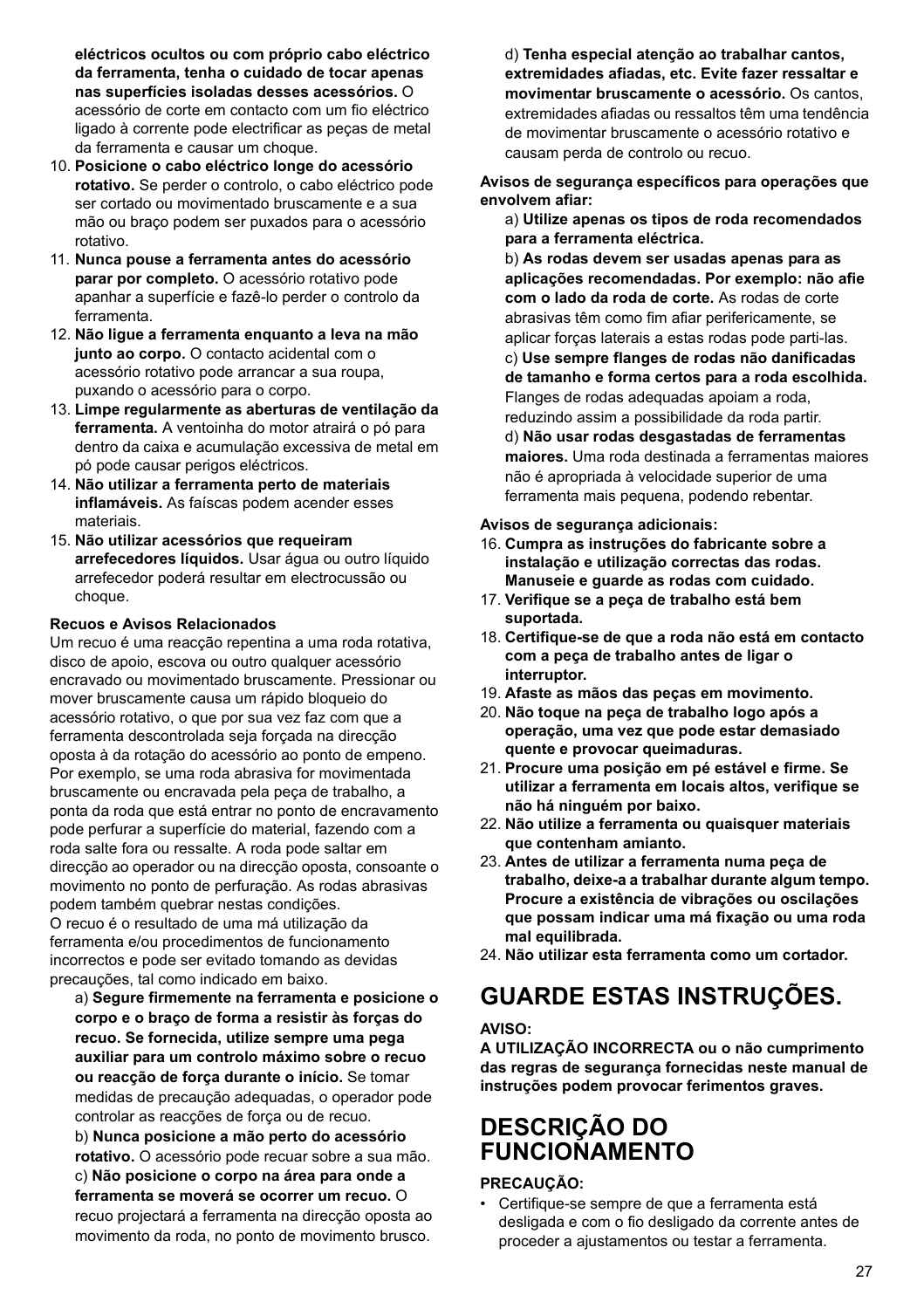### **O gatilho/interruptor (Fig. 1)**

### **PRECAUÇÃO:**

- Antes de inserir a ficha da ferramenta na tomada, verifique se o gatilho está a funcionar correctamente e se volta à posição "OFF" quando o solta.
- Não puxe o gatilho à força sem pressionar a alavanca de bloqueio.

#### **Para as ferramentas com botão de bloqueio**

Para evitar que o gatilho seja acidentalmente puxado, é fornecido um botão de bloqueio. Para iniciar a ferramenta, puxe a alavanca de bloqueio na direcção do operador e, de seguida, puxe o gatilho. Para parar a ferramenta, solte o gatilho. Para um funcionamento contínuo, puxe o gatilho e pressione o botão de bloqueio. Para parar a ferramenta da posição de bloqueada, puxe totalmente o gatilho e solte-o.

#### **Para as ferramentas sem botão de bloqueio**

Para evitar que o gatilho seja acidentalmente puxado, é fornecido um botão de bloqueio. Para iniciar a ferramenta, puxe a alavanca de bloqueio na direcção do operador e, de seguida, puxe o gatilho. Para parar a ferramenta, solte o gatilho.

# **MONTAGEM**

### **PRECAUÇÃO:**

• Certifique-se sempre de que a ferramenta está desligada e com o fio desligado da corrente antes de efectuar qualquer trabalho com a ferramenta.

### **Instalar ou remover o ponto da roda**

Desaperte a porca de aperto e introduza o ponto da roda na porca de aperto. Utilize uma chave para fixar o veio e a outra para apertar bem a porca de aperto. **(Fig. 2)**

O ponto da roda não deve ser instalado a mais de 8 mm da porca de aperto. Exceder esta distância poderia causar vibrações ou um veio quebrado. **(Fig. 3)**

Para remover o ponto da roda, siga o procedimento inverso de instalação.

#### **PRECAUÇÃO:**

• Utilize o tamanho correcto de cone de aperto para o ponto da roda que pretende utilizar.

# **FUNCIONAMENTO**

Ligue a ferramenta sem que o ponto da roda entre em contacto com a peça de trabalho e aguarde até que o ponto da roda atinja a velocidade total. De seguida, aplique suavemente o ponto da roda à peça de trabalho. Para obter um bom acabamento, mova lentamente a ferramenta para a esquerda. **(Fig. 4)**

#### **PRECAUÇÃO:**

• Aplique uma pressão leve na ferramenta. Uma pressão excessiva na ferramenta apenas causaria um mau acabamento e sobrecarga do motor.

# **MANUTENÇÃO**

#### **PRECAUÇÃO:**

• Certifique-se sempre de que a ferramenta está desligada e o fio desligado da corrente antes de inspeccionar ou fazer a manutenção da ferramenta.

Para manter os níveis de SEGURANÇA e FIABILIDADE, as reparações, inspecção e substituição das escovas de carvão e outras operações de manutenção ou ajuste devem ser executadas por centros de assistência Makita autorizados e, no caso de substituição de peças, estas devem ser igualmente Makita.

# **ACESSÓRIOS**

### **PRECAUÇÃO:**

• Os seguintes acessórios ou extensões são os recomendados para utilizar com a ferramenta Makita especificada neste manual. A utilização de outros acessórios ou extensões podem provocar ferimentos. Utilize cada acessório ou extensão apenas para o fim indicado.

Se precisar de informações adicionais relativas aos acessórios, contacte o centro local de assistência Makita.

### **Pega lateral (Fig. 5)**

Quando utilizar a pega lateral, retire o protector de borracha, introduza a pega lateral no cano da ferramenta ao máximo e rode-a para o ângulo pretendido. De seguida, aperte bem a pega rodando no sentido dos ponteiros do relógio.

#### **PRECAUÇÃO:**

- Quando utilizar a ferramenta sem pega, instale sempre o protector de borracha na ferramenta.
- Quando instalar a protecção de borracha, empurre-a sempre para a ferramenta até que a saliência no interior da borracha encaixe nas ranhuras na ferramenta.
	- Pontos da roda
	- Conjunto de cone de aperto (3 mm, 6 mm, 1/4", 1/8")
	- Suporte do torno
	- Chave 13
	- Conjunto da pega lateral

#### **Apenas para os países europeus**

**Ruído** ENG104-1

Os níveis acústicos ponderados A típicos foram determinados segundo a EN60745:

Nível de pressão sonora (L<sub>pA</sub>): 74 dB (A)

Imprecisão (K): 3 dB (A)

O nível de ruído quando em funcionamento pode exceder os 80 dB (A).

#### **Use protecção para os ouvidos.**

#### **Vibração** ENG206-3

O valor total da vibração (soma triaxial de vectores) foi determinado segundo a EN60745:

Modo de trabalho: afiar à superfície Emissão de vibração ( $a_{h,SG}$ ): 2,5 m/s<sup>2</sup> ou menos

Imprecisão (K): 1,5 m/s2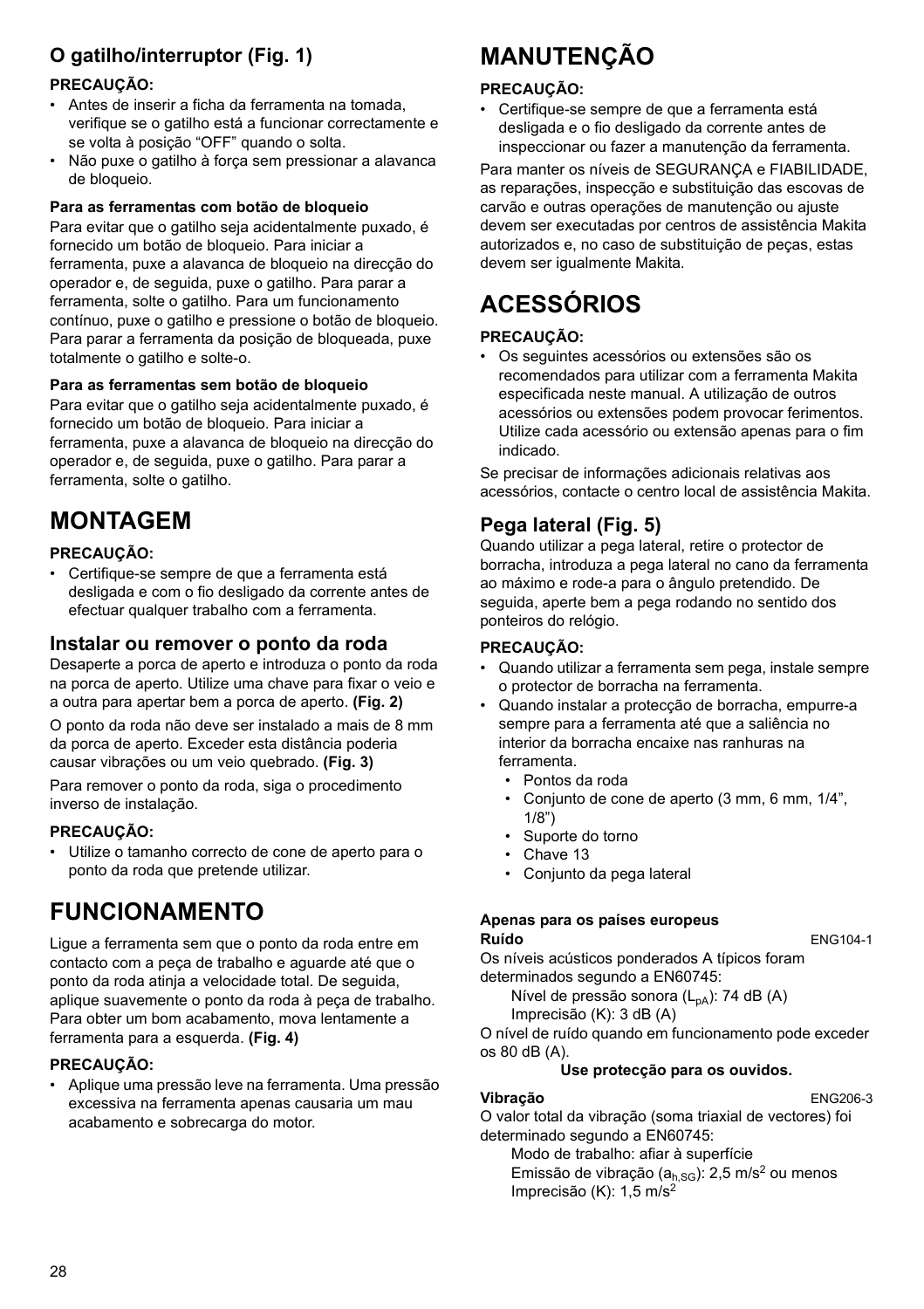**Declaração de conformidade EC** ENH101-12 **A Makita Corporation, na qualidade do fabricante responsável, declara que a(s) máquina(s) Makita seguinte(s):** Designação da máquina: Rectificadora recta N.º de modelo/Tipo: GD0600 são produzidas em série e **estão em conformidade com as Directivas Europeias seguintes:** 98/37/EC até 28 de Dezembro de 2009 e, de seguida, com a 2006/42/EC a partir de 29 de Dezembro de 2009 E são fabricadas de acordo com as normas ou os documentos padronizados seguintes: EN60745 A documentação técnica é mantida pelo nosso representante autorizado na Europa, que é: Makita International Europe Ltd., Michigan, Drive, Tongwell, Milton Keynes, MK15 8JD, Inglaterra

30 de Janeiro de 2009

Tomoyasu Kato Director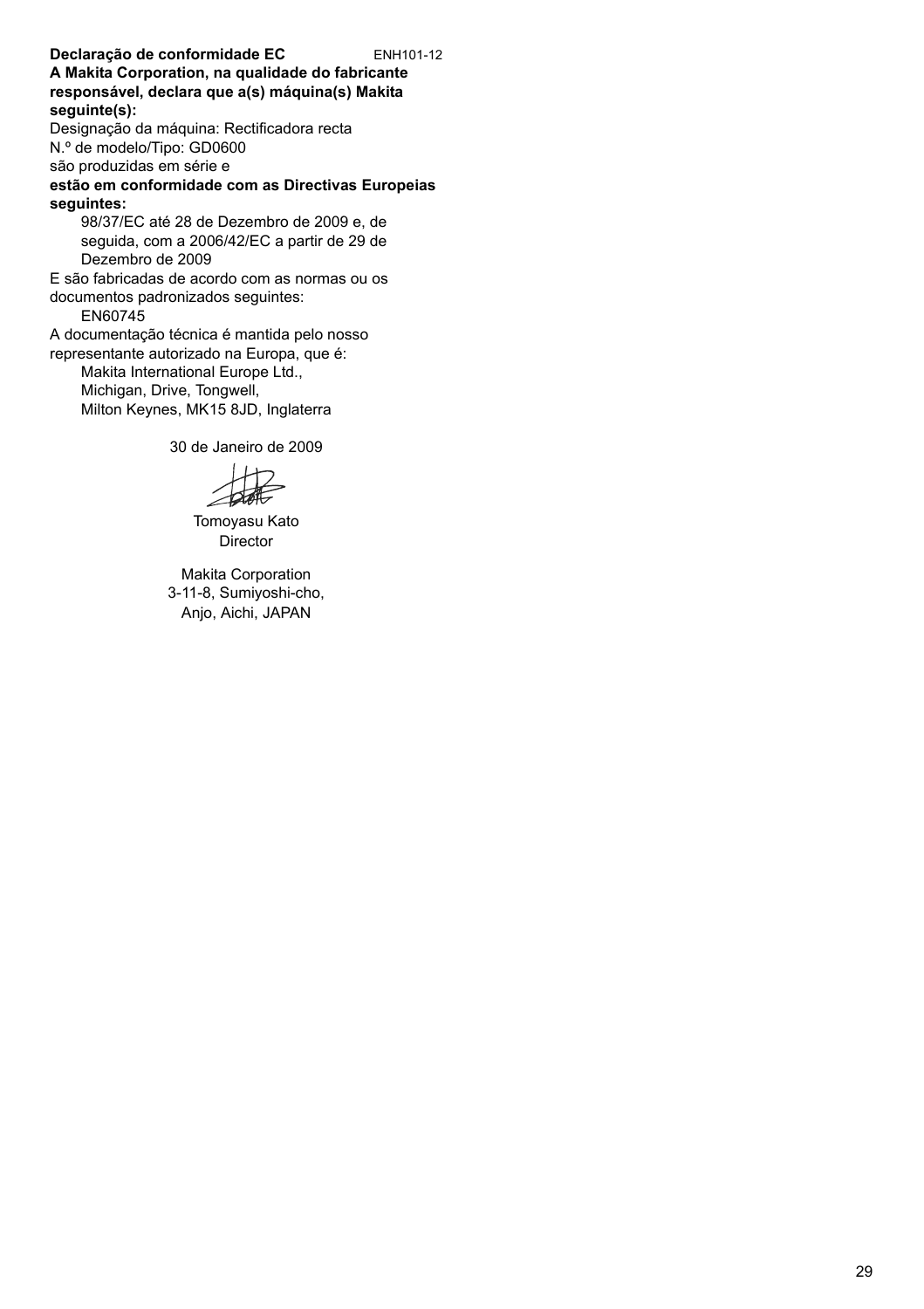### **Forklaring til generel oversigt**

- 1. Kontakthåndtag
- 2. Låsehåndtag

3. Låseknap 4. Skruenøgle 13

- 5. Spændepatronmøtrik
- 6. Sidehåndtag

# **SPECIFIKATIONER**

| Model                                                     | GD0600                     |
|-----------------------------------------------------------|----------------------------|
| Spændepatrons maksimumkapacitet                           | 6 mm eller 6,35 mm (1/4")  |
| Maks, diameter af slibestift                              | 38 mm                      |
| Nominel hastighed (n) / hastighed uden belastning $(n_0)$ | $25.000$ min <sup>-1</sup> |
| Længde i alt                                              | 358 mm                     |
| Nettovægt                                                 | 1,7 kg                     |
| Sikkerhedsklasse                                          | 回川                         |

• På grund af vores løbende forsknings- og udviklingsprogram kan specifikationerne heri ændres uden forudgående varsel.

- Specifikationerne kan variere fra land til land.
- Vægt i henhold til EPTA-procedure 01/2003

#### **Tilsigtet anvendelse** ENE050-1

Værktøjet er beregnet til slibning i jernholdige materialer eller i afgratningsstøbninger.

#### **Strømforsyning** ENF002-1

Værktøjet bør kun sluttes til en strømforsyning med den spænding, der er angivet på mærkepladen, og det kan kun benyttes med enkeltfaset vekselstrøm. Det er dobbelt isoleret i overensstemmelse med europæisk standard og kan derfor også sluttes til stikkontakter uden jordforbindelse.

### **SPECIFIKKE SIKKERHEDSREGLER** GEB034-2

**LAD IKKE tryghed eller kendskab til produktet (på grund af gentagen brug) betyde, at du ikke strengt overholder sikkerhedsreglerne for værktøjet. Hvis værktøjet anvendes på usikker eller forkert vis, kan du komme alvorligt til skade.**

**Fælles sikkerhedsadvarsler for afslibning:** 

- 1. **Denne maskine er beregnet til anvendelse som en sliber. Læs alle sikkerhedsadvarsler, instruktioner, illustrationer og specifikationer, der følger med maskinen.** Hvis du ikke følger alle instruktionerne nedenfor, kan det medføre elektrisk stød, brand og/eller alvorlig personskade.
- 2. **Det anbefales ikke at benytte maskinen til formål som f.eks. sandslibning, trådbørstning, polering eller vinkelslibning.** Anvendelser, som maskinen ikke er beregnet til, kan udgøre en risiko og medføre personskade.
- 3. **Undlad at benytte tilbehør, som ikke er specielt udviklet og anbefalet af producenten af værktøjet.** Selvom tilbehøret kan monteres på maskinen, er anvendelsen ikke nødvendigvis sikker.
- 4. **Tilbehørets nominelle hastighed skal være mindst lig med den maksimale hastighed, der er angivet på maskinen.** Tilbehør, der kører hurtigere end dets nominelle hastighed, kan gå i stykker og blive slynget bort.
- 5. **Tilbehørets udvendige diameter og tykkelse skal overholde maskinens kapacitet.** Tilbehør med forkert størrelse kan ikke fastgøres eller kontrolleres korrekt.
- 6. **Undlad brug af beskadiget tilbehør. Kontroller tilbehør som f.eks. slibeskiver for flænger og revner, hver gang det skal benyttes. Hvis du taber maskinen eller tilbehøret, skal du se efter for beskadigelser eller montere ubeskadiget tilbehør. Efter kontrol og montering af tilbehør skal du placere dig selv og tilskuere væk fra tilbehørets drejningsplan og lade maskinen køre ved maksimal hastighed uden belastning i et minut.** Beskadiget tilbehør vil normalt gå i stykker inden for denne testperiode.
- 7. **Bær personligt sikkerhedsudstyr. Afhængigt af anvendelsen skal du bære ansigtsskærm, beskyttelsesbriller eller sikkerhedsbriller. Bær om nødvendigt støvmaske, høreværn, handsker og arbejdsforklæde, der kan stoppe små slibningsstykker eller stumper af arbejdsemnet.**  Øjenbeskyttelsen skal kunne stoppe flyvende stumper, der frembringes ved forskellige betjeninger. Støvmasken eller åndedrætsbeskyttelsen skal kunne filtrere partikler, der frembringes ved anvendelsen. Længerevarende udsættelse for kraftig støj kan medføre høreskader.
- 8. **Hold andre tilstedeværende på sikker afstand af arbejdsområdet. Alle, der kommer ind i arbejdsområdet, skal bære personligt sikkerhedsudstyr.** Dele af arbejdsemnet eller ødelagt tilbehør kan flyve væk og medføre personskade uden for det umiddelbare anvendelsesområde.
- 9. **Hold kun maskinen i de isolerede gribeflader, når du udfører arbejde, hvor skæretilbehøret kan komme i kontakt med skjulte ledninger eller værktøjets egen ledning.** Hvis det slibende tilbehør kommer i kontakt med en strømførende ledning, kan udsatte metaldele på maskinen blive strømførende, hvorved operatøren kan få elektrisk stød.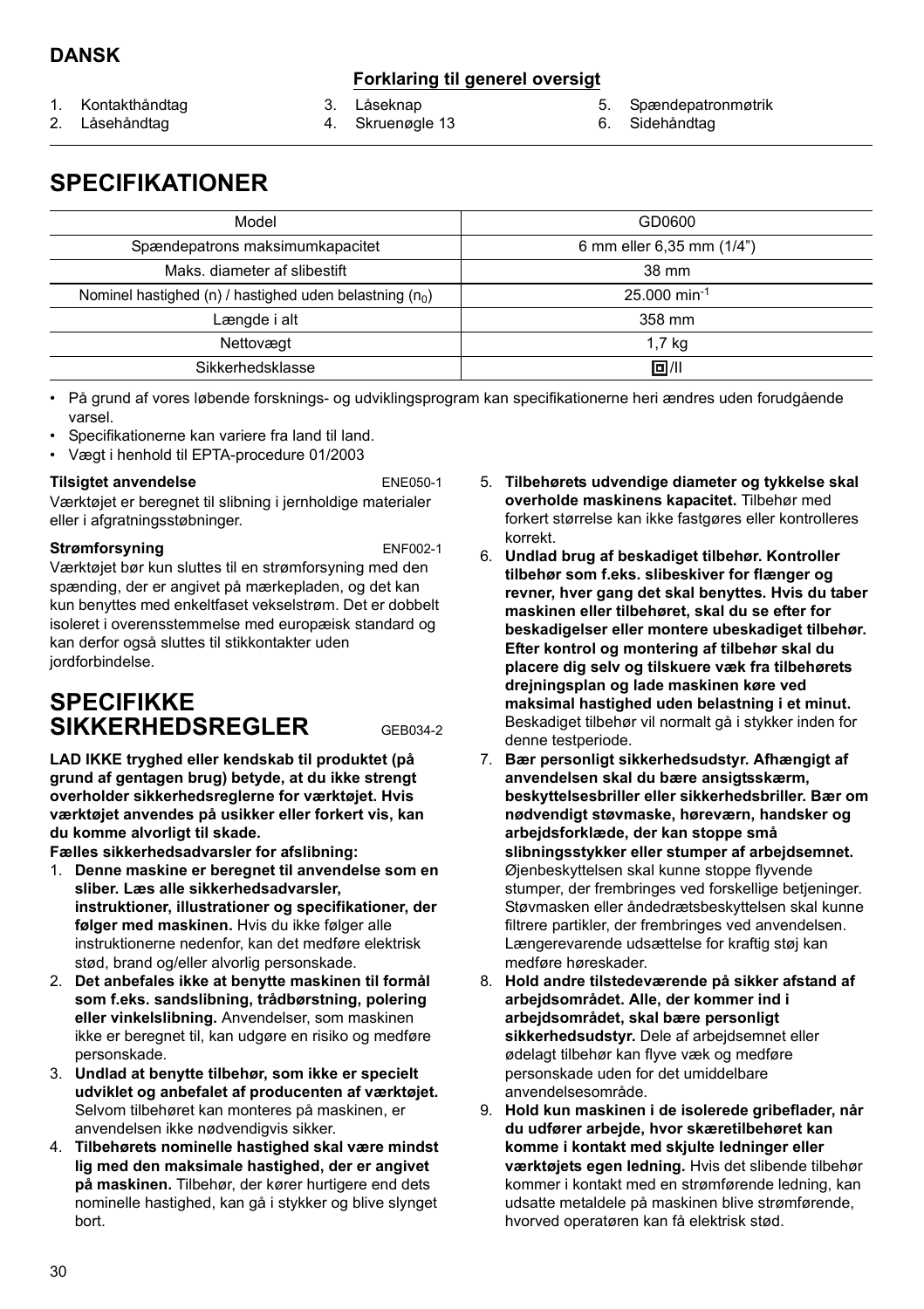- 10. **Placer ledningen på afstand af det roterende tilbehør.** Hvis du mister kontrollen, kan ledningen blive skåret over eller beskadiget, og din hånd eller arm kan blive trukket ind i det roterende tilbehør.
- 11. **Læg aldrig maskinen fra dig, før tilbehøret er stoppet helt.** Det roterende tilbehør kan gribe fat i overfladen og trække i maskinen, så du mister kontrollen.
- 12. **Lad ikke maskinen køre, mens du bærer den ved siden.** Hvis dit tøj kommer i kontakt med det roterende tilbehør, kan det gribe fat i tøjet og trække tilbehøret ind imod kroppen på dig.
- 13. **Rengør regelmæssigt maskinens ventilationsåbninger.** Motorventilatoren trækker støvet ind i kabinettet, og koncentration af forstøvet metal kan medføre elektriske risici.
- 14. **Undlad at betjene maskinen i nærheden af brændbare materialer.** Gnister kan antænde disse materialer.
- 15. **Undlad at benytte tilbehør, der kræver flydende kølemidler.** Brug af vand eller andre flydende kølemidler kan medføre elektrisk stød eller chok.

#### **Tilbageslag og relaterede advarsler**

Tilbageslag er en pludselig reaktion på, at en roterende skive, bagpolstring, børste eller andet tilbehør sidder fast eller kommer i klemme. Hvis tilbehøret sidder fast eller kommer i klemme, går det roterende tilbehør pludselig i stå, hvorved den ikke-kontrollerede maskine tvinges i den modsatte retning af tilbehørets rotationsretning på det sted, hvor det sidder fast.

Hvis en slibeskive f.eks. kommer i klemme eller sidder fast på arbejdsemnet, kan den kant på skiven, der sidder ind i fastklemningspunktet, skære sig ind i emnets overflade, så skiven klatrer ud eller slås ud. Skiven kan enten springe mod eller bort fra operatøren, afhængigt af skivens bevægelse på det sted, hvor den sidder fast. Slibeskiver kan også gå i stykker under disse forhold. Tilbageslag skyldes forkert brug af maskinen og/eller forkerte betjeningsprocedurer eller forhold og kan undgås ved at træffe de nødvendige forsigtighedsregler som beskrevet nedenfor.

a) **Hold godt fast i maskinen, og placer kroppen og armen, så du kan modstå tilbageslag. Benyt altid det ekstra håndtag, hvis det er tilgængeligt, for at opnå størst mulig kontrol med tilbageslag eller drejningsreaktion ved start.** Operatøren kan kontrollere drejningsreaktioner eller tilbageslag, hvis der træffes de rette forholdsregler.

b) **Placer aldrig hånden i nærheden af roterende tilbehør.** Tilbehøret kan blive slået tilbage hen over hånden.

c) **Placer ikke dig selv i det område, hvor maskinen vil bevæge sig, hvis der opstår tilbageslag.** Ved tilbageslag bliver værktøjet slynget i modsat retning af skivens bevægelse på det sted, hvor den sidder fast. d) **Vær særligt forsigtig ved arbejde på hjørner, skarpe kanter osv. Undgå at støde og vride tilbehøret.** Hjørner, skarpe kanter og stød har tendens til at få det roterende tilbehør til at sidde fast og forårsage tab af kontrollen eller tilbageslag.

#### **Specifikke sikkerhedsadvarsler for afslibning:**  a) **Anvend kun skivetyper, der anbefales til maskinen.**

b) **Skiver må kun benyttes til de anbefalede anvendelser. Eksempel: Undlad at bruge siden af**  **en slibeskive til vinkelslibning.** Vinkelslibeskiver er beregnet til slibning i periferien. Hvis skiverne udsættes for kræfter fra siden, kan de gå i stykker. c) **Anvend altid ubeskadigede skiveflanger af den korrekte størrelse og form til den valgte skive.** Korrekte skiveflanger understøtter skiven, så der er mindre risiko for, at den går i stykker.

d) **Undlad at benytte nedslidte skiver fra større maskiner.** Skiver, der er beregnet til større maskiner, er ikke beregnet til et mindre værktøjs større hastigheder og kan gå i stykker.

#### **Yderligere sikkerhedsadvarsler:**

- 16. **Overhold producentens instruktioner for korrekt montering og brug af skiver. Vær omhyggelig med håndteringen og opbevaringen af skiverne.**
- 17. **Kontroller, at arbejdsemnet er korrekt understøttet.**
- 18. **Sørg for, at skiven ikke har kontakt med arbejdsemnet, før der tændes på kontakten.**
- 19. **Hold hænderne på afstand af roterende dele.**
- 20. **Berør ikke arbejdsemnet umiddelbart efter arbejdet. Det kan være meget varmt og forårsage forbrændinger af huden.**
- 21. **Sørg altid for at have et solidt fodfæste. Sørg for, at der ikke er nogen under dig, når du benytter værktøjet på højtliggende steder.**
- 22. **Anvend ikke værktøjet på materialer, der indeholder asbest.**
- 23. **Lad værktøjet køre et stykke tid, før det benyttes på et arbejdsemne. Hold øje med vibrationer eller slinger, der kan være tegn på en dårlig montering eller en dårligt afbalanceret skive.**
- 24. **Anvend ikke værktøjet til at skære.**

# **GEM DISSE INSTRUKTIONER.**

#### **ADVARSEL:**

**MISBRUG eller manglende overholdelse af sikkerhedsreglerne i denne brugsanvisning kan medføre alvorlig personskade.**

# **FUNKTIONSBESKRIVELSE**

#### **FORSIGTIG:**

• Sørg altid for, at værktøjet er slukket, og at stikket er taget ud af stikkontakten, før De justerer værktøjet eller kontrollerer dets funktion.

### **Betjening af kontakt (Fig. 1)**

#### **FORSIGTIG:**

- Før værktøjet tilsluttes, skal De altid kontrollere, at kontakthåndtaget reagerer korrekt og går tilbage i "OFF"-stillingen, når De slipper det.
- Træk ikke hårdt i kontaktgrebet uden at trykke låsehåndtaget ind.

#### **For værktøjer med låseknap**

Et låsehåndtag forhindrer, at der trækkes i kontakthåndtaget ved et uheld. For at starte værktøjet skal låsehåndtaget trækkes mod operatøren, hvorefter der trækkes i kontaktgrebet. Slip kontakthåndtaget for at stoppe. For kontinuert betjening skal De trække i kontakthåndtaget og derefter trykke låseknappen ind. Når De vil stoppe værktøjet fra den låste position, skal De trykke kontakthåndtaget helt ind og derefter slippe det.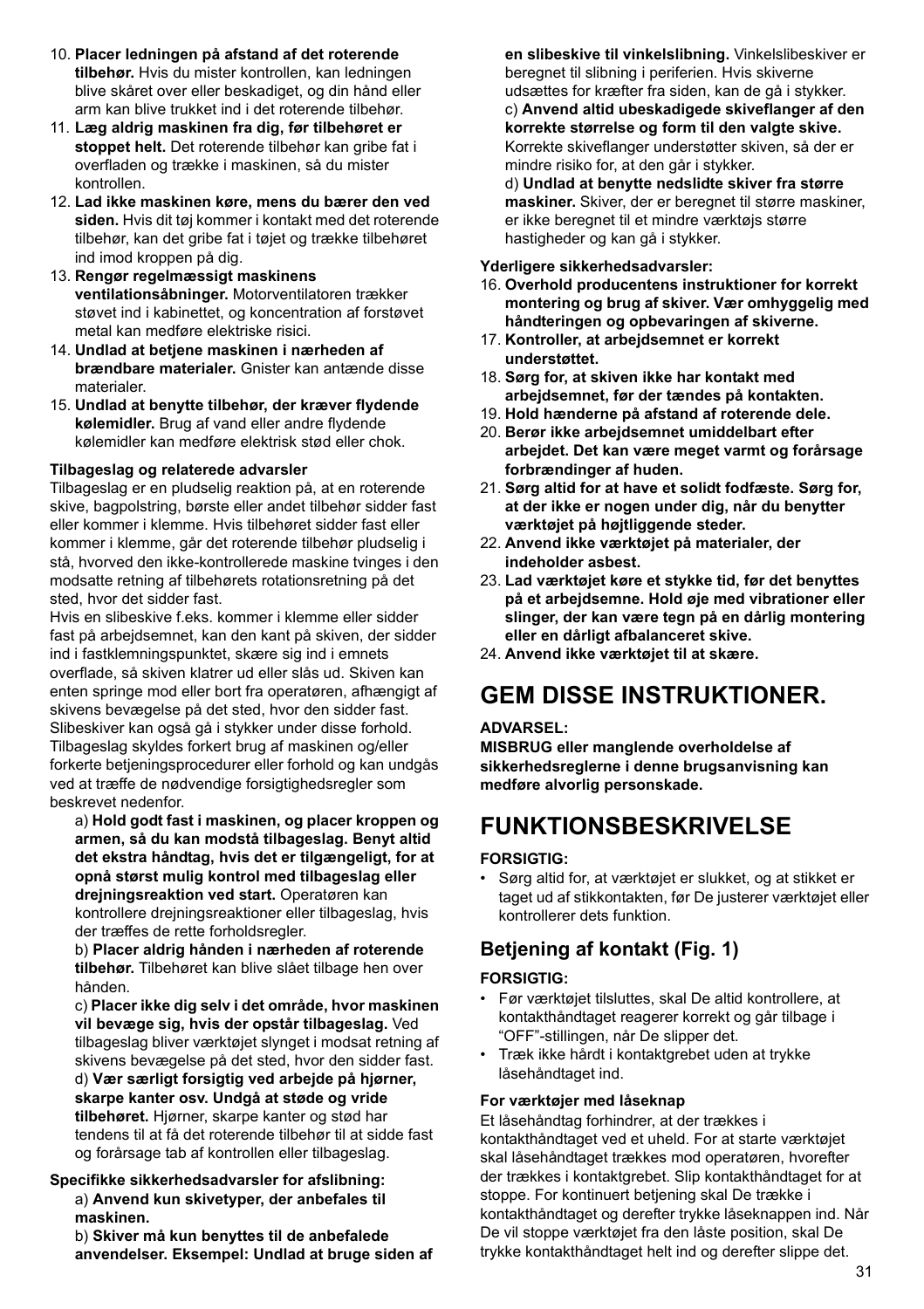#### **For værktøjer uden låseknap**

Et låsehåndtag forhindrer, at der trækkes i kontakthåndtaget ved et uheld. For at starte værktøjet skal låsehåndtaget trækkes mod operatøren, hvorefter der trækkes i kontaktgrebet. Slip kontakthåndtaget for at stoppe.

# **MONTERING**

#### **FORSIGTIG:**

• Sørg altid for, at værktøjet er slukket og taget ud af stikkontakten, før De udfører nogen form for arbejde på værktøjet.

### **Montering eller afmontering af slibestift**

Løsn spændepatronmøtrikken, og sæt slibestiften ind i spændepatronmøtrikken. Brug én skruenøgle til holde spindlen og en anden til at holde møtrikken til spændepatronen fast. **(Fig. 2)**

Slibestiften må ikke monteres mere end 8 mm fra spændepatronmøtrikken. Ved større afstande kan der opstå vibrationer, eller skaftet kan knække. **(Fig. 3)**

Følg fremgangsmåden til montering i omvendt rækkefølge for at afmontere slibestiften

#### **FORSIGTIG:**

• Benyt den rigtige størrelse spændepatronkegle til den slibestift, De vil anvende.

## **BETJENING**

Tænd for værktøjet, uden at slibestiften berører arbejdsemnet, og vent, til slibestiften har nået fuld hastighed. Sæt derefter forsigtigt slibestiften mod arbejdsemnet. Flyt langsomt værktøjet mod venstre for at opnå et pænt finish. **(Fig. 4)**

#### **FORSIGTIG:**

• Tryk let på værktøjet. Hvis der trykkes for hårdt på værktøjet, medfører det blot et dårligt finish, og at motoren bliver overbelastet.

# **VEDLIGEHOLDELSE**

#### **FORSIGTIG:**

• Sørg altid for, at værktøjet er slukket, og at stikket er taget ud, før De forsøger at udføre inspektion eller vedligeholdelse.

For at holde produktet SIKKERT og PÅLIDELIGT skal reparationer, kontrol og udskiftning af kulbørsterne samt al anden vedligeholdelse eller justering udføres af autoriserede Makita-servicecentre, og der skal altid benyttes Makita-reservedele.

### **TILBEHØR**

### **FORSIGTIG:**

• Dette tilbehør eller ekstraudstyr anbefales til brug med det Makita-værktøj, som er beskrevet i denne brugsanvisning. Brug af andet tilbehør eller ekstraudstyr kan forårsage personskade. Brug kun tilbehør eller ekstraudstyr til det formål, det er beregnet til.

Henvend Dem til Deres lokale Makita-servicecenter, hvis De har brug for hjælp eller yderligere oplysninger vedrørende tilbehøret.

### **Sidehåndtag (Fig. 5)**

Ved anvendelse af sidehåndtaget skal De fjerne gummibeskyttelsen, sætte sidehåndtaget så langt ind på værktøjscylinderen, som det kan komme, og dreje det til den ønskede vinkel. Stram derefter håndtaget godt ved at dreje det med uret.

#### **FORSIGTIG:**

- Monter altid gummibeskyttelsen på værktøjet, når det anvendes uden sidehåndtag.
- Ved montering af gummibeskyttelsen skal De altid skubbe den på værktøjet, indtil fremspringet inde i gummiet passer til rillerne på værktøjet.
	- Slibestifter
	- Spændepatronkeglesæt (3 mm, 6 mm, 1/4", 1/8")
	- Skruetvingeholder
	- Skruenøgle 13
	- Sidehåndtagssæt

#### **Kun for lande i Europa**

#### **Støj** ENG104-1

Det typiske A-vægtede støjniveau bestemt i overensstemmelse med EN60745:

Lydtryksniveau  $(L_{pA})$ : 74 dB  $(A)$ 

Usikkerhed (K): 3 dB (A)

Støjniveauet under arbejdet kan være større end 80 dB (A). **Bær høreværn.**

#### **Vibration** ENG206-3

Den samlede vibrationsværdi (treaksiel vektorsum)

bestemt i overensstemmelse med EN60745: Arbejdstilstand: overfladeslibning

Vibrationsemission ( $a<sub>h,SG</sub>$ ): 2,5 m/s<sup>2</sup> eller mindre Usikkerhed (K): 1,5 m/s2

#### **EC-erklæring vedrørende overholdelse af standarder**

ENH101-12

#### **Vi, Makita Corporation, erklærer som ansvarlig producent at følgende Makita-maskine(r):**

Maskinens betegnelse: Ligesliber Modelnummer/ type: GD0600

er en produktionsserie og

**Overholder følgende europæiske direktiver:** 98/37/EC indtil den 28. december 2009 og derefter

- 2006/42/EC fra den 29. december 2009 Og er produceret i overensstemmelse med følgende
- standarder eller standardiserede dokumenter:

EN60745

Den tekniske dokumentation findes hos vores autoriserede repræsentant i Europa:

Makita International Europe Ltd., Michigan, Drive, Tongwell, Milton Keynes, MK15 8JD, England

30. januar 2009

Tomoyasu Kato Direktør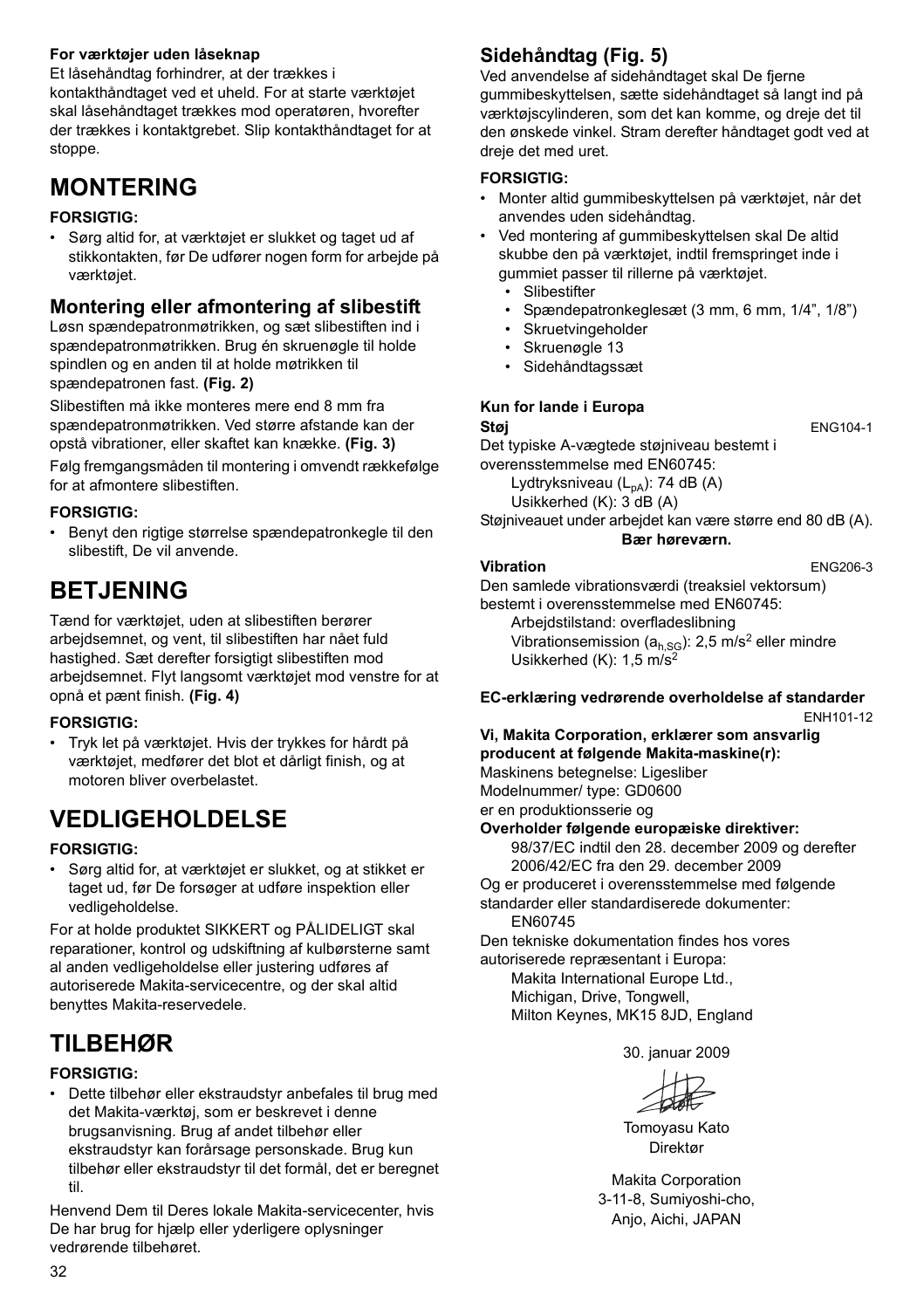### **Περιγραφή γενικής όψης**

- 1. Μοχλός-διακόπτης
- 2. Μοχλός ασφάλισης
- 3. Κουμπί κλειδώματος 4. Κλειδί 13
	-
- 5. Παξιμάδι κολάρου
- 6. Πλαϊνή λαβή

# **ΤΕΧΝΙΚΑ ΧΑΡΑΚΤΗΡΙΣΤΙΚΑ**

| Μοντέλο                                                           | GD0600                                  |
|-------------------------------------------------------------------|-----------------------------------------|
| Μέγιστη χωρητικότητα κολάρου                                      | 6 χιλιοστά ή 6,35 χιλιοστά (1/4 ίντσας) |
| Μέγιστη διάμετρος σημειακού τροχού                                | 38 χιλιοστά                             |
| Ονομαστική ταχύτητα (n) / Ταχύτητα χωρίς φορτίο (n <sub>0</sub> ) | $25.000$ min <sup>-1</sup>              |
| Ολικό μήκος                                                       | 358 χιλιοστά                            |
| Καθαρό βάρος                                                      | 1.7 κιλά                                |
| Τάξη ασφάλειας                                                    | 回川                                      |

• Λόγω του συνεχόμενου προγράμματος που εφαρμόζουμε για έρευνα και ανάπτυξη, τα τεχνικά χαρακτηριστικά στο παρόν έντυπο υπόκεινται σε αλλαγή χωρίς προειδοποίηση.

- Τα τεχνικά χαρακτηριστικά μπορεί να διαφέρουν ανάλογα με τη χώρα.
- Βάρος σύμφωνα με τη διαδικασία EPTA 01/2003

#### **Προοριζόμενη χρήση** ENE050-1

Το εργαλείο προορίζεται για τρόχισμα και λείανση σιδηρούχων υλικών ή χυτών μετάλλων.

#### **Ηλεκτρική παροχή** ENF002-1

Το εργαλείο πρέπει να συνδέεται μόνο σε ηλεκτρική παροχή της ίδιας τάσης με αυτήν που αναγράφεται στην πινακίδα ονομαστικών τιμών και μπορεί να λειτουργήσει μόνο με εναλλασσόμενο μονοφασικό ρεύμα. Τα εργαλεία αυτά διαθέτουν διπλή μόνωση που συμμορφώνεται με τα ευρωπαϊκά πρότυπα και συνεπώς μπορούν να συνδεθούν με πρίζες χωρίς γείωση.

# **ΕΙΔΙΚΟΙ ΚΑΝΟΝΕΣ ΑΣΦΑΛΕΙΑΣ**

GEB034-2

**ΜΗΝ επιτρέψετε στη βολικότητα ή στην εξοικείωσή σας με το προϊόν (που αποκτήθηκε από επανειλημμένη χρήση) να αντικαταστήσει την αυστηρή προσήλωση στους κανόνες ασφάλειας του τροχού. Εάν χρησιμοποιήσετε αυτό το εργαλείο με ανασφαλές ή λανθασμένο τρόπο, ενδέχεται να υποστείτε σοβαρό τραυματισμό.**

**Κοινές προειδοποιήσεις ασφαλείας για λειτουργία τροχίσματος:** 

- 1. **Αυτό το ηλεκτρικό εργαλείο προορίζεται να λειτουργήσει ως εργαλείο τροχίσματος. Διαβάστε όλες τις προειδοποιήσεις ασφάλειας, τις οδηγίες, τις εικόνες και τις προδιαγραφές που παρέχονται με αυτό το ηλεκτρικό εργαλείο.** Αν δεν ακολουθήσετε όλες τις οδηγίες που παρατίθενται παρακάτω, υπάρχει κίνδυνος ηλεκτροπληξίας, πυρκαγιάς ή/και σοβαρού τραυματισμού.
- 2. **Δε συνιστάται να πραγματοποιούνται λειτουργίες όπως λείανση, συρμάτινο βούρτσισμα, λουστράρισμα ή κοπή με αυτό το ηλεκτρικό εργαλείο.** Αν χρησιμοποιηθεί το ηλεκτρικό εργαλείο για εργασίες για τις οποίες δεν έχει σχεδιαστεί, ενδεχομένως να προκληθεί κίνδυνος και προσωπικός τραυματισμός.
- 3. **Μη χρησιμοποιείτε εξαρτήματα που δεν είναι ειδικά σχεδιασμένα από τον κατασκευαστή του**

**εργαλείου και τα οποία δεν συνιστά ο κατασκευαστής του εργαλείου.** Αν και είναι δυνατό να προσαρτηθεί το εξάρτημα στο ηλεκτρικό εργαλείο σας, αυτό δεν σημαίνει ότι μπορεί να λειτουργεί με ασφάλεια.

- 4. **Η ονομαστική ταχύτητα του εξαρτήματος πρέπει να είναι τουλάχιστον ίση με τη μέγιστη ταχύτητα που αναγράφεται στο ηλεκτρικό εργαλείο.** Τα εξαρτήματα που λειτουργούν με ταχύτητα υψηλότερη από την ονομαστική ταχύτητά τους μπορεί να σπάσουν και να εκτιναχθούν τα μέρη τους.
- 5. **Η εξωτερική διάμετρος και το πάχος του εξαρτήματος σας πρέπει να βρίσκονται εντός των δυνατοτήτων του ηλεκτρικού εργαλείου σας.** Τα εξαρτήματα με λανθασμένο μέγεθος δεν προστατεύονται ούτε ελέγχονται ικανοποιητικά.
- 6. **Μη χρησιμοποιείτε εξαρτήματα που έχουν υποστεί βλάβη. Πριν τη κάθε χρήση εξετάστε το εξάρτημα όπως τους λειαντικούς τροχούς για σπασίματα και ρωγμές. Αν το ηλεκτρικό εργαλείο ή ένα εξάρτημα πέσει κάτω, ελέγξτε για ζημιές ή εγκαταστήστε ένα εξάρτημα που δεν έχει υποστεί βλάβη. Μετά την εξέταση και την εγκατάσταση ενός εξαρτήματος, παραμείνετε εσείς και οι παρευρισκόμενοι μακριά από το επίπεδο του περιστρεφόμενου εξαρτήματος και λειτουργήστε το ηλεκτρικό εργαλείο στη μέγιστη ταχύτητα χωρίς φορτίο για ένα λεπτό.** Τα εξαρτήματα που έχουν υποστεί βλάβη, συνήθως σπάνε κατά τη διάρκεια αυτής της δοκιμής.
- 7. **Να φοράτε προσωπικό προστατευτικό εξοπλισμό. Ανάλογα με την εφαρμογή, να χρησιμοποιείτε προσωπίδα, προστατευτικά ματιών ή προστατευτικά γυαλιά. Όπου είναι κατάλληλο, να φοράτε μάσκα προσωπίδα κατά της σκόνης, προστατευτικά ακοής, γάντια και ποδιά εργασίας που μπορούν να σταματήσουν τα μικρά λειαντικά κομμάτια ή τα κομμάτια του τεμαχίου εργασίας.** Η προστασία ματιών θα πρέπει να έχει τη δυνατότητα να σταματάει τα ιπτάμενα θραύσματα που παράγονται από τις διάφορες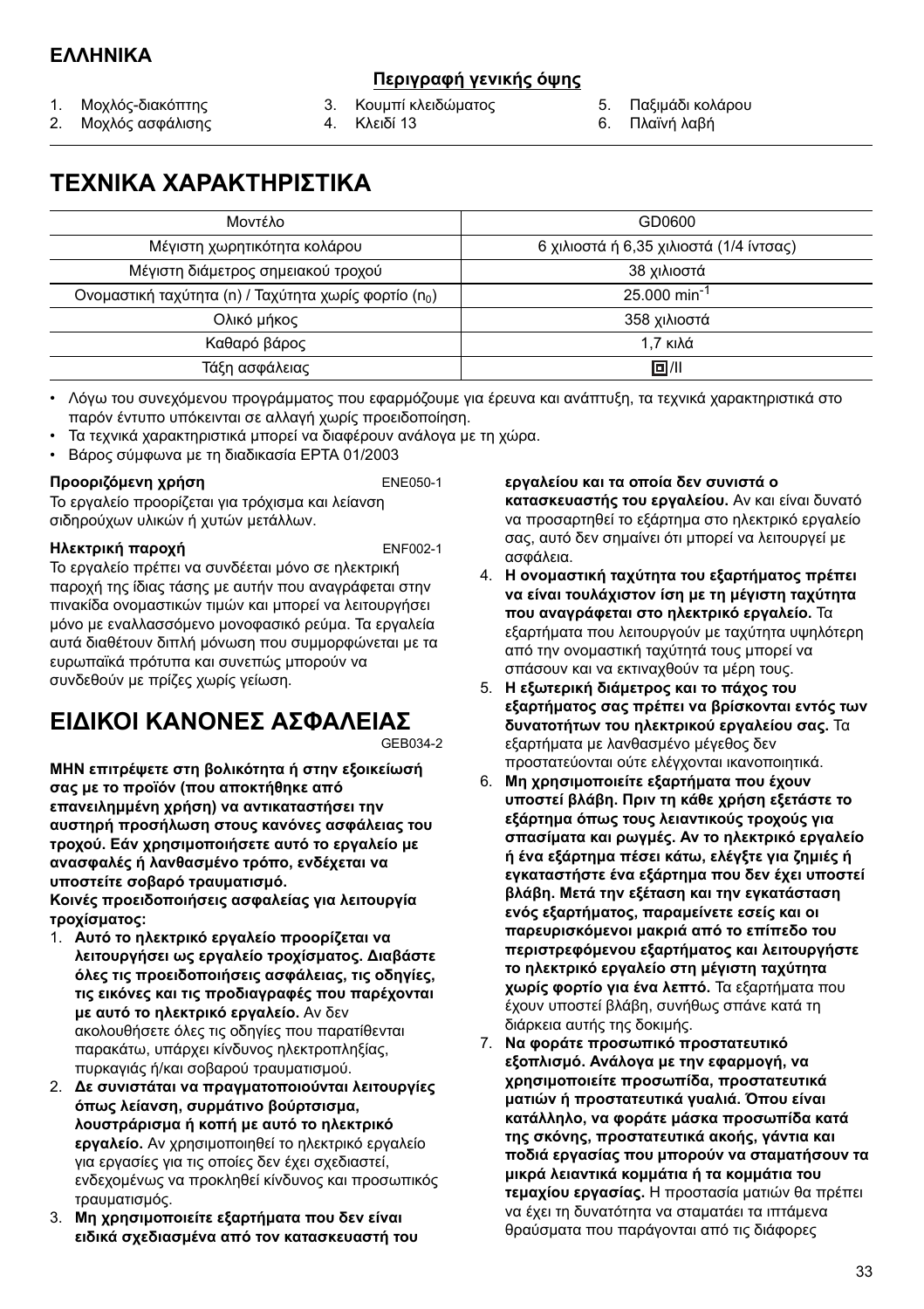λειτουργίες. Η προσωπίδα κατά της σκόνης ή ο αναπνευστήρας πρέπει να έχει τη δυνατότητα να φιλτράρει τα σωματίδια που δημιουργούνται από την εργασία που εκτελείται. Η παρατεταμένη έκθεση σε θόρυβο υψηλής έντασης μπορεί να προκαλέσει απώλεια ακοής.

- 8. **Να απομακρύνετε τους μη έχοντες εργασία σε ασφαλή απόσταση από το χώρο εργασίας. Κάθε άτομο που εισέρχεται στο χώρο εργασίας πρέπει να φορά προσωπικό προστατευτικό εξοπλισμό.** Μπορεί να εκτιναχθούν θραύσματα από το τεμάχιο εργασίας ή από ένα σπασμένο εξάρτημα και να προκαλέσουν τραυματισμό σε άτομα που βρίσκονται μακριά από την άμεση περιοχή της εργασίας.
- 9. **Να κρατάτε το ηλεκτρικό εργαλείο μόνο από τις λαβές με μόνωση όταν εκτελείτε εργασίες κατά τις οποίες το κοπτικό εξάρτημα μπορεί να έρθει σε επαφή με κρυμμένα καλώδια ή με το ίδιο του το καλώδιο.** Αν το κοπτικό εξάρτημα έρθει σε επαφή με κάποιο ηλεκτροφόρο καλώδιο, τα εκτεθειμένα μεταλλικά μέρη του ηλεκτρικού εργαλείου θα γίνουν κι αυτά ηλεκτροφόρα και θα προκληθεί ηλεκτροπληξία στο χειριστή.
- 10. **Να τοποθετείτε το ηλεκτρικό καλώδιο μακριά από το περιστρεφόμενο εξάρτημα.** Αν χάσετε τον έλεγχο, το ηλεκτρικό καλώδιο μπορεί να κοπεί ή να σκαλώσει, και μπορεί να τραβήξει το χέρι ή το βραχίονά σας μέσα στο περιστρεφόμενο εξάρτημα.
- 11. **Ποτέ να μην τοποθετείτε κάτω το ηλεκτρικό εργαλείο έως ότου το εξάρτημα σταματήσει τελείως.** Το περιστρεφόμενο εξάρτημα ενδεχομένως να πιαστεί στην επιφάνεια και να χάσετε τον έλεγχο του ηλεκτρικού εργαλείου.
- 12. **Μη θέτετε το ηλεκτρικό εργαλείο σε λειτουργία ενώ το μεταφέρετε κρατώντας το στο πλάι σας.** Η τυχαία επαφή με το περιστρεφόμενο εξάρτημα μπορεί να έχει ως αποτέλεσμα να πιαστούν τα ρούχα σας και το εξάρτημα να τραβηχτεί προς το σώμα σας.
- 13. **Να καθαρίζετε τακτικά τα ανοίγματα εξαερισμού του ηλεκτρικού εργαλείου.** Ο ανεμιστήρας του μοτέρ τραβάει τη σκόνη στο εσωτερικό του περιβλήματος και η υπερβολική συσσώρευση μετάλλου σε μορφή σκόνης ενδεχομένως να προκαλέσει κίνδυνο ηλεκτροπληξίας.
- 14. **Μη θέτετε σε λειτουργία το ηλεκτρικό εργαλείο κοντά σε εύφλεκτα υλικά.** Οι σπινθήρες μπορούν να προκαλέσουν ανάφλεξη αυτών των υλικών.
- 15. **Μη χρησιμοποιείτε εξαρτήματα που απαιτούν υγρά ψυκτικά.** Η χρήση νερού ή άλλων υγρών ψυκτικών μπορεί να έχει ως αποτέλεσμα την ηλεκτροπληξία.

#### **Κλώτσημα και Σχετικές Προειδοποιήσεις**

Το κλώτσημα είναι μια ξαφνική αντίδραση όταν αποκοπεί ή σκαλώσει ο περιστρεφόμενος τροχός, το βύσμα στήριξης, η βούρτσα ή κάποιο άλλο εξάρτημα. Η αποκοπή ή το σκάλωμα προκαλεί την απότομη εμπλοκή του περιστρεφόμενου εξαρτήματος, το οποίο με τη σειρά του προκαλεί την κίνηση του ανεξέλεγκτου ηλεκτρικού εργαλείου προς την αντίθετη κατεύθυνση της περιστροφής του εξαρτήματος στο σημείο της κίνησης. Για παράδειγμα, αν ένας λειαντικός τροχός αποκοπεί ή σκαλώσει στο τεμάχιο εργασίας, το άκρο του τροχού που εισέρχεται στο σημείο αποκοπής μπορεί να σκάψει μέσα στην επιφάνεια του υλικού και να έχει ως αποτέλεσμα ο

τροχός να εξέλθει από αυτό ή να κλωτσήσει. Ο τροχός μπορεί να πεταχτεί προς το χειριστή ή μακριά από αυτόν, ανάλογα με την κατεύθυνση κίνησης του τροχού στο σημείο της αποκοπής. Οι λειαντικοί τροχοί μπορεί και να σπάσουν κάτω από αυτές τις συνθήκες.

Το κλώτσημα προκαλείται όταν το ηλεκτρικό εργαλείο χρησιμοποιείται λανθασμένα ή/και όταν οι διαδικασίες ή οι συνθήκες λειτουργίας είναι λανθασμένες, ενώ μπορεί να αποφευχθεί αν ληφθούν οι κατάλληλες προφυλάξεις που αναφέρονται παρακάτω.

α) **Να κρατάτε το ηλεκτρικό εργαλείο καλά και με τα δύο χέρια και να τοποθετείτε το σώμα και το βραχίονά σας με τρόπο ώστε να αντιστέκονται στη δύναμη του κλωτσήματος. Να χρησιμοποιείτε πάντα τη βοηθητική λαβή, αν παρέχεται, για μέγιστο έλεγχο κατά του κλωτσήματος ή της αντίδρασης ροπής κατά την έναρξη της λειτουργίας.** Ο χειριστής μπορεί να ελέγχει τις αντιδράσεις ροπής ή τις δυνάμεις κλωτσήματος αν λάβει τις κατάλληλες προφυλάξεις.

β) **Μην τοποθετείτε ποτέ τα χέρια σας κοντά στο περιστρεφόμενο εξάρτημα.** Το εξάρτημα μπορεί να κλωτσήσει επάνω από το χέρι σας.

γ) **Μην τοποθετείτε το σώμα σας στην περιοχή που θα κινηθεί το ηλεκτρικό εργαλείο στην περίπτωση που αυτό κλωτσήσει.** Το κλώτσημα θα προωθήσει το εργαλείο προς την αντίθετη κατεύθυνση της κίνησης του τροχού στο σημείο του σκαλώματος. δ) **Να είστε ιδιαίτερα προσεκτικοί όταν εργάζεστε σε γωνίες, αιχμηρές άκρες, κτλ. Να αποφεύγετε την αναπήδηση και το σκάλωμα του εξαρτήματος.** Οι γωνίες, οι αιχμηρές άκρες ή η αναπήδηση έχουν την τάση να σκαλώνουν το περιστρεφόμενο εξάρτημα και να προκαλούν την απώλεια ελέγχου ή το κλώτσημα.

**Προειδοποιήσεις ασφαλείας ειδικά για τρόχισμα:**  α) **Χρησιμοποιείτε μόνο τον τύπο των τροχών που συνιστάται για το ηλεκτρικό εργαλείο σας.**  β) **Πρέπει να χρησιμοποιείτε τους τροχούς μόνο για τις συνιστώμενες εφαρμογές. Για παράδειγμα: μην τροχίζετε με την πλευρά του τροχού κοπής.** Οι λειαντικοί τροχοί κοπής προορίζονται για περιφερειακό τρόχισμα. Οι πλευρικές δυνάμεις που ασκούνται σε αυτούς τους τροχούς ενδεχομένως να προκαλέσουν το θρυμματισμό τους.

γ) **Να χρησιμοποιείτε πάντα φλάντζες τροχών με το σωστό μέγεθος και σχήμα για τον επιλεγμένο τροχό σας, οι οποίες δεν έχουν υποστεί βλάβη.** Οι κατάλληλες φλάντζες τροχών υποστηρίζουν τον τροχό και συνεπώς μειώνουν την πιθανότητα αυτός να σπάσει.

δ) **Μη χρησιμοποιείτε φθαρμένους τροχούς από μεγαλύτερα ηλεκτρικά εργαλεία.** Ο τροχός που προορίζεται για μεγαλύτερα ηλεκτρικά εργαλεία δεν είναι κατάλληλος για την υψηλότερη ταχύτητα των μικρότερων εργαλείων, και ενδεχομένως να σπάσει.

#### **Επιπλέον προειδοποιήσεις ασφαλείας:**

16. **Να τηρείτε τις οδηγίες του κατασκευαστή όσον αφορά τη σωστή τοποθέτηση και χρήση των τροχών. Να χειρίζεστε και να αποθηκεύετε τους τροχούς με προσοχή.**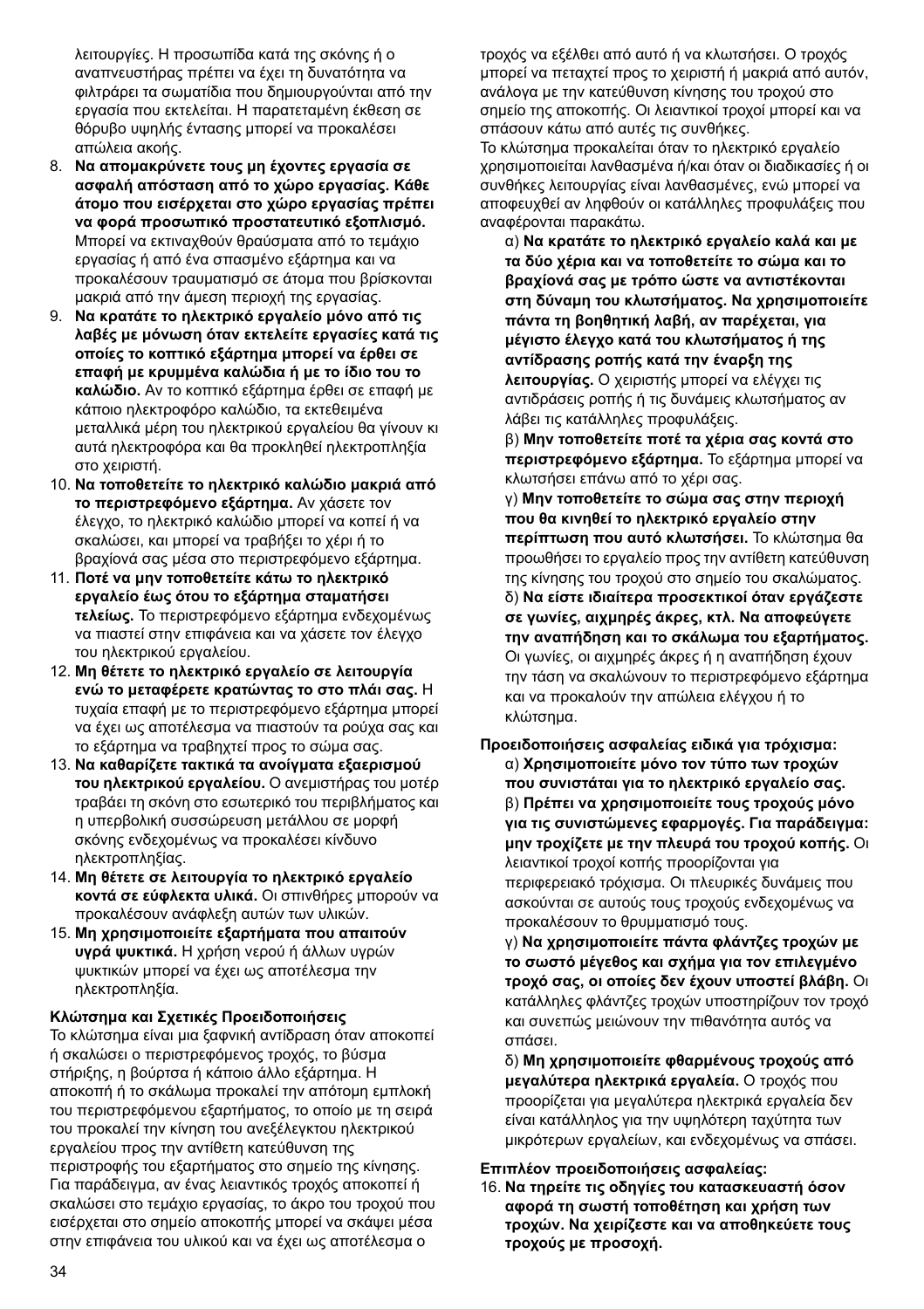- 17. **Ελέγξτε ότι το τεμάχιο εργασίας υποστηρίζεται σωστά.**
- 18. **Βεβαιωθείτε ότι ο τροχός δεν ακουμπά το τεμάχιο εργασίας πριν ενεργοποιήσετε το διακόπτη λειτουργίας.**
- 19. **Μην πλησιάζετε τα χέρια σας σε περιστρεφόμενα μέρη.**
- 20. **Μην αγγίζετε το τεμάχιο εργασίας αμέσως μετά τη λειτουργία του εργαλείου. Μπορεί να είναι εξαιρετικά θερμό και να προκληθεί έγκαυμα στο δέρμα σας.**
- 21. **Να βεβαιώνεστε πάντοτε ότι στέκεστε σταθερά. Όταν χρησιμοποιείτε το εργαλείο σε υψηλές τοποθεσίες, να βεβαιώνεστε ότι δεν βρίσκεται κανένας από κάτω.**
- 22. **Μη χρησιμοποιείτε το εργαλείο σε κανένα υλικό που περιέχει αμίαντο.**
- 23. **Πριν χρησιμοποιήσετε το εργαλείο σε ένα πραγματικό τεμάχιο εργασίας, να το αφήνετε να λειτουργεί για λίγη ώρα. Να προσέχετε για κραδασμούς ή κινήσεις που θα μπορούσαν να υποδείξουν κακή τοποθέτηση ή κακή ισορρόπηση του τροχού.**
- 24. **Μη χρησιμοποιείτε το εργαλείο αυτό ως κόπτη.**

# **ΦΥΛΑΞΤΕ ΑΥΤΕΣ ΤΙΣ ΟΔΗΓΙΕΣ.**

#### **ΠΡΟΕΙΔΟΠΟΙΗΣΗ:**

**Η ΛΑΝΘΑΣΜΕΝΗ ΧΡΗΣΗ ή η μη τήρηση των κανόνων ασφαλείας που διατυπώνονται στο παρόν εγχειρίδιο οδηγιών μπορεί να προκαλέσει σοβαρό τραυματισμό.**

# **ΠΕΡΙΓΡΑΦΗ ΛΕΙΤΟΥΡΓΙΑΣ**

#### **ΠΡΟΣΟΧΗ:**

• Να βεβαιώνεστε πάντοτε ότι το εργαλείο είναι σβηστό και αποσυνδεδεμένο από το ηλεκτρικό ρεύμα πριν ρυθμίζετε ή ελέγχετε κάποια λειτουργία του.

### **Δράση διακόπτη (Εικ. 1)**

#### **ΠΡΟΣΟΧΗ:**

- Πριν συνδέσετε το εργαλείο στο ηλεκτρικό ρεύμα, πάντοτε να ελέγχετε ότι ο μοχλός-διακόπτης κινείται σωστά και επιστρέφει στην ανενεργή θέση (OFF) όταν τον αφήνετε.
- Μην πατάτε το μοχλό-διακόπτη με βία χωρίς να πιέζετε το μοχλό ασφάλισης.

#### **Για εργαλείο με κουμπί κλειδώματος**

Για να αποφεύγετε να πατάτε το μοχλό διακόπτη τυχαία, παρέχεται ένας μοχλός ασφάλισης. Για να ξεκινήσετε τη λειτουργία του εργαλείου, πατήστε το μοχλό ασφάλισης προς τη μεριά του χειριστή και κατόπιν πατήστε το μοχλό διακόπτη. Για να σταματήσετε το εργαλείο, αφήστε το μοχλό διακόπτη. Για συνεχόμενη λειτουργία, πατήστε το μοχλό διακόπτη και κατόπιν πατήστε το κουμπί κλειδώματος. Για να βγάλετε το εργαλείο από την κλειδωμένη θέση, πατήστε πλήρως το μοχλό διακόπτη και κατόπιν αφήστε το.

### **Για εργαλείο χωρίς κουμπί κλειδώματος**

Για να αποφεύγετε να πατάτε το μοχλό διακόπτη τυχαία, παρέχεται ένας μοχλός ασφάλισης. Για να ξεκινήσετε τη λειτουργία του εργαλείου, πατήστε το μοχλό ασφάλισης

προς τη μεριά του χειριστή και κατόπιν πατήστε το μοχλό διακόπτη. Για να σταματήσετε το εργαλείο, αφήστε το μοχλό διακόπτη.

# **ΣΥΝΑΡΜΟΛΟΓΗΣΗ**

### **ΠΡΟΣΟΧΗ:**

• Να βεβαιώνεστε πάντοτε ότι το εργαλείο είναι σβηστό και αποσυνδεδεμένο από το ηλεκτρικό ρεύμα πριν εκτελέσετε οποιαδήποτε εργασία σε αυτό.

### **Τοποθέτηση ή αφαίρεση σημειακού τροχού**

Χαλαρώστε το παξιμάδι κολάρου και εισάγετε τον σημειακό τροχό στο παξιμάδι κολάρου. Χρησιμοποιήστε το ένα κλειδί για να κρατήσετε την μπομπίνα και το άλλο κλειδί για να σφίξετε καλά το παξιμάδι κολάρου. **(Εικ. 2)**

Ο σημειακός τροχός δεν θα πρέπει να τοποθετείται περισσότερο από 8 χιλιοστά από το παξιμάδι κολάρου. Αν υπερβείτε την απόσταση αυτή, μπορεί να προκληθεί δόνηση ή σπάσιμο του άξονα. **(Εικ. 3)**

Για να αφαιρέσετε τον σημειακό τροχό, ακολουθήστε τη διαδικασία τοποθέτησης με αντίστροφη σειρά.

#### **ΠΡΟΣΟΧΗ:**

• Χρησιμοποιήστε το σωστό μέγεθος του κώνου κολάρου για τον σημειακό τροχό που σκοπεύετε να χρησιμοποιήσετε.

# **ΛΕΙΤΟΥΡΓΙΑ**

Ενεργοποιήστε το εργαλείο χωρίς να έρχεται σε επαφή ο σημειακός τροχός με το τεμάχιο εργασίας και περιμένετε έως ότου ο σημειακός τροχός φτάσει στην πλήρη ταχύτητά του. Κατόπιν, τοποθετήστε απαλά τον σημειακό τροχό στο τεμάχιο εργασίας. Για να έχετε ένα καλό τελείωμα, μετακινήστε το εργαλείο αργά προς τα αριστερά. **(Εικ. 4)**

#### **ΠΡΟΣΟΧΗ:**

• Να εφαρμόζετε ελαφριά πίεση στο εργαλείο. Η υπερβολική πίεση στο εργαλείο θα προκαλέσει μόνο ανεπαρκές τελείωμα και υπερφόρτωση του μοτέρ.

# **ΣΥΝΤΗΡΗΣΗ**

### **ΠΡΟΣΟΧΗ:**

• Να βεβαιώνεστε πάντοτε ότι το εργαλείο είναι σβηστό και αποσυνδεδεμένο από το ηλεκτρικό ρεύμα πριν εκτελέσετε οποιαδήποτε εργασία ελέγχου ή συντήρησης σε αυτό.

Για να διατηρείται η ΑΣΦΑΛΕΙΑ και η ΑΞΙΟΠΙΣΤΙΑ του προϊόντος, οι εργασίες επισκευής, ο έλεγχος και η αλλαγή των καρβουνακιών, καθώς και οποιαδήποτε άλλη εργασία συντήρησης και ρύθμισης, θα πρέπει να εκτελούνται σε εξουσιοδοτημένα κέντρα εξυπηρέτησης της Makita, και πάντοτε με τη χρήση ανταλλακτικών της Makita.

# **ΑΞΕΣΟΥΑΡ**

#### **ΠΡΟΣΟΧΗ:**

• Συνιστάται η χρήση των παρακάτω αξεσουάρ και εξαρτημάτων με το εργαλείο της Makita μόνο όπως καθορίζεται στο παρόν εγχειρίδιο. Αν χρησιμοποιήσετε άλλα αξεσουάρ ή εξαρτήματα μπορεί να παρουσιαστεί